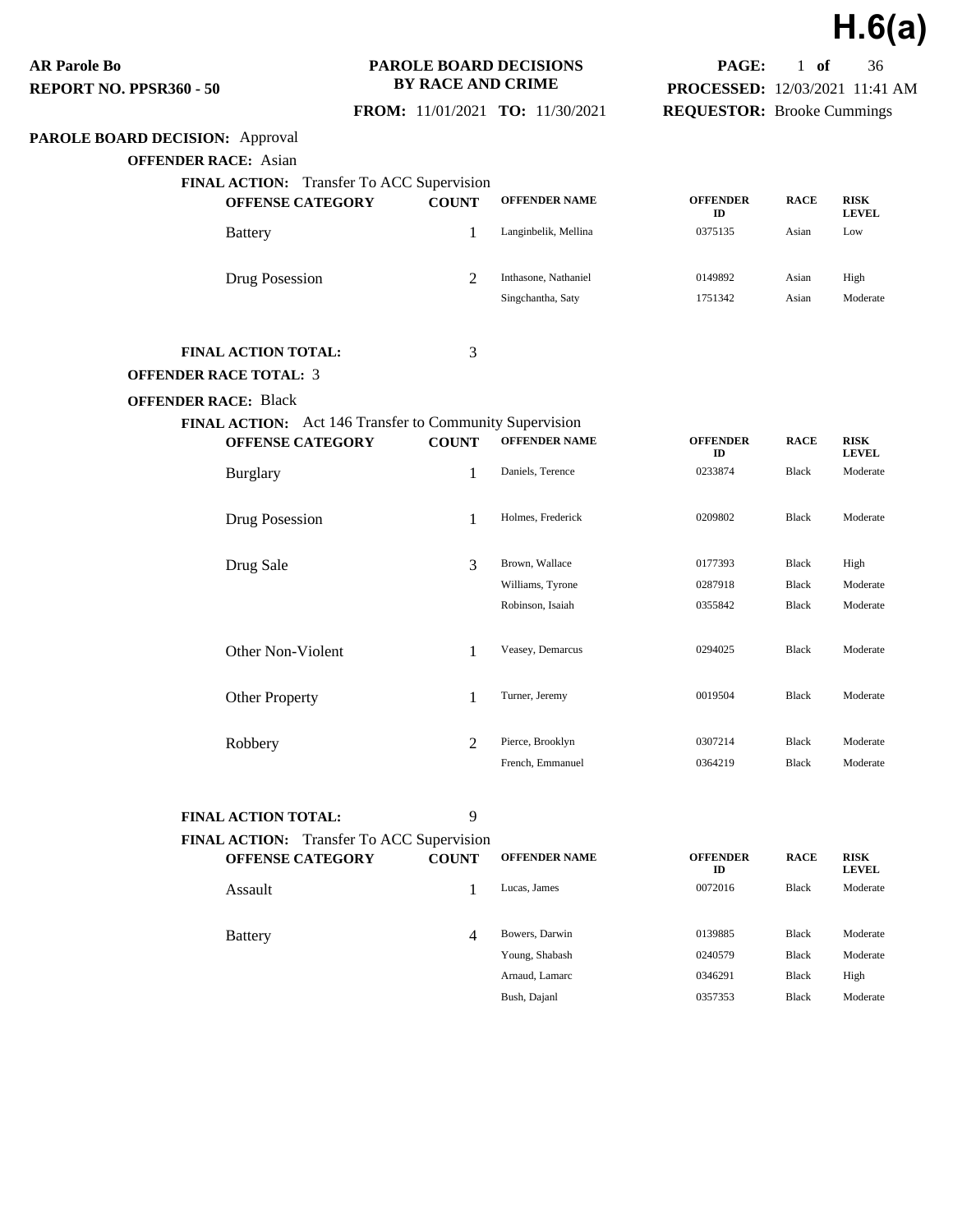### **PAROLE BOARD DECISIONS BY RACE AND CRIME**

### **PAGE:** 2 **of** 36 **PROCESSED:** 12/03/2021 11:41 AM

 **FROM:** 11/01/2021 **TO:** 11/30/2021

## **REQUESTOR:** Brooke Cummings

## **PAROLE BOARD DECISION:** Approval

**OFFENDER RACE:** Black

**FINAL ACTION:** Transfer To ACC Supervision

| <b>OFFENSE CATEGORY</b> | <b>COUNT</b>   | <b>OFFENDER NAME</b>                              | <b>OFFENDER</b><br>ID | <b>RACE</b>  | <b>RISK</b><br><b>LEVEL</b> |
|-------------------------|----------------|---------------------------------------------------|-----------------------|--------------|-----------------------------|
| <b>Burglary</b>         | 13             | Williams/Jabbar-Al-Wajid, Willie/Illykhah 0021115 |                       | Black        | High                        |
|                         |                | Toney, James                                      | 0022980               | Black        | Moderate                    |
|                         |                | Anderson, Jessie                                  | 0118765               | <b>Black</b> | Moderate                    |
|                         |                | Sing, Samuel                                      | 0147473               | Black        | High                        |
|                         |                | Balentine, Sherman                                | 0241720               | Black        | Moderate                    |
|                         |                | Rogers, Damion                                    | 0248653               | Black        | High                        |
|                         |                | Warren, John                                      | 0259163               | Black        | Moderate                    |
|                         |                | Ward, Aaron                                       | 0293984               | Black        | Moderate                    |
|                         |                | Simmons, Jaylen                                   | 0295693               | Black        | High                        |
|                         |                | Star, Keon                                        | 0303865               | Black        | Moderate                    |
|                         |                | Leavy, Christian                                  | 0334947               | Black        | Moderate                    |
|                         |                | Richardson, La Darius                             | 0355404               | Black        | High                        |
|                         |                | Ellis, Toby                                       | 1103606               | Black        | Moderate                    |
| Criminal Attempt        | $\overline{c}$ | Hampton, Odell                                    | 0004988               | Black        | Moderate                    |
|                         |                | Wofford, Terry                                    | 0340121               | Black        | High                        |
| Drug Posession          | 10             | Rodgers, Mario                                    | 0015396               | Black        | Moderate                    |
|                         |                | Isreal, Rayfield                                  | 0099996               | <b>Black</b> | Moderate                    |
|                         |                | Taylor, Ray                                       | 0144740               | Black        | Moderate                    |
|                         |                | Weston, Christopher                               | 0214700               | Black        | Moderate                    |
|                         |                | Scales, Chavez                                    | 0233580               | Black        | Moderate                    |
|                         |                | Morgan, Shanon                                    | 0321032               | Black        | Low                         |
|                         |                | Kincade, Erik                                     | 0328847               | Black        | Unknown                     |
|                         |                | Tate, Michael                                     | 0346664               | Black        | High                        |
|                         |                | Davis, Drameka                                    | 0356087               | Black        | Unknown                     |
|                         |                | Currie, Brandon                                   | 0360718               | Black        | Moderate                    |
| Drug Sale               | 9              | Bradford, Phillip                                 | 0006838               | Black        | Moderate                    |
|                         |                | Chenault, James                                   | 0130474               | Black        | Moderate                    |
|                         |                | Smith, Gregory                                    | 0150885               | Black        | Moderate                    |
|                         |                | McClatchie, Brandon                               | 0225863               | Black        | Moderate                    |
|                         |                | Fisher, Triston                                   | 0227322               | Black        | Moderate                    |
|                         |                | McGraw, Laterrance                                | 0255082               | Black        | High                        |
|                         |                | Paskel, Brandon                                   | 0284630               | Black        | Low                         |
|                         |                | Robinson, Isaiah                                  | 0355842               | Black        | Moderate                    |
|                         |                | Mccoy/Khabir, Leroy/Malik                         | 1106881               | <b>Black</b> | Low                         |
| <b>DWI</b>              | 1              | Jackson, Eric                                     | 0119937               | Black        | Moderate                    |
| Homicide                | $\overline{2}$ | Claybrooks, Dominic                               | 0167562               | Black        | Low                         |
|                         |                | Austin, Tony                                      | 1096157               | Black        | Low                         |
|                         |                |                                                   |                       |              |                             |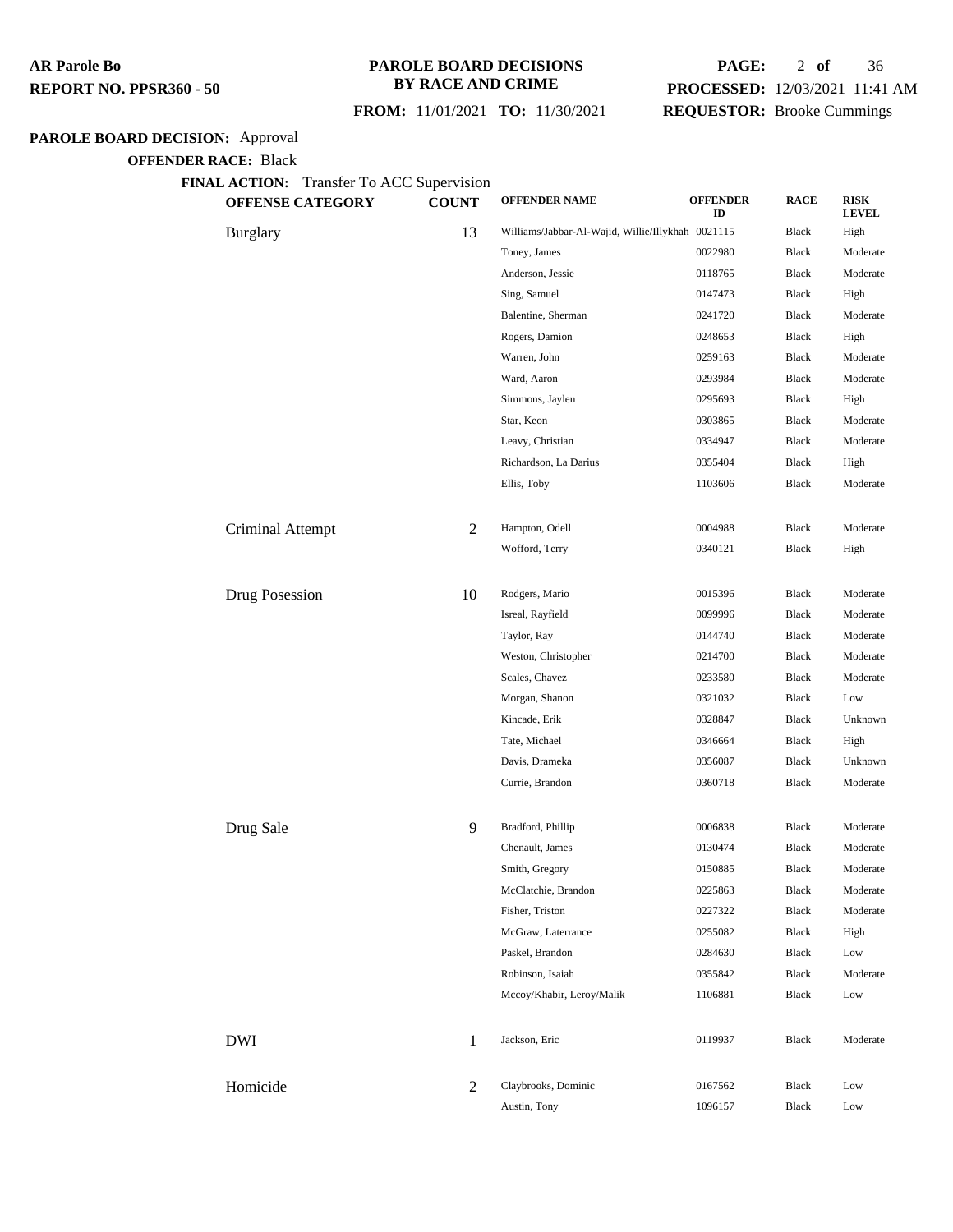### **PAROLE BOARD DECISIONS BY RACE AND CRIME**

## **PAGE:** 3 **of** 36 **PROCESSED:** 12/03/2021 11:41 AM **REQUESTOR:** Brooke Cummings

 **FROM:** 11/01/2021 **TO:** 11/30/2021

## **PAROLE BOARD DECISION:** Approval

**OFFENDER RACE:** Black

**FINAL ACTION:** Transfer To ACC Supervision

| <b>OFFENSE CATEGORY</b> | <b>COUNT</b> | <b>OFFENDER NAME</b> | <b>OFFENDER</b><br>ID | <b>RACE</b>  | <b>RISK</b><br><b>LEVEL</b> |
|-------------------------|--------------|----------------------|-----------------------|--------------|-----------------------------|
| Other Non-Violent       | 4            | Swain, Richard       | 0145903               | Black        | Low                         |
|                         |              | Bradford, Jalen      | 0251127               | <b>Black</b> | Moderate                    |
|                         |              | Hawkins, William     | 0254357               | <b>Black</b> | High                        |
|                         |              | Williams, Devontae   | 0341603               | <b>Black</b> | Moderate                    |
| Other Property          | $\mathbf{1}$ | Armstrong, Kokiesha  | 0311633               | <b>Black</b> | Low                         |
| Other Violent           | 6            | Strong, Kevin        | 0108382               | <b>Black</b> | Moderate                    |
|                         |              | Wells, Steven        | 0114901               | <b>Black</b> | High                        |
|                         |              | Porchia, Willis      | 0142943               | <b>Black</b> | Moderate                    |
|                         |              | Lacey, Kent          | 0198501               | <b>Black</b> | Low                         |
|                         |              | Britton, Leon        | 0209376               | <b>Black</b> | Moderate                    |
|                         |              | Doss, Virgil         | 0365013               | <b>Black</b> | Moderate                    |
|                         |              |                      |                       |              |                             |
| Robbery                 | 7            | Lawson, Mallory      | 0019931               | <b>Black</b> | Moderate                    |
|                         |              | Scarver, Brian       | 0082272               | <b>Black</b> | Moderate                    |
|                         |              | Coates, Christopher  | 0140430               | <b>Black</b> | Moderate                    |
|                         |              | Guy, Quinton         | 0245707               | Black        | Moderate                    |
|                         |              | Lee, Travon          | 0286172               | <b>Black</b> | Moderate                    |
|                         |              | Johnson, Jaehlyn     | 0344386               | <b>Black</b> | High                        |
|                         |              | Fowler, Labyus       | 0348051               | Black        | Moderate                    |
|                         |              |                      |                       |              |                             |
| Sex                     | 3            | Clark, Michael       | 0101522               | Black        | Moderate                    |
|                         |              | Washington, Tyrone   | 0152286               | <b>Black</b> | Moderate                    |
|                         |              | Thompson, Joe        | 1119143               | <b>Black</b> | Low                         |
| Theft                   | 3            | Browning, Cherie     | 0000652               | <b>Black</b> | Moderate                    |
|                         |              | Howard, Kenneth      | 0003240               | <b>Black</b> | Moderate                    |
|                         |              | Munn, Denarius       | 0246163               | <b>Black</b> | Moderate                    |
|                         |              |                      |                       |              |                             |
| Weapons                 | 4            | Hayes, Aaron         | 0243239               | <b>Black</b> | High                        |
|                         |              | Jordan, Brandon      | 0331236               | Black        | Moderate                    |
|                         |              | McBrock, Michael     | 0336608               | <b>Black</b> | Moderate                    |
|                         |              | Hampton, Ricky       | 0350504               | <b>Black</b> | Unknown                     |

## **FINAL ACTION TOTAL:** 70 **OFFENDER RACE TOTAL:** 79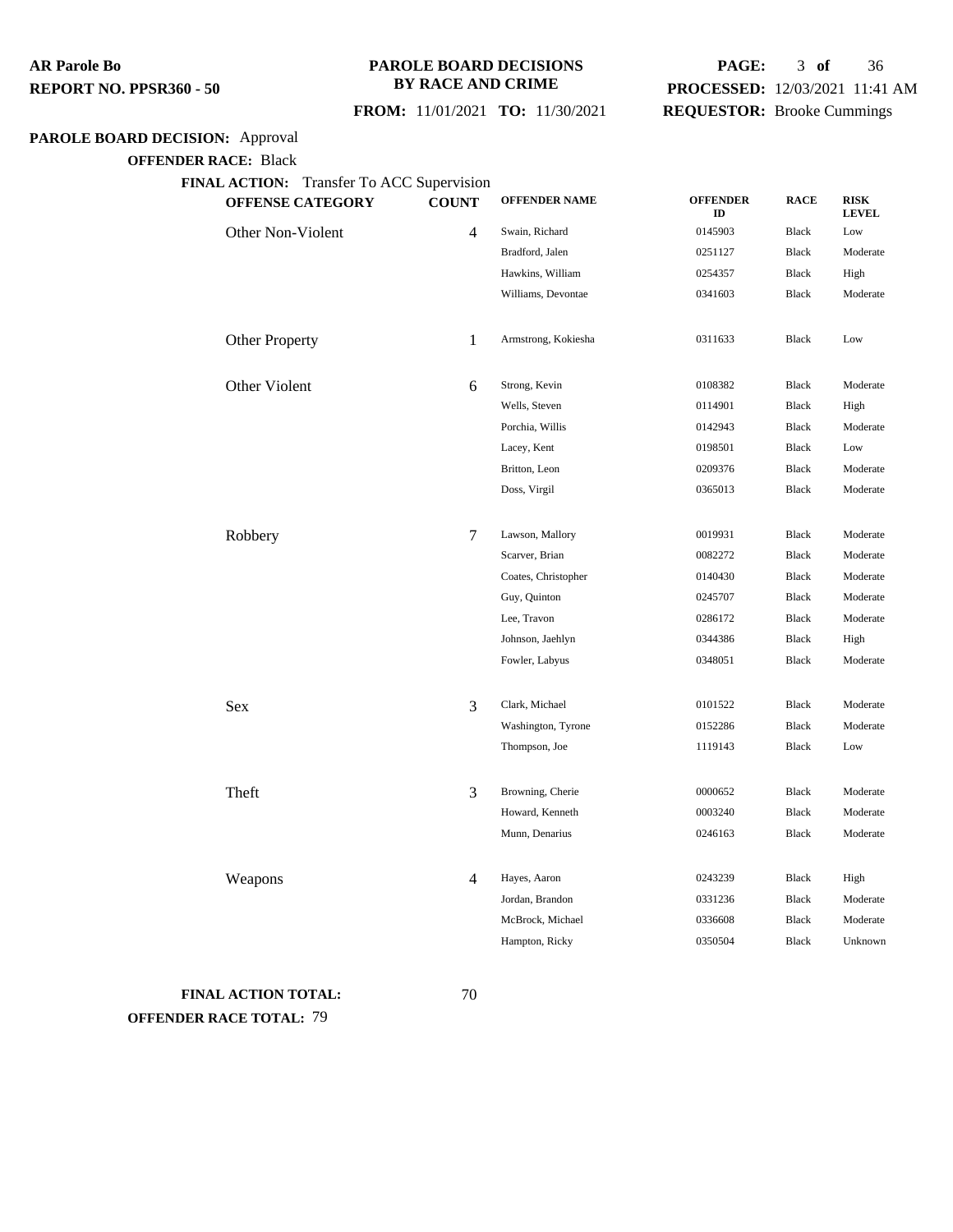#### **PAROLE BOARD DECISIONS BY RACE AND CRIME**

### **FROM:** 11/01/2021 **TO:** 11/30/2021

## **PAGE:** 4 **of** 36 **PROCESSED:** 12/03/2021 11:41 AM **REQUESTOR:** Brooke Cummings

## **PAROLE BOARD DECISION:** Approval

**OFFENDER RACE:** Caucasian

| <b>OFFENSE CATEGORY</b> | <b>COUNT</b>   | <b>OFFENDER NAME</b>   | <b>OFFENDER</b><br>ID | <b>RACE</b> | <b>RISK</b><br><b>LEVEL</b> |
|-------------------------|----------------|------------------------|-----------------------|-------------|-----------------------------|
| <b>Burglary</b>         | $\overline{4}$ | Wheeler, Mark          | 0082361               | Caucasian   | Moderate                    |
|                         |                | Chadwick, Blake        | 0237082               | Caucasian   | High                        |
|                         |                | Aslakson, Staci        | 0260362               | Caucasian   | Moderate                    |
|                         |                | Baublit, Brandon       | 0291561               | Caucasian   | High                        |
| Criminal Attempt        | 1              | Patterson, Candice     | 0259757               | Caucasian   | Moderate                    |
| Drug Posession          | 5              | Baldwin, Richard       | 0123706               | Caucasian   | Moderate                    |
|                         |                | Horn, Donald           | 0127145               | Caucasian   | High                        |
|                         |                | Ducker, Naomi          | 0203483               | Caucasian   | Moderate                    |
|                         |                | McClellan, Zachary     | 0260287               | Caucasian   | High                        |
|                         |                | Paxson, Macie          | 0352222               | Caucasian   | Moderate                    |
| Drug Sale               | 18             | Bradley, William       | 0010207               | Caucasian   | Moderate                    |
|                         |                | Bishop, Roy            | 0035915               | Caucasian   | Moderate                    |
|                         |                | Brewer, Christopher    | 0131195               | Caucasian   | High                        |
|                         |                | Goff, Matthew          | 0144137               | Caucasian   | High                        |
|                         |                | Baker, Nisha           | 0149775               | Caucasian   | Moderate                    |
|                         |                | Figueroa, Karla        | 0152299               | Caucasian   | Moderate                    |
|                         |                | Mason, Daniel          | 0165784               | Caucasian   | High                        |
|                         |                | Blackshear, Amanda     | 0231954               | Caucasian   | Moderate                    |
|                         |                | Graves, Robert         | 0242507               | Caucasian   | High                        |
|                         |                | Teer, Carl             | 0242630               | Caucasian   | Moderate                    |
|                         |                | Lowrance, Thomas       | 0248625               | Caucasian   | High                        |
|                         |                | Batt, Mandy            | 0255783               | Caucasian   | Moderate                    |
|                         |                | Preston, Nicholas      | 0284133               | Caucasian   | High                        |
|                         |                | Schmid, Jeremy         | 0330879               | Caucasian   | Low                         |
|                         |                | Gonzales, Michael      | 0330900               | Caucasian   | Moderate                    |
|                         |                | White, Andrew          | 0349394               | Caucasian   | Moderate                    |
|                         |                | Wolf Tarkinton, Rachel | 0369836               | Caucasian   | Moderate                    |
|                         |                | Tuggle, Larry          | 1099178               | Caucasian   | Moderate                    |
| Fraud                   | $\overline{2}$ | Choate, William        | 0158172               | Caucasian   | Moderate                    |
|                         |                | Kizziar, Agnes         | 0347800               | Caucasian   | Moderate                    |
| Other Non-Violent       | 4              | Norsworthy, Martha     | 0052374               | Caucasian   | Moderate                    |
|                         |                | Mitchell, Christopher  | 0212913               | Caucasian   | Low                         |
|                         |                | May, Jimmy             | 0249941               | Caucasian   | Moderate                    |
|                         |                | Zimmer, Ashley         | 0331666               | Caucasian   | Low                         |

#### **FINAL ACTION TOTAL:** 34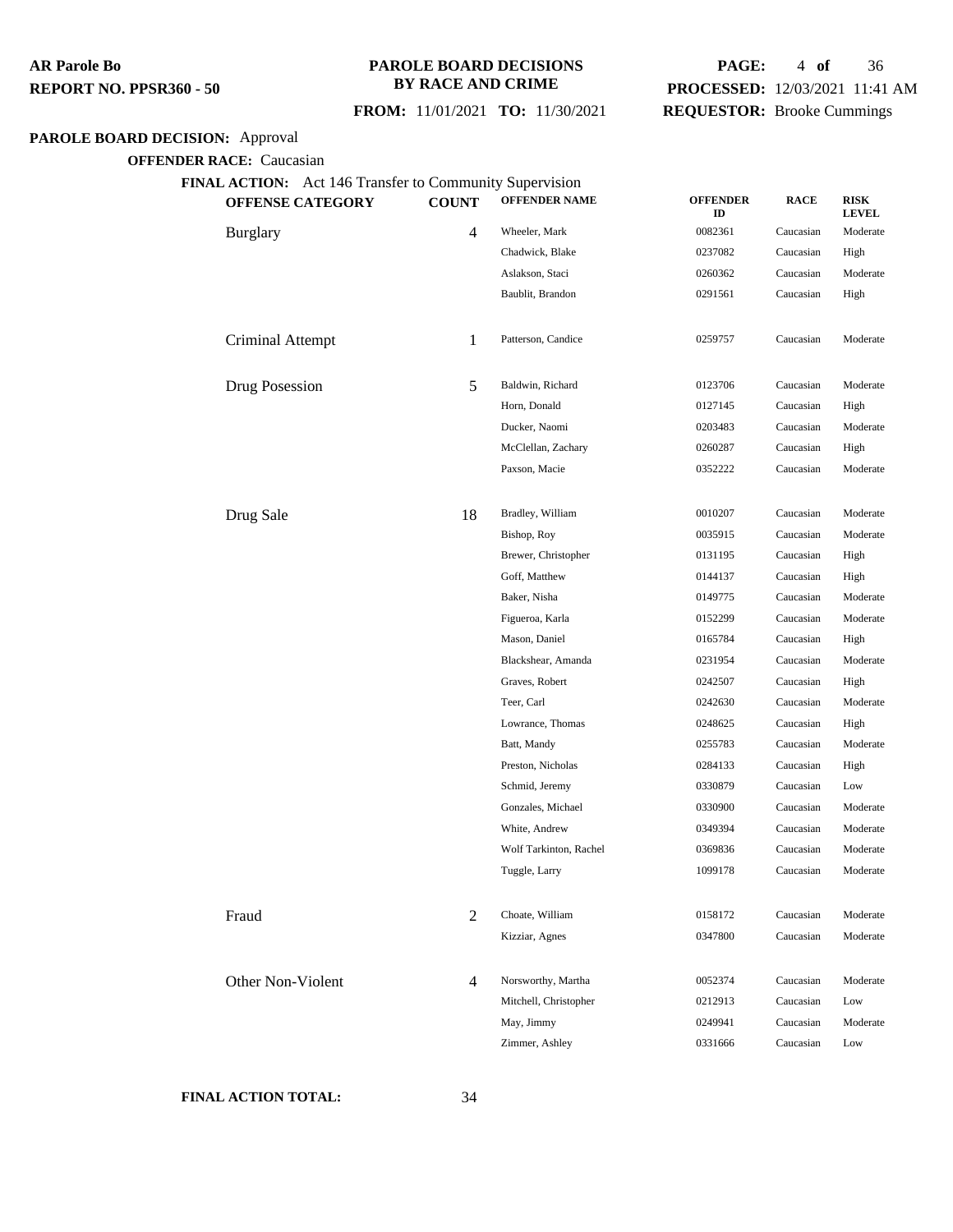#### **PAROLE BOARD DECISIONS BY RACE AND CRIME**

### **FROM:** 11/01/2021 **TO:** 11/30/2021

## **PAGE:** 5 **of** 36 **PROCESSED:** 12/03/2021 11:41 AM **REQUESTOR:** Brooke Cummings

## **PAROLE BOARD DECISION:** Approval

| FINAL ACTION: Transfer To ACC Supervision<br><b>OFFENSE CATEGORY</b> | <b>COUNT</b> | <b>OFFENDER NAME</b>   | <b>OFFENDER</b><br>ID | <b>RACE</b> | <b>RISK</b><br><b>LEVEL</b> |
|----------------------------------------------------------------------|--------------|------------------------|-----------------------|-------------|-----------------------------|
| Assault                                                              | 6            | Laws, Jerry            | 0190400               | Caucasian   | Low                         |
|                                                                      |              | Entrekin, Glendon      | 0294531               | Caucasian   | Low                         |
|                                                                      |              | Warner, James          | 0310537               | Caucasian   | Low                         |
|                                                                      |              | Hrnjak, Joshua         | 0319315               | Caucasian   | High                        |
|                                                                      |              | Freeman, Zackary       | 0328669               | Caucasian   | Low                         |
|                                                                      |              | Sanders, Trent         | 0364121               | Caucasian   | Moderate                    |
| <b>Battery</b>                                                       | 6            | Jester, Lane           | 0136872               | Caucasian   | Moderate                    |
|                                                                      |              | Love, Ronald           | 0242281               | Caucasian   | Moderate                    |
|                                                                      |              | Brown, Christopher     | 0321619               | Caucasian   | Low                         |
|                                                                      |              | Pritchett, Rodney      | 0324836               | Caucasian   | Low                         |
|                                                                      |              | Weaver, Janet          | 0350481               | Caucasian   | Low                         |
|                                                                      |              | Qualls, Brandon        | 0354760               | Caucasian   | Moderate                    |
| <b>Burglary</b>                                                      | 29           | Haley, Jediah          | 0000092               | Caucasian   | Moderate                    |
|                                                                      |              | Norman, Jamie          | 0024014               | Caucasian   | Moderate                    |
|                                                                      |              | McRae, Samuel          | 0054664               | Caucasian   | High                        |
|                                                                      |              | Cooprider, Adam        | 0066953               | Caucasian   | Moderate                    |
|                                                                      |              | Teague, Christopher    | 0091253               | Caucasian   | High                        |
|                                                                      |              | Lawrence, Keith        | 0110269               | Caucasian   | Moderate                    |
|                                                                      |              | Turney, David          | 0125313               | Caucasian   | Moderate                    |
|                                                                      |              | Miller, Jason          | 0132232               | Caucasian   | High                        |
|                                                                      |              | Stormes, Christy       | 0144595               | Caucasian   | Moderate                    |
|                                                                      |              | Davis, Larry           | 0163523               | Caucasian   | High                        |
|                                                                      |              | Waid, Nicholas         | 0176104               | Caucasian   | Moderate                    |
|                                                                      |              | Basham, Chauncy        | 0182802               | Caucasian   | Moderate                    |
|                                                                      |              | Gray, Anthony          | 0185240               | Caucasian   | Moderate                    |
|                                                                      |              | Jones, Phillip         | 0206781               | Caucasian   | High                        |
|                                                                      |              | Holmes, Charles        | 0212294               | Caucasian   | Moderate                    |
|                                                                      |              | Thompson, Dwayne       | 0215603               | Caucasian   | Moderate                    |
|                                                                      |              | Williams, Kris         | 0223224               | Caucasian   | Moderate                    |
|                                                                      |              | Burke, Jeffery         | 0233995               | Caucasian   | High                        |
|                                                                      |              | Cheshier, Aaron        | 0260697               | Caucasian   | Low                         |
|                                                                      |              | Wilbanks, Erin         | 0283130               | Caucasian   | High                        |
|                                                                      |              | McClusky, Paul         | 0309501               | Caucasian   | Moderate                    |
|                                                                      |              | Ackerman, Jordan       | 0312392               | Caucasian   | Moderate                    |
|                                                                      |              | Autry, Shelby          | 0321231               | Caucasian   | High                        |
|                                                                      |              | Teixuro, Justin        | 0329247               | Caucasian   | Moderate                    |
|                                                                      |              | Paragioudakis, Mihalis | 0331180               | Caucasian   | Moderate                    |
|                                                                      |              | Barker, Blake          | 0333585               | Caucasian   | Unknown                     |
|                                                                      |              | Gutierrez, Abel        | 0344532               | Caucasian   | Moderate                    |
|                                                                      |              | Roy, John              | 0357863               | Caucasian   | Moderate                    |
|                                                                      |              | Jones, Jonathan        | 0370378               | Caucasian   | Moderate                    |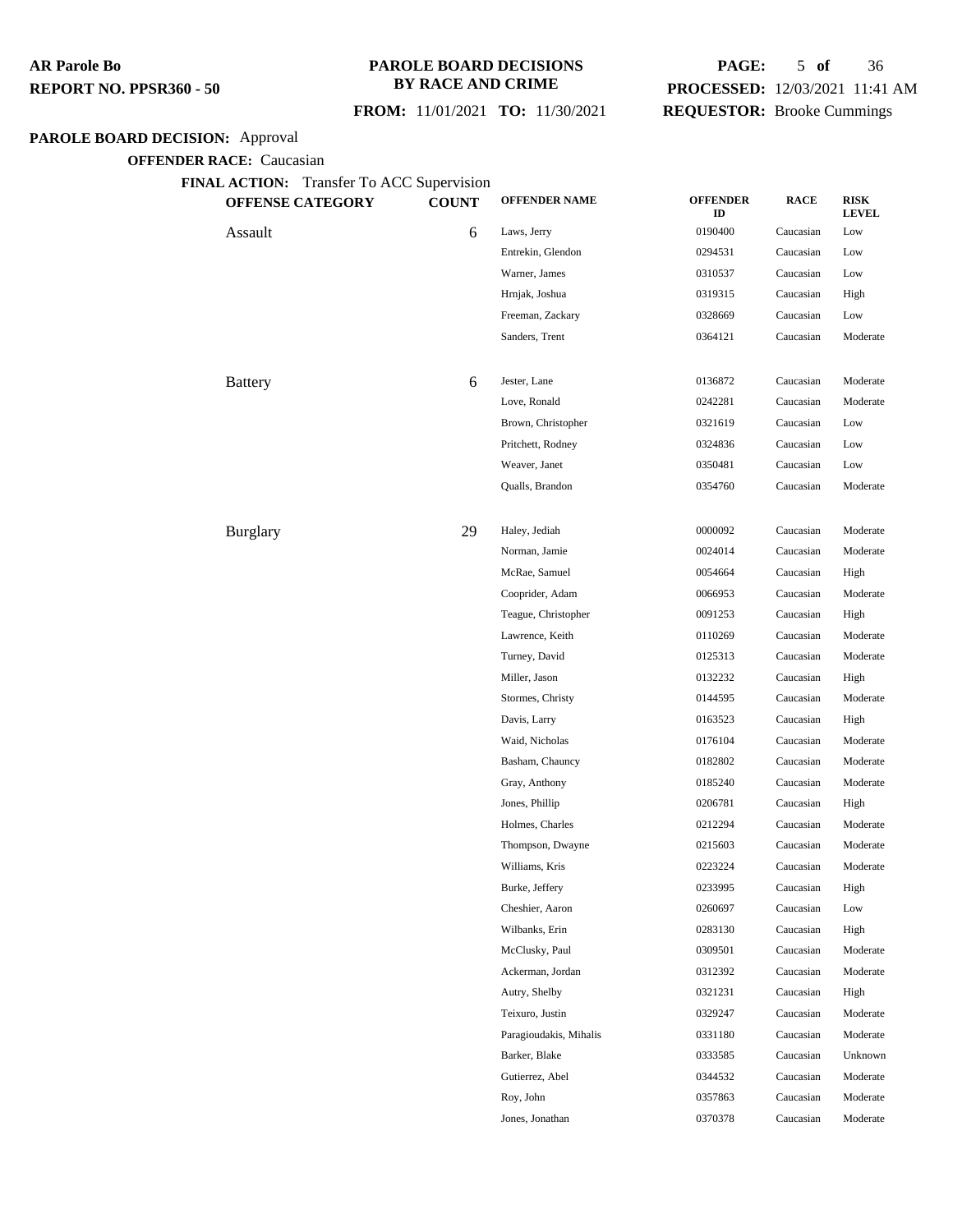### **PAROLE BOARD DECISIONS BY RACE AND CRIME**

### **FROM:** 11/01/2021 **TO:** 11/30/2021

## **PAGE:** 6 **of** 36 **PROCESSED:** 12/03/2021 11:41 AM **REQUESTOR:** Brooke Cummings

## **PAROLE BOARD DECISION:** Approval

| <b>FINAL ACTION:</b> Transfer To ACC Supervision |              |                      |                       |             |                             |
|--------------------------------------------------|--------------|----------------------|-----------------------|-------------|-----------------------------|
| <b>OFFENSE CATEGORY</b>                          | <b>COUNT</b> | <b>OFFENDER NAME</b> | <b>OFFENDER</b><br>ID | <b>RACE</b> | <b>RISK</b><br><b>LEVEL</b> |
| Crime Conspiracy                                 |              | Merryman, Cody       | 0225959               | Caucasian   | Moderate                    |
| Criminal Attempt                                 |              | Kirby, Justin        | 0221628               | Caucasian   | Low                         |
|                                                  |              | Partida, Jose        | 0366266               | Caucasian   | Moderate                    |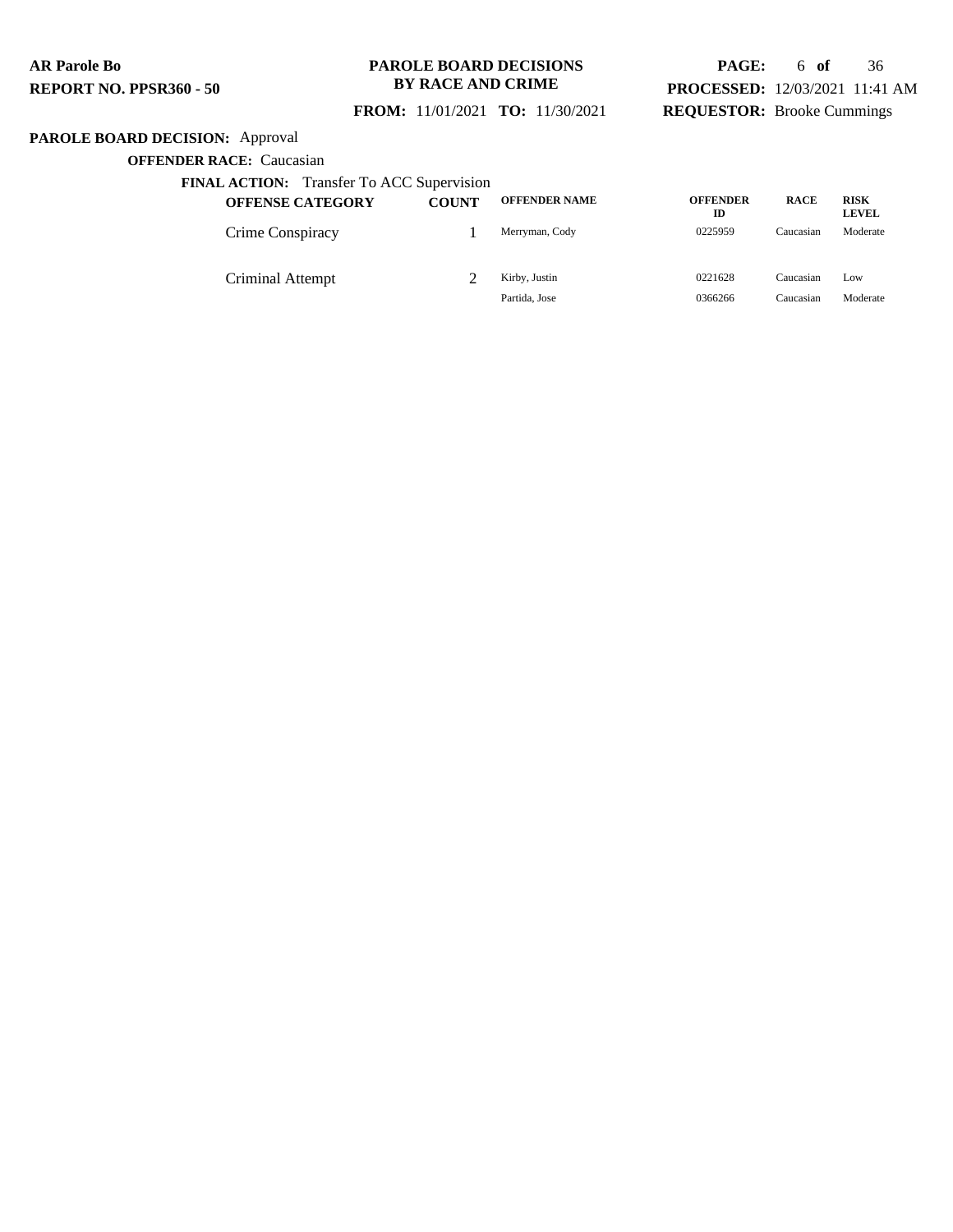### **PAROLE BOARD DECISIONS BY RACE AND CRIME**

### **FROM:** 11/01/2021 **TO:** 11/30/2021

## **PAGE:** 7 **of** 36 **PROCESSED:** 12/03/2021 11:41 AM **REQUESTOR:** Brooke Cummings

## **PAROLE BOARD DECISION:** Approval

| <b>FINAL ACTION:</b> Transfer To ACC Supervision |  |
|--------------------------------------------------|--|
|--------------------------------------------------|--|

| <b>OFFENSE CATEGORY</b> | <b>COUNT</b> | <b>OFFENDER NAME</b> | <b>OFFENDER</b><br>ID | <b>RACE</b> | <b>RISK</b><br><b>LEVEL</b> |
|-------------------------|--------------|----------------------|-----------------------|-------------|-----------------------------|
| Drug Posession          | 47           | Miner, Shannon       | 0022569               | Caucasian   | Moderate                    |
|                         |              | Hunter, James        | 0065215               | Caucasian   | Unknown                     |
|                         |              | Hayes, Richard       | 0081377               | Caucasian   | Moderate                    |
|                         |              | Smith, Jeffery       | 0091457               | Caucasian   | Low                         |
|                         |              | Harrison, Jerry      | 0101998               | Caucasian   | Moderate                    |
|                         |              | Newman, Mark         | 0105458               | Caucasian   | Low                         |
|                         |              | Williams, Shane      | 0135546               | Caucasian   | Moderate                    |
|                         |              | Emerson, Jason       | 0144709               | Caucasian   | High                        |
|                         |              | Kimble, Joey         | 0154072               | Caucasian   | Low                         |
|                         |              | Thorn-Aikins, Jackie | 0155098               | Caucasian   | Moderate                    |
|                         |              | Ford, Michael        | 0167292               | Caucasian   | Moderate                    |
|                         |              | Thompson, Calvin     | 0178820               | Caucasian   | Moderate                    |
|                         |              | Watkins, Timothy     | 0187652               | Caucasian   | Moderate                    |
|                         |              | Maness, Britton      | 0218834               | Caucasian   | Moderate                    |
|                         |              | Carlozzi, Sandra     | 0226350               | Caucasian   | Moderate                    |
|                         |              | Bates, William       | 0236118               | Caucasian   | Moderate                    |
|                         |              | Wilson, David        | 0236198               | Caucasian   | Moderate                    |
|                         |              | Allen, Michael       | 0251416               | Caucasian   | Moderate                    |
|                         |              | Kenney, Thomas       | 0282037               | Caucasian   | High                        |
|                         |              | Copeland, Heather    | 0283347               | Caucasian   | Moderate                    |
|                         |              | Phillips, Jonathan   | 0283518               | Caucasian   | Moderate                    |
|                         |              | Ynocencio, Michael   | 0290278               | Caucasian   | High                        |
|                         |              | Lewis, Candace       | 0291230               | Caucasian   | Moderate                    |
|                         |              | Dotson, Brian        | 0291346               | Caucasian   | Moderate                    |
|                         |              | Ward, Kenneth        | 0295730               | Caucasian   | High                        |
|                         |              | Miller, Zachary      | 0299315               | Caucasian   | Moderate                    |
|                         |              | Stephens, Michael    | 0316532               | Caucasian   | Unknown                     |
|                         |              | Hibbs, Tiffany       | 0323157               | Caucasian   | Moderate                    |
|                         |              | Williams, Michael    | 0326161               | Caucasian   | Moderate                    |
|                         |              | Biby, Jeannie        | 0330955               | Caucasian   | Low                         |
|                         |              | Collins, Michelle    | 0331757               | Caucasian   | Moderate                    |
|                         |              | White, Christopher   | 0340080               | Caucasian   | Low                         |
|                         |              | Brawner, Jennifer    | 0343187               | Caucasian   | Low                         |
|                         |              | Littles, Christie    | 0344664               | Caucasian   | Low                         |
|                         |              | Morris, Larry        | 0345468               | Caucasian   | Moderate                    |
|                         |              | Charles, Jack        | 0345753               | Caucasian   | Moderate                    |
|                         |              | Kosier, Justin       | 0346165               | Caucasian   | Moderate                    |
|                         |              | Baker, Karen         | 0347201               | Caucasian   | Low                         |
|                         |              | Hudson, Sheena       | 0352665               | Caucasian   | Moderate                    |
|                         |              | Brown, Stephanie     | 0361402               | Caucasian   | Low                         |
|                         |              | Rister, Christopher  | 0364945               | Caucasian   | Moderate                    |
|                         |              | Kinney, Skylar       | 0368405               | Caucasian   | High                        |
|                         |              | Park, Justin         | 0369655               | Caucasian   | Moderate                    |
|                         |              | Hendrix, Angelia     | 0370381               | Caucasian   | Low                         |
|                         |              | Kuykendall, James    | 0373121               | Caucasian   | Moderate                    |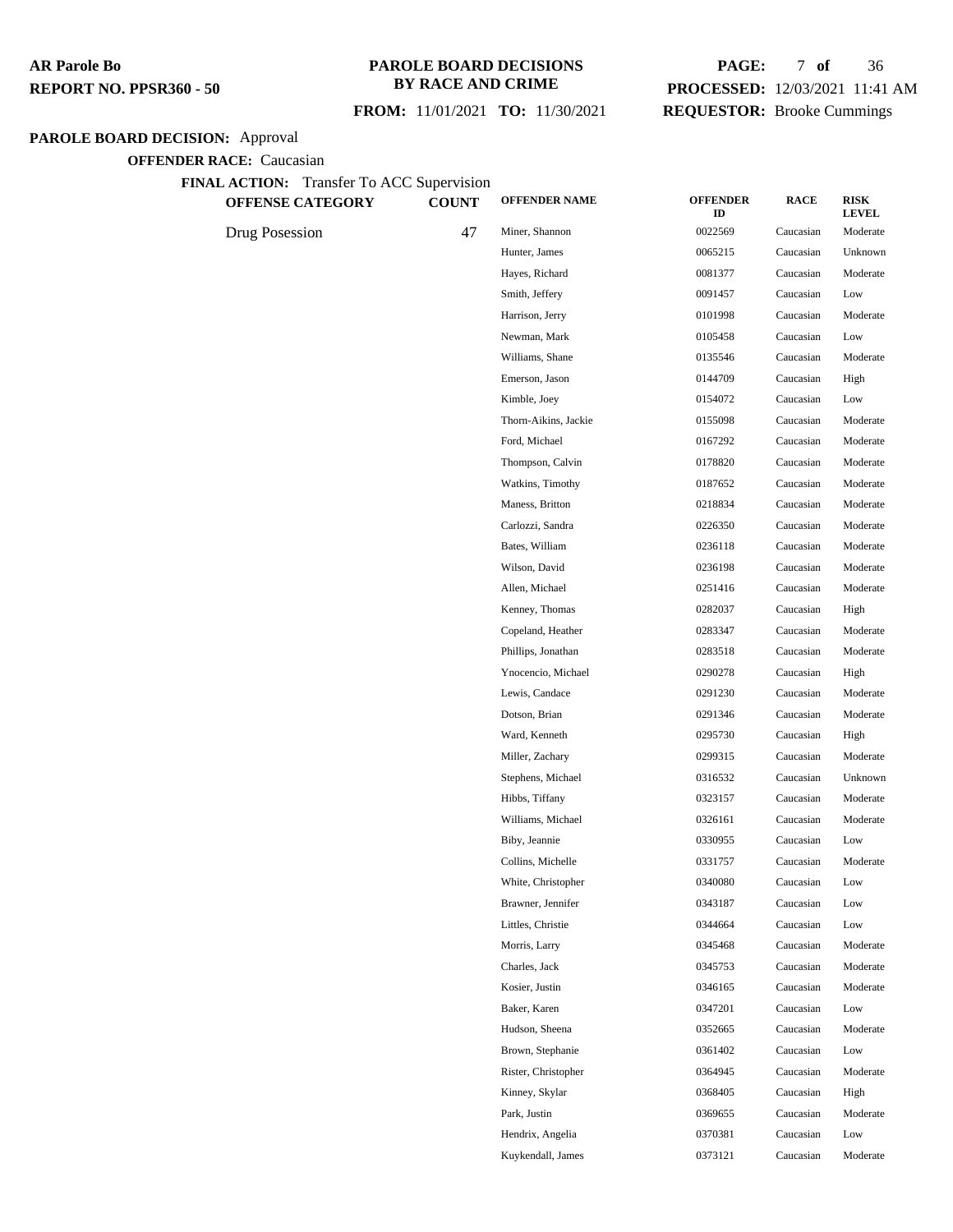### **PAROLE BOARD DECISIONS BY RACE AND CRIME**

### **FROM:** 11/01/2021 **TO:** 11/30/2021

## **PAGE:** 8 **of** 36 **PROCESSED:** 12/03/2021 11:41 AM **REQUESTOR:** Brooke Cummings

## **PAROLE BOARD DECISION:** Approval

| <b>OFFENSE CATEGORY</b> | <b>COUNT</b> | <b>OFFENDER NAME</b> | <b>OFFENDER</b><br>ID | <b>RACE</b> | <b>RISK</b><br><b>LEVEL</b> |
|-------------------------|--------------|----------------------|-----------------------|-------------|-----------------------------|
|                         |              | Scroggins, Larry     | 0377538               | Caucasian   | Low                         |
|                         |              | Crawford, Glenn      | 1104983               | Caucasian   | Moderate                    |
| Drug Sale               | 41           | Morris, Joe          | 0007931               | Caucasian   | Moderate                    |
|                         |              | Carey, Richard       | 0012975               | Caucasian   | High                        |
|                         |              | McCloud, David       | 0025740               | Caucasian   | High                        |
|                         |              | Stroup, Kenneth      | 0036491               | Caucasian   | High                        |
|                         |              | Stephenson, Karrie   | 0048542               | Caucasian   | Moderate                    |
|                         |              | Murphy, Lisa         | 0058191               | Caucasian   | High                        |
|                         |              | Zelaya, Jimmy        | 0128724               | Caucasian   | Moderate                    |
|                         |              | Crockett, Shannon    | 0146997               | Caucasian   | Low                         |
|                         |              | Speaks, Travis       | 0147710               | Caucasian   | Moderate                    |
|                         |              | Miller, Luther       | 0151514               | Caucasian   | High                        |
|                         |              | Millsap, Steven      | 0159914               | Caucasian   | Moderate                    |
|                         |              | Smith, Kristin       | 0165609               | Caucasian   | Moderate                    |
|                         |              | Stenberg, Samuel     | 0169787               | Caucasian   | Moderate                    |
|                         |              | Martin, Darrell      | 0173343               | Caucasian   | Moderate                    |
|                         |              | Whitely, Miranda     | 0187184               | Caucasian   | Moderate                    |
|                         |              | Charton, Michael     | 0192356               | Caucasian   | High                        |
|                         |              | Burton, Jeffery      | 0203596               | Caucasian   | Moderate                    |
|                         |              | Bell, Justin         | 0226706               | Caucasian   | Moderate                    |
|                         |              | Miller, Brandon      | 0238466               | Caucasian   | Moderate                    |
|                         |              | Medrano, Joshua      | 0239235               | Caucasian   | High                        |
|                         |              | Ray, Brian           | 0255054               | Caucasian   | Moderate                    |
|                         |              | Wilkinson, Woodson   | 0281242               | Caucasian   | Low                         |
|                         |              | Holloway, Toni       | 0286864               | Caucasian   | Low                         |
|                         |              | Martillo, Richard    | 0294165               | Caucasian   | Moderate                    |
|                         |              | Schmall, Roger       | 0298319               | Caucasian   | Low                         |
|                         |              | Lamb, Mark           | 0301982               | Caucasian   | Moderate                    |
|                         |              | Franks, Michael      | 0303103               | Caucasian   | Low                         |
|                         |              | Christy, Katelyn     | 0305277               | Caucasian   | Moderate                    |
|                         |              | Carr, Anthony        | 0326553               | Caucasian   | Moderate                    |
|                         |              | Doster, Rodney       | 0326676               | Caucasian   | Low                         |
|                         |              | Vaughn, Justice      | 0336295               | Caucasian   | Moderate                    |
|                         |              | Dawson, Britany      | 0339639               | Caucasian   | Moderate                    |
|                         |              | Goode, Brandon       | 0342320               | Caucasian   | Moderate                    |
|                         |              | Stane, Shawn         | 0343310               | Caucasian   | High                        |
|                         |              | Bunch, Sarah         | 0345562               | Caucasian   | Moderate                    |
|                         |              | Hodges, Dawn         | 0362453               | Caucasian   | Moderate                    |
|                         |              | Greenwood, Misty     | 0366175               | Caucasian   | Moderate                    |
|                         |              | Sawyers, Paxton      | 0372055               | Caucasian   | Moderate                    |
|                         |              | Herdman, Rose        | 0372786               | Caucasian   | Low                         |
|                         |              | Lundry, Tonya        | 0375740               | Caucasian   | Moderate                    |
|                         |              | Harmon, John         | 1117018               | Caucasian   | Moderate                    |
|                         |              |                      |                       |             |                             |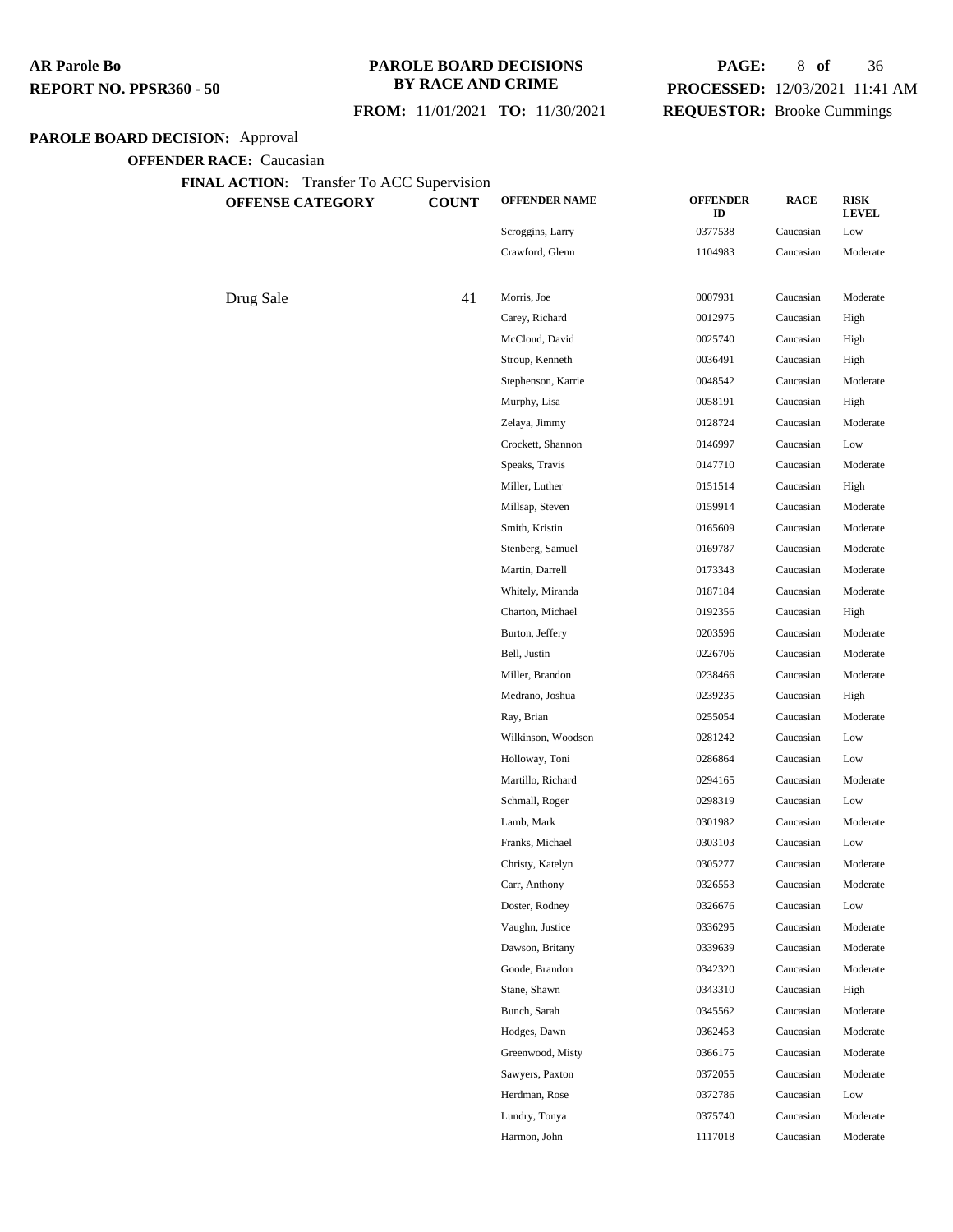#### **PAROLE BOARD DECISIONS BY RACE AND CRIME**

### **FROM:** 11/01/2021 **TO:** 11/30/2021

## **PAGE:** 9 **of** 36 **PROCESSED:** 12/03/2021 11:41 AM **REQUESTOR:** Brooke Cummings

## **PAROLE BOARD DECISION:** Approval

**OFFENDER RACE:** Caucasian

| FINAL ACTION: Transfer To ACC Supervision<br><b>OFFENSE CATEGORY</b> | <b>COUNT</b> | <b>OFFENDER NAME</b> | <b>OFFENDER</b><br>ID | <b>RACE</b> | <b>RISK</b><br><b>LEVEL</b> |
|----------------------------------------------------------------------|--------------|----------------------|-----------------------|-------------|-----------------------------|
| Fraud                                                                | 6            | Walthall, James      | 0061702               | Caucasian   | Moderate                    |
|                                                                      |              | Bellamy, Corey       | 0193555               | Caucasian   | Moderate                    |
|                                                                      |              | Apple, Shawn         | 0289264               | Caucasian   | High                        |
|                                                                      |              | Redfearn, Samantha   | 0305671               | Caucasian   | Unknown                     |
|                                                                      |              | Buege, Teri          | 0349182               | Caucasian   | Low                         |
|                                                                      |              | Cook, Angelica       | 0357841               | Caucasian   | Low                         |
| Other Non-Violent                                                    | 18           | Hyer, Dennis         | 0103899               | Caucasian   | Moderate                    |
|                                                                      |              | Buercklin, Thomas    | 0161130               | Caucasian   | Moderate                    |
|                                                                      |              | Davis, Sarita        | 0162217               | Caucasian   | Moderate                    |
|                                                                      |              | Shoemaker, Jeffrey   | 0183324               | Caucasian   | Low                         |
|                                                                      |              | Welch, David         | 0184692               | Caucasian   | Low                         |
|                                                                      |              | Watkins, William     | 0203265               | Caucasian   | Moderate                    |
|                                                                      |              | Alexander, Cody      | 0216837               | Caucasian   | Moderate                    |
|                                                                      |              | Holyfield, Maria     | 0262147               | Caucasian   | Moderate                    |
|                                                                      |              | Tarlton, Joshua      | 0291115               | Caucasian   | Moderate                    |
|                                                                      |              | Hutchison, Jeffrey   | 0297138               | Caucasian   | Moderate                    |
|                                                                      |              | Edwards, Seth        | 0300120               | Caucasian   | Moderate                    |
|                                                                      |              | Rodgers, Brandy      | 0311814               | Caucasian   | Moderate                    |
|                                                                      |              | Robertson, April     | 0337738               | Caucasian   | Moderate                    |
|                                                                      |              | Windham, Cody        | 0341489               | Caucasian   | Moderate                    |
|                                                                      |              | Barker, Gary         | 0342937               | Caucasian   | Moderate                    |
|                                                                      |              | Price, Harlan        | 0347690               | Caucasian   | High                        |
|                                                                      |              | Wise, Chanse         | 0350433               | Caucasian   | Low                         |
|                                                                      |              | Chamberlin, Deborah  | 0358000               | Caucasian   | Low                         |
| Other Property                                                       | 5            | Dayberry, Ronnie     | 0051709               | Caucasian   | Low                         |
|                                                                      |              | Cannon, David        | 0204135               | Caucasian   | Low                         |
|                                                                      |              | Reynolds, Debrent    | 0220031               | Caucasian   | Low                         |
|                                                                      |              | Waller, Adam         | 0226825               | Caucasian   | Moderate                    |
|                                                                      |              | Buck, Justin         | 0345398               | Cancasian   | Low                         |
| Other Violent                                                        | 9            | Mayne, Jason         | 0100863               | Caucasian   | Moderate                    |
|                                                                      |              | Powers, Devon/Doyle  | 0215687               | Caucasian   | Low                         |
|                                                                      |              | Hodges, Nathan       | 0257292               | Caucasian   | Moderate                    |
|                                                                      |              | Cheezem, Michael     | 0290692               | Caucasian   | Moderate                    |
|                                                                      |              | Wright, Aaron        | 0309835               | Caucasian   | Low                         |
|                                                                      |              | Martin, Mark         | 0335095               | Caucasian   | Moderate                    |
|                                                                      |              | Johnson, Casey       | 0335449               | Caucasian   | Moderate                    |
|                                                                      |              | Jungers, Tython      | 0361325               | Caucasian   | Low                         |

Goodnight, Giddeon 0368145 Caucasian Moderate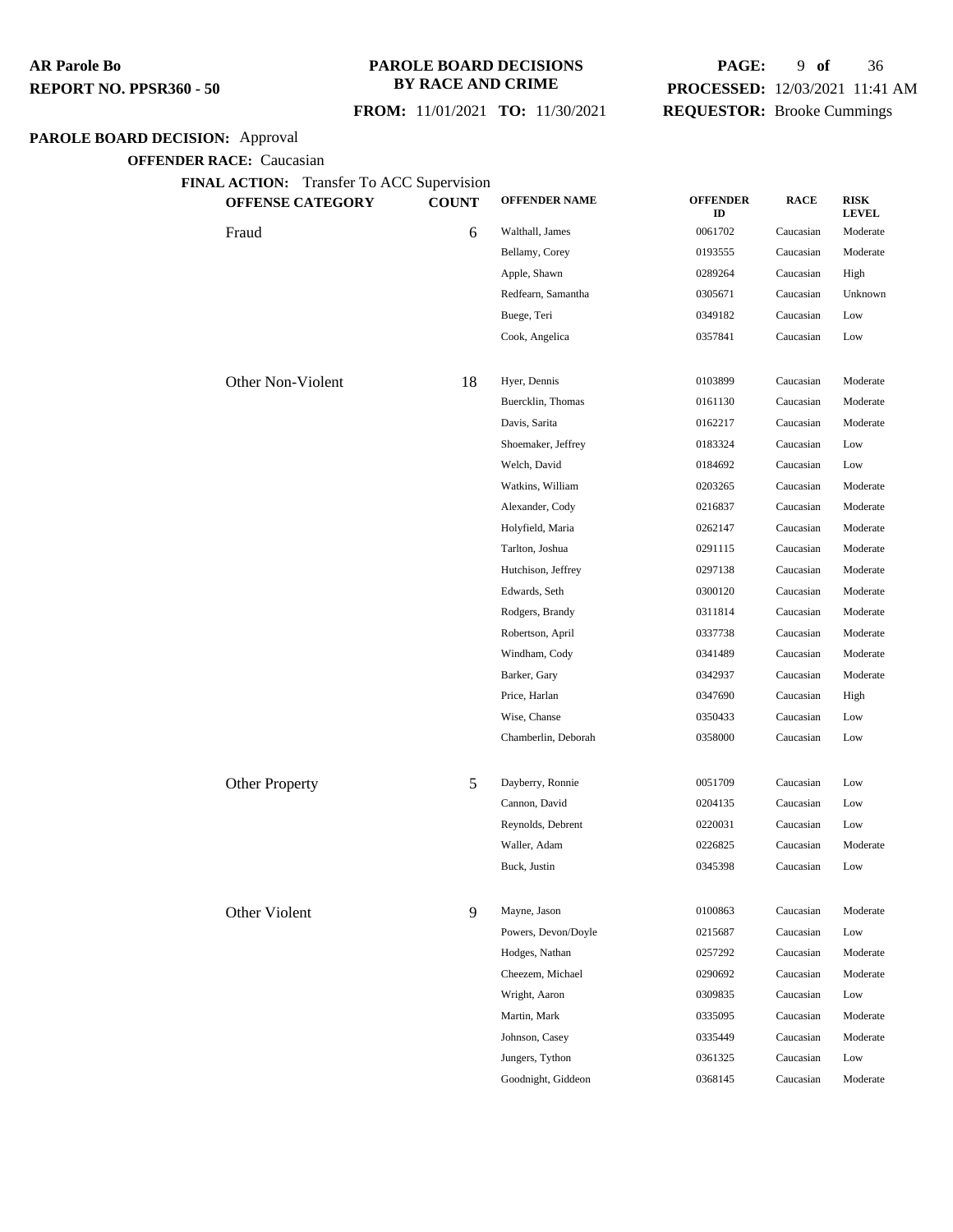### **PAROLE BOARD DECISIONS BY RACE AND CRIME**

### **FROM:** 11/01/2021 **TO:** 11/30/2021

## **PAGE:** 10 **of** 36 **PROCESSED:** 12/03/2021 11:41 AM **REQUESTOR:** Brooke Cummings

## **PAROLE BOARD DECISION:** Approval

**OFFENDER RACE:** Caucasian

**FINAL ACTION:** Transfer To ACC Supervision

| <b>OFFENSE CATEGORY</b> | <b>COUNT</b> | <b>OFFENDER NAME</b>  | <b>OFFENDER</b><br>ID | <b>RACE</b> | <b>RISK</b><br><b>LEVEL</b> |
|-------------------------|--------------|-----------------------|-----------------------|-------------|-----------------------------|
| Robbery                 | 10           | Shannon, Larry        | 0018395               | Caucasian   | Moderate                    |
|                         |              | Franks, Joseph        | 0105232               | Caucasian   | Moderate                    |
|                         |              | Ashmore, Holly        | 0138041               | Caucasian   | Moderate                    |
|                         |              | Ingle, Shad           | 0146116               | Caucasian   | Moderate                    |
|                         |              | Ledford, Patrick      | 0168360               | Caucasian   | Moderate                    |
|                         |              | Smith, Michael        | 0208702               | Caucasian   | Low                         |
|                         |              | Smathers, Nathan      | 0209269               | Caucasian   | High                        |
|                         |              | Bryant, Zakery        | 0249535               | Caucasian   | Moderate                    |
|                         |              | Hattabaugh, Zachary   | 0285715               | Caucasian   | Moderate                    |
|                         |              | Floyd, Michael        | 1122480               | Caucasian   | High                        |
| Sex                     | 4            | Bridges, Jimmy        | 0173949               | Caucasian   | Low                         |
|                         |              | Smith, Kenneth        | 0234541               | Caucasian   | Low                         |
|                         |              | Howard, Troy          | 0289336               | Caucasian   | Low                         |
|                         |              | Lira, John            | 0298931               | Caucasian   | Low                         |
| Theft                   | 23           | Laxton, John          | 0020454               | Caucasian   | Moderate                    |
|                         |              | Richmond, Brandon     | 0108055               | Caucasian   | High                        |
|                         |              | Bates, Richard        | 0132361               | Caucasian   | Moderate                    |
|                         |              | Peebles, Christopher  | 0156302               | Caucasian   | High                        |
|                         |              | Warren, Jason         | 0180217               | Caucasian   | Moderate                    |
|                         |              | Collins, James        | 0216642               | Caucasian   | Moderate                    |
|                         |              | Ynocencio, Carlos     | 0236699               | Caucasian   | Moderate                    |
|                         |              | Ard, Justin           | 0252687               | Caucasian   | High                        |
|                         |              | Farris, Thomas        | 0253427               | Caucasian   | Moderate                    |
|                         |              | Clay, Tonya           | 0257717               | Caucasian   | Moderate                    |
|                         |              | Williams, Dale        | 0295986               | Caucasian   | Moderate                    |
|                         |              | Young, Stacy          | 0312678               | Caucasian   | Low                         |
|                         |              | Hubbard, Kurtis       | 0334913               | Caucasian   | High                        |
|                         |              | Brumley, Garrett      | 0339586               | Caucasian   | High                        |
|                         |              | Ketron, Kathrin       | 0343543               | Caucasian   | Unknown                     |
|                         |              | Davis, Amanda         | 0344248               | Caucasian   | Moderate                    |
|                         |              | Weatherspoon, Madison | 0344699               | Caucasian   | Moderate                    |
|                         |              | Petty, Joshua         | 0348747               | Caucasian   | Moderate                    |
|                         |              | Rochier, Andrew       | 0353705               | Caucasian   | Moderate                    |
|                         |              | Jones, Uriah          | 0354117               | Caucasian   | Moderate                    |
|                         |              | Klotz, Michael        | 0357786               | Caucasian   | Moderate                    |
|                         |              | Hammons, Gunner       | 0366248               | Caucasian   | Moderate                    |
|                         |              | Martinez, Eloy        | 0375408               | Caucasian   | Moderate                    |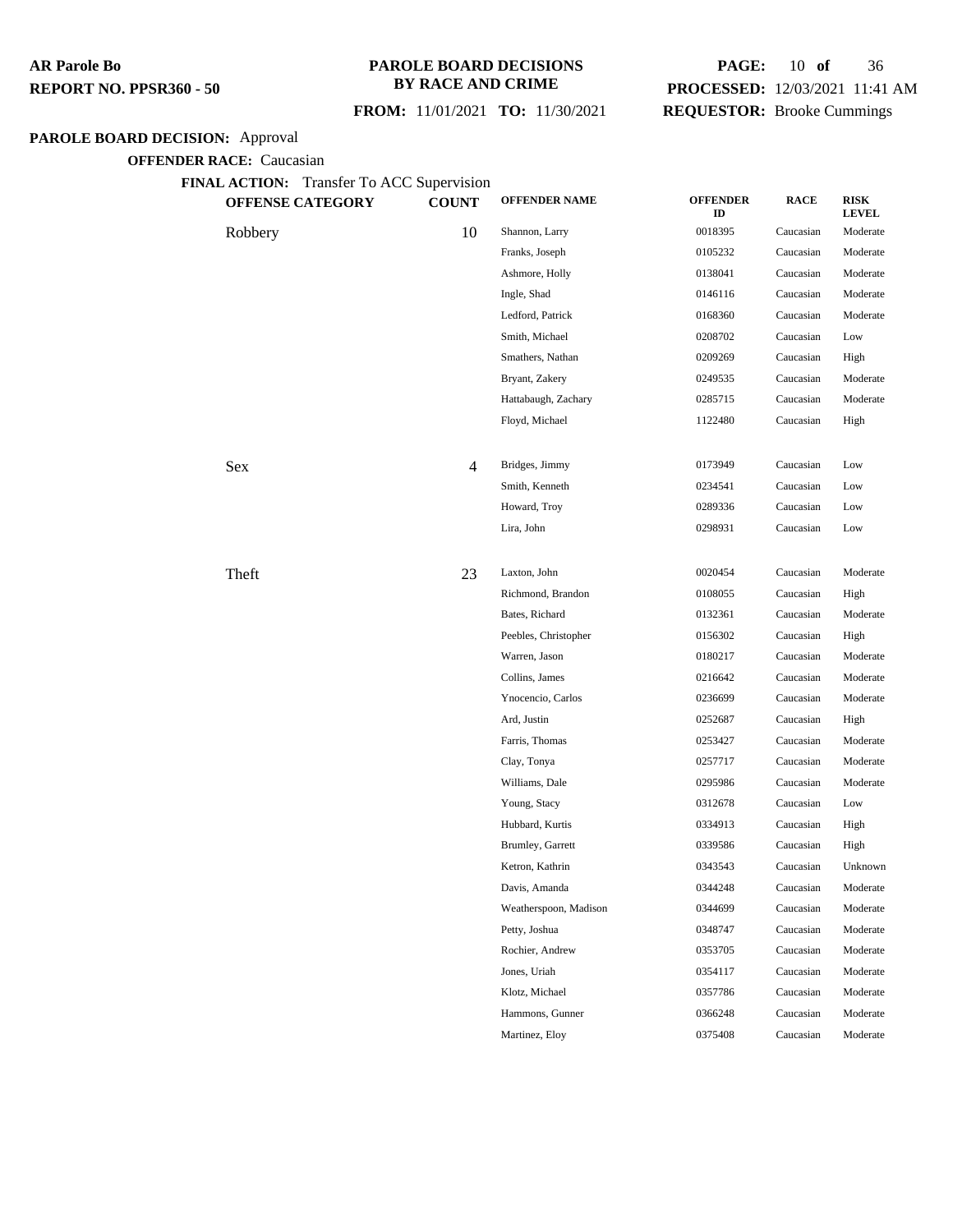### **PAROLE BOARD DECISIONS BY RACE AND CRIME**

## **PAGE:** 11 **of** 36 **PROCESSED:** 12/03/2021 11:41 AM **REQUESTOR:** Brooke Cummings

### **FROM:** 11/01/2021 **TO:** 11/30/2021

### **PAROLE BOARD DECISION:** Approval

**OFFENDER RACE:** Caucasian

**FINAL ACTION:** Transfer To ACC Supervision

| $\mathbf{1}_{\mathbf{1}}$ $\mathbf{1}_{\mathbf{2}}$ $\mathbf{1}_{\mathbf{3}}$ $\mathbf{1}_{\mathbf{4}}$ $\mathbf{1}_{\mathbf{5}}$ $\mathbf{1}_{\mathbf{5}}$ $\mathbf{1}_{\mathbf{6}}$ $\mathbf{1}_{\mathbf{1}}$ $\mathbf{1}_{\mathbf{2}}$ $\mathbf{1}_{\mathbf{3}}$ $\mathbf{1}_{\mathbf{5}}$ $\mathbf{1}_{\mathbf{6}}$ $\mathbf{1}_{\mathbf{7}}$ $\mathbf{1}_{\mathbf{8}}$ $\mathbf{1}_{\mathbf{$ |              |                      |                       |             |                             |
|----------------------------------------------------------------------------------------------------------------------------------------------------------------------------------------------------------------------------------------------------------------------------------------------------------------------------------------------------------------------------------------------------|--------------|----------------------|-----------------------|-------------|-----------------------------|
| <b>OFFENSE CATEGORY</b>                                                                                                                                                                                                                                                                                                                                                                            | <b>COUNT</b> | <b>OFFENDER NAME</b> | <b>OFFENDER</b><br>ID | <b>RACE</b> | <b>RISK</b><br><b>LEVEL</b> |
| Weapons                                                                                                                                                                                                                                                                                                                                                                                            | 8            | Radloff, William     | 0148874               | Caucasian   | Moderate                    |
|                                                                                                                                                                                                                                                                                                                                                                                                    |              | Holzheimer, Brian    | 0180249               | Caucasian   | Low                         |
|                                                                                                                                                                                                                                                                                                                                                                                                    |              | Carter, Kenneth      | 0186035               | Caucasian   | Low                         |
|                                                                                                                                                                                                                                                                                                                                                                                                    |              | Tyson, Kyle          | 0202711               | Caucasian   | Low                         |
|                                                                                                                                                                                                                                                                                                                                                                                                    |              | Coon, Eric           | 0212024               | Caucasian   | Moderate                    |
|                                                                                                                                                                                                                                                                                                                                                                                                    |              | Wheat, Anthony       | 0228193               | Caucasian   | High                        |
|                                                                                                                                                                                                                                                                                                                                                                                                    |              | Ward, Eric           | 0285868               | Caucasian   | Moderate                    |
|                                                                                                                                                                                                                                                                                                                                                                                                    |              | Horn, Sidney         | 0331699               | Caucasian   | High                        |

#### **FINAL ACTION TOTAL:** 215

#### **OFFENDER RACE TOTAL:** 249

#### **OFFENDER RACE:** Hispanic

| FINAL ACTION: Transfer To ACC Supervision |              |                           |                       |             |                             |
|-------------------------------------------|--------------|---------------------------|-----------------------|-------------|-----------------------------|
| <b>OFFENSE CATEGORY</b>                   | <b>COUNT</b> | <b>OFFENDER NAME</b>      | <b>OFFENDER</b><br>ID | <b>RACE</b> | <b>RISK</b><br><b>LEVEL</b> |
| <b>Burglary</b>                           | 1            | Maestas, Anthony          | 0227897               | Hispanic    | High                        |
| Drug Sale                                 | 1            | Moreno, Christopher       | 0345981               | Hispanic    | Unknown                     |
| Other Non-Violent                         | 3            | Torres-Cruz, Pedro        | 0311612               | Hispanic    | Moderate                    |
|                                           |              | Dominguez, Alejandro      | 0329444               | Hispanic    | Low                         |
|                                           |              | Posadas-Gonzalez, Gerardo | 0355168               | Hispanic    | Moderate                    |
| Theft                                     |              | Leonard, Ferny            | 0228854               | Hispanic    | High                        |
| <b>FINAL ACTION TOTAL:</b>                | 6            |                           |                       |             |                             |

### **OFFENDER RACE TOTAL:** 6

### **OFFENDER RACE:** NA Indian

**FINAL ACTION:** Transfer To ACC Supervision

| <b>OFFENSE CATEGORY</b>                                                         | <b>COUNT</b> | <b>OFFENDER NAME</b> | <b>OFFENDER</b><br>ID | <b>RACE</b> | <b>RISK</b><br><b>LEVEL</b> |
|---------------------------------------------------------------------------------|--------------|----------------------|-----------------------|-------------|-----------------------------|
| <b>Battery</b>                                                                  |              | Mesa, Kendal         | 0288776               | NA Indian   | Moderate                    |
| <b>Burglary</b>                                                                 |              | Nipper, Michael      | 0218415               | NA Indian   | Moderate                    |
| <b>FINAL ACTION TOTAL:</b><br><b>OFFENDER RACE TOTAL: 2</b>                     | 2            |                      |                       |             |                             |
| <b>OFFENDER RACE: Other</b><br><b>EIMAL ACTION.</b> Transfer To ACC Supervision |              |                      |                       |             |                             |

| <b>FINAL AUTION:</b> Hansier TO ACC Supervision |              |                      |                      |             |                      |
|-------------------------------------------------|--------------|----------------------|----------------------|-------------|----------------------|
| <b>OFFENSE CATEGORY</b>                         | <b>COUNT</b> | <b>OFFENDER NAME</b> | <b>OFFENDER</b><br>m | <b>RACE</b> | <b>RISK</b><br>LEVEL |
| Sex                                             |              | Phonekhanhan, Sam    | 0348752              | Other       | Low                  |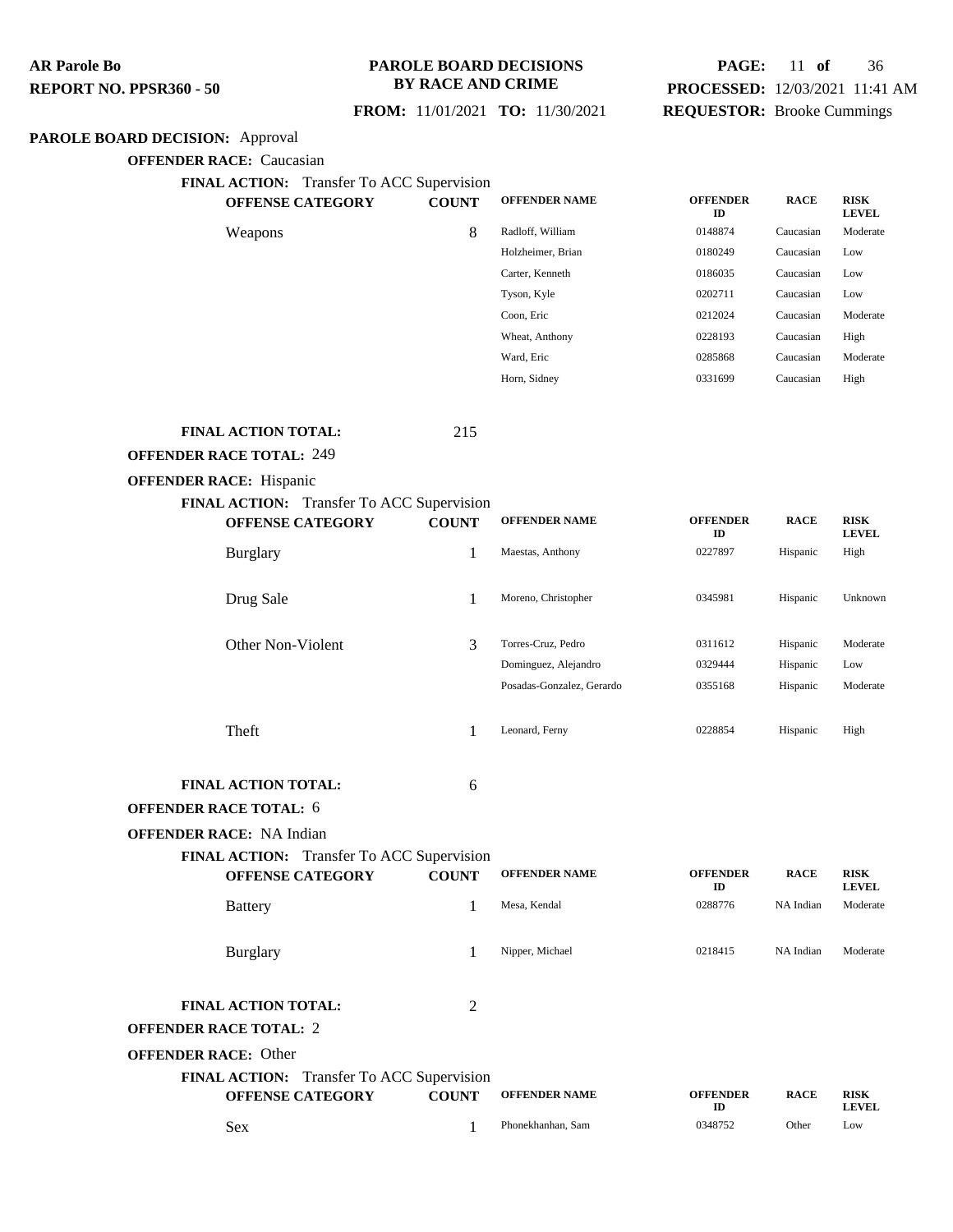### **PAROLE BOARD DECISIONS BY RACE AND CRIME**

 **FROM:** 11/01/2021 **TO:** 11/30/2021

**PAGE:** 12 **of** 36 **PROCESSED:** 12/03/2021 11:41 AM **REQUESTOR:** Brooke Cummings

## **PAROLE BOARD DECISION:** Approval

**OFFENDER RACE:** Other

**FINAL ACTION:** Transfer To ACC Supervision

**FINAL ACTION TOTAL:** 1

### **OFFENDER RACE TOTAL:** 1

**PAROLE BOARD DECISION TOTAL:** 340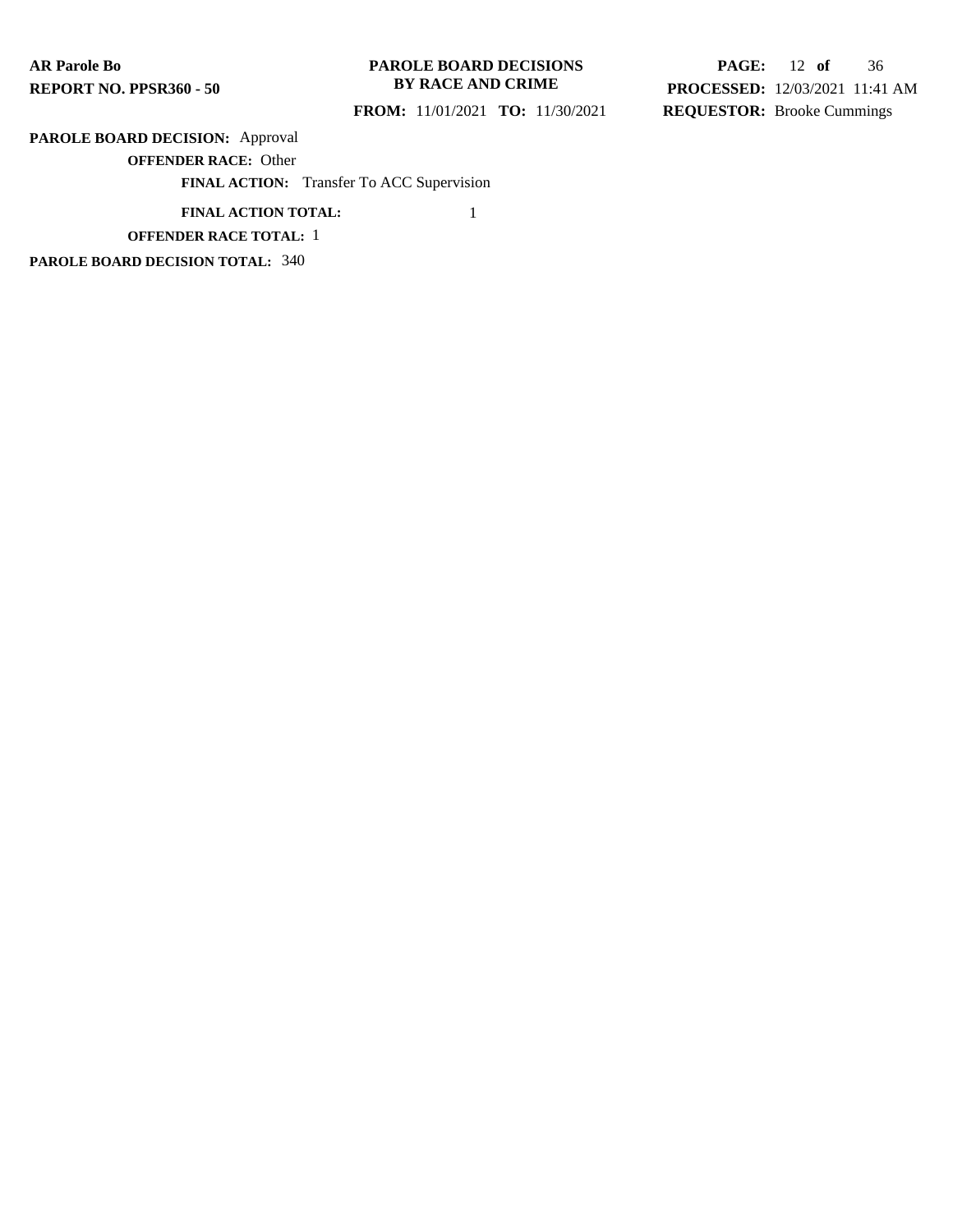**PAROLE BOARD DECISION:** Denial / Deferral **OFFENDER RACE:** Black **FINAL ACTION:** Act 146 Transfer Denied **OFFENSE CATEGORY COUNT OFFENDER NAME OFFENDER ID RACE RISK LEVEL** Battery **1** Watson, Michael 0017179 Black Moderate Burglary 1 Mullins, William 0312415 Black High Homicide 1 Foote, Byrian 1 6016357 Black Moderate **FINAL ACTION TOTAL:** 3 **FINAL ACTION:** Defer for completion of SOCNA **OFFENSE CATEGORY COUNT OFFENDER NAME OFFENDER ID RACE RISK LEVEL** Other Violent 1 Hill, Johnnie 1082167 Black Low Sex 3.1 1 2012 1 2013, James 2027608 Black Moderate **FINAL ACTION TOTAL:** 2 **FINAL ACTION:** Defer to complete Vo-Tech **OFFENSE CATEGORY COUNT OFFENDER NAME OFFENDER ID RACE RISK LEVEL** Burglary **1** Allen, Torri 0245578 Black High Robbery 1 Martin, Larry <sup>0284164</sup> Black Moderate **FINAL ACTION TOTAL:** 2 **FINAL ACTION:** Defer To Complete RSVP Prog **OFFENSE CATEGORY COUNT OFFENDER NAME OFFENDER ID RACE RISK LEVEL** Burglary 1 Lloyd, Pervis <sup>0161324</sup> Black Moderate **FINAL ACTION TOTAL:** 1 **FINAL ACTION:** Defer until Outcome of Pending Charges **OFFENSE CATEGORY COUNT OFFENDER NAME OFFENDER ID RACE RISK LEVEL** Battery **1** O'Neal, Ray 0129148 Black High **AR Parole Bo REPORT NO. PPSR360 - 50 PAROLE BOARD DECISIONS BY RACE AND CRIME FROM:** 11/01/2021 **TO:** 11/30/2021 **PAGE:** 13 **of** 36 **PROCESSED:** 12/03/2021 11:41 AM **REQUESTOR:** Brooke Cummings

**FINAL ACTION TOTAL:** 3

Drug Sale 1 Beck, Darryl 0181708 Black Low

Other Violent 1 Wright, John 0038481 Black High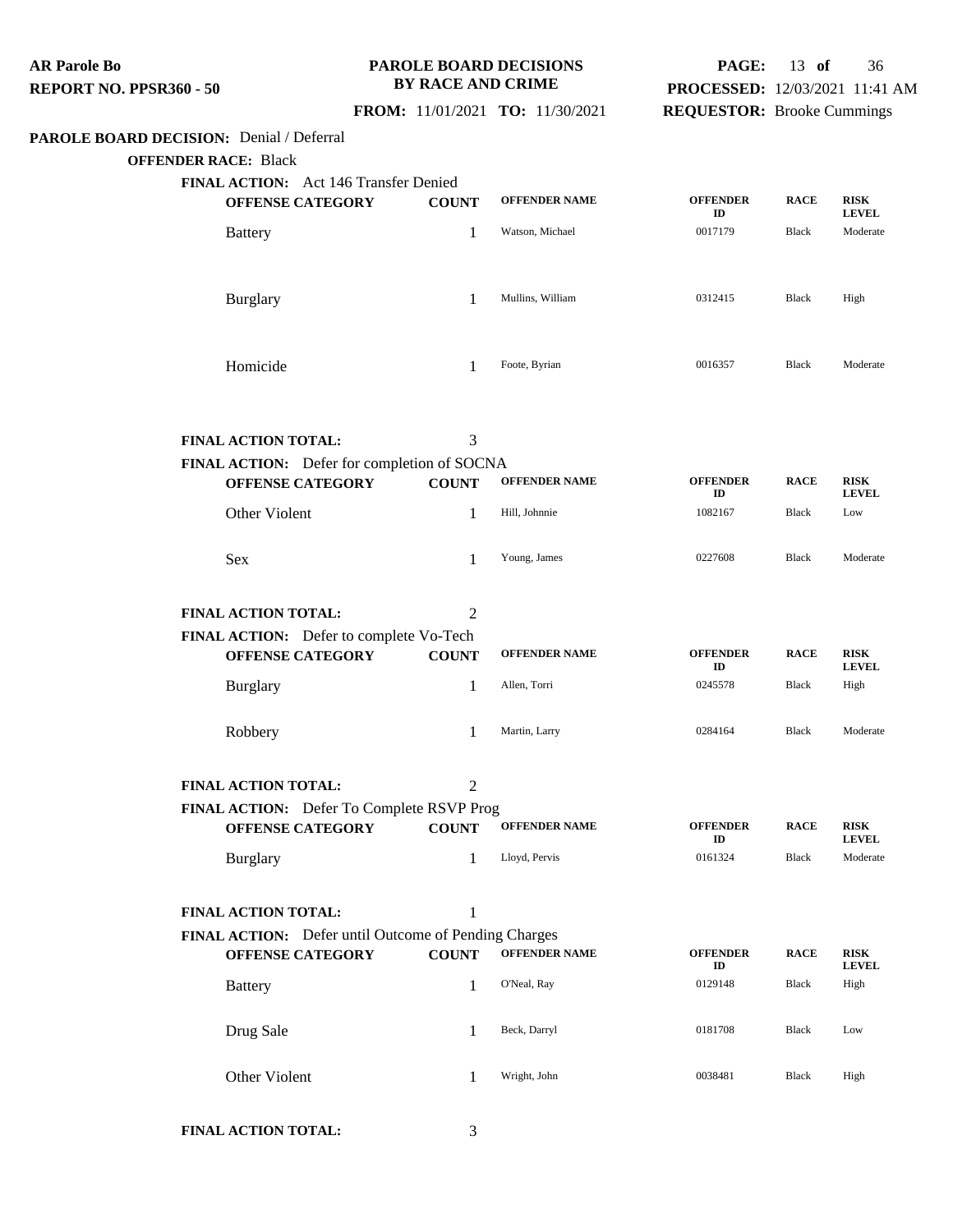### **PAROLE BOARD DECISIONS BY RACE AND CRIME**

# **FROM:** 11/01/2021 **TO:** 11/30/2021

# **PAGE:** 14 **of** 36 **PROCESSED:** 12/03/2021 11:41 AM

## **REQUESTOR:** Brooke Cummings

## **PAROLE BOARD DECISION:** Denial / Deferral

## **OFFENDER RACE:** Black

| JEK KAUE: DIAUN                                        |              |                                                                                                |                       |              |                             |
|--------------------------------------------------------|--------------|------------------------------------------------------------------------------------------------|-----------------------|--------------|-----------------------------|
| FINAL ACTION: Deferred<br><b>OFFENSE CATEGORY</b>      | <b>COUNT</b> | <b>OFFENDER NAME</b>                                                                           | <b>OFFENDER</b><br>ID | <b>RACE</b>  | <b>RISK</b><br><b>LEVEL</b> |
| <b>Battery</b>                                         | 1            | Dudley, Alvin                                                                                  | 0034625               | Black        | Moderate                    |
| Crime Conspiracy                                       | 1            | Mays, Leo                                                                                      | 0262065               | Black        | Moderate                    |
| Criminal Attempt                                       | 1            | Dunkerson, Anthony                                                                             | 0159344               | Black        | Moderate                    |
| Sex                                                    | 1            | Davis, Earnie                                                                                  | 0332083               | Black        | High                        |
| <b>FINAL ACTION TOTAL:</b>                             | 4            |                                                                                                |                       |              |                             |
| FINAL ACTION: Denied 1 Year<br><b>OFFENSE CATEGORY</b> | <b>COUNT</b> | <b>OFFENDER NAME</b>                                                                           | <b>OFFENDER</b><br>ID | <b>RACE</b>  | <b>RISK</b><br><b>LEVEL</b> |
| Assault                                                | 1            | Prowell, Benjamin<br>Nature & Seriousness Crime                                                | 0251042               | Black        | High                        |
| <b>Battery</b>                                         | 11           | Robertson, Walter<br>Nature & Seriousness Crime, Short Time Served                             | 0003208               | Black        | Low                         |
|                                                        |              | Moore, Korey<br>Nature & Seriousness Crime, Prior Criminal History                             | 0126507               | Black        | Unknown                     |
|                                                        |              | Foster, Jimmie<br>Victim Was Law Enforcement, Nature & Seriousness Crime, Institutional Record | 0212081               | Black        | Moderate                    |
|                                                        |              | Lamar, Corey<br>Nature & Seriousness Crime, Injury To Victim                                   | 0220643               | Black        | Moderate                    |
|                                                        |              | Robinson, Kaylon<br>Nature & Seriousness Crime, Institutional Record                           | 0277159               | <b>Black</b> | Moderate                    |
|                                                        |              | Simmons, Yuhanna<br>Nature & Seriousness Crime, Institutional Record                           | 0283207               | Black        | Moderate                    |
|                                                        |              | Crawford, Elbert<br>Nature & Seriousness Crime, Institutional Record                           | 0299689               | Black        | Moderate                    |
|                                                        |              | Freeman, Tony<br>Nature Of Violation, Weapon Involved, Nature & Seriousness Crime              | 0338393               | Black        | Moderate                    |
|                                                        |              | Bailey, Jeremy<br>Nature & Seriousness Crime, Weapon Involved, Injury To Victim                | 0351130               | Black        | Low                         |

Jones, Xavier 0363217 Black Moderate Nature & Seriousness Crime, Short Time Served, Injury To Victim, Weapon Involved Wright, Devin 0366437 Black Moderate

Nature & Seriousness Crime, Multiple Counts, Victim Was Law Enforcement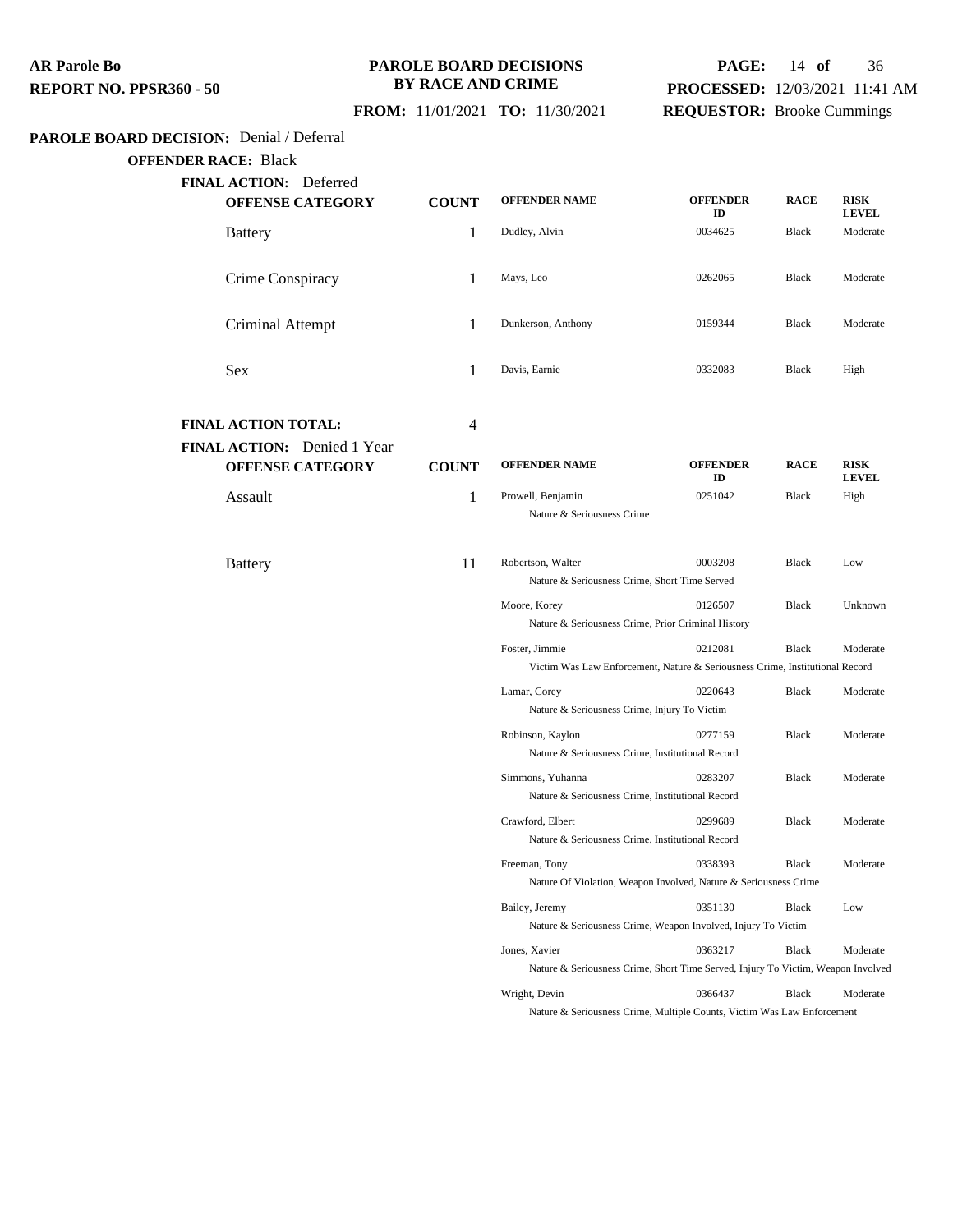### **PAROLE BOARD DECISIONS BY RACE AND CRIME**

## **PAGE:** 15 **of** 36 **PROCESSED:** 12/03/2021 11:41 AM **REQUESTOR:** Brooke Cummings

 **FROM:** 11/01/2021 **TO:** 11/30/2021

## **PAROLE BOARD DECISION:** Denial / Deferral

**OFFENDER RACE:** Black

| <b>COUNT</b>   | <b>OFFENDER NAME</b> | <b>OFFENDER</b><br>ID                                                            | <b>RACE</b>                                                                                                                                                                                                                                                                                                                                                                                                                                                                                  | <b>RISK</b><br><b>LEVEL</b>                                                                                                                                                                                                                                                                                                                                                                                                                                                               |
|----------------|----------------------|----------------------------------------------------------------------------------|----------------------------------------------------------------------------------------------------------------------------------------------------------------------------------------------------------------------------------------------------------------------------------------------------------------------------------------------------------------------------------------------------------------------------------------------------------------------------------------------|-------------------------------------------------------------------------------------------------------------------------------------------------------------------------------------------------------------------------------------------------------------------------------------------------------------------------------------------------------------------------------------------------------------------------------------------------------------------------------------------|
| 3              | Harris, Jackie       | 0008512                                                                          | Black                                                                                                                                                                                                                                                                                                                                                                                                                                                                                        | Moderate                                                                                                                                                                                                                                                                                                                                                                                                                                                                                  |
|                |                      |                                                                                  |                                                                                                                                                                                                                                                                                                                                                                                                                                                                                              |                                                                                                                                                                                                                                                                                                                                                                                                                                                                                           |
|                | Martin, Jaylon       | 0246918                                                                          | Black                                                                                                                                                                                                                                                                                                                                                                                                                                                                                        | Moderate                                                                                                                                                                                                                                                                                                                                                                                                                                                                                  |
|                |                      |                                                                                  |                                                                                                                                                                                                                                                                                                                                                                                                                                                                                              |                                                                                                                                                                                                                                                                                                                                                                                                                                                                                           |
|                | Nance, Laquincy      | 0259283                                                                          | Black                                                                                                                                                                                                                                                                                                                                                                                                                                                                                        | Moderate                                                                                                                                                                                                                                                                                                                                                                                                                                                                                  |
|                |                      |                                                                                  |                                                                                                                                                                                                                                                                                                                                                                                                                                                                                              |                                                                                                                                                                                                                                                                                                                                                                                                                                                                                           |
| 1              | Boren, Tyler         | 0289628                                                                          | <b>Black</b>                                                                                                                                                                                                                                                                                                                                                                                                                                                                                 | High                                                                                                                                                                                                                                                                                                                                                                                                                                                                                      |
|                | Crime                |                                                                                  |                                                                                                                                                                                                                                                                                                                                                                                                                                                                                              |                                                                                                                                                                                                                                                                                                                                                                                                                                                                                           |
| 5              | Johnson, Shad        | 0104609                                                                          | Black                                                                                                                                                                                                                                                                                                                                                                                                                                                                                        | Moderate                                                                                                                                                                                                                                                                                                                                                                                                                                                                                  |
|                |                      |                                                                                  |                                                                                                                                                                                                                                                                                                                                                                                                                                                                                              |                                                                                                                                                                                                                                                                                                                                                                                                                                                                                           |
|                | Henderson, Leonard   | 0117540                                                                          | Black                                                                                                                                                                                                                                                                                                                                                                                                                                                                                        | Moderate                                                                                                                                                                                                                                                                                                                                                                                                                                                                                  |
|                |                      |                                                                                  |                                                                                                                                                                                                                                                                                                                                                                                                                                                                                              |                                                                                                                                                                                                                                                                                                                                                                                                                                                                                           |
|                | Biggs, Michael       | 0133988                                                                          | <b>Black</b>                                                                                                                                                                                                                                                                                                                                                                                                                                                                                 | Moderate                                                                                                                                                                                                                                                                                                                                                                                                                                                                                  |
|                |                      |                                                                                  |                                                                                                                                                                                                                                                                                                                                                                                                                                                                                              |                                                                                                                                                                                                                                                                                                                                                                                                                                                                                           |
|                | Ford, Bobby          | 0184275                                                                          | Black                                                                                                                                                                                                                                                                                                                                                                                                                                                                                        | Moderate                                                                                                                                                                                                                                                                                                                                                                                                                                                                                  |
|                |                      |                                                                                  |                                                                                                                                                                                                                                                                                                                                                                                                                                                                                              |                                                                                                                                                                                                                                                                                                                                                                                                                                                                                           |
|                | Reed, David          | 0221872                                                                          | Black                                                                                                                                                                                                                                                                                                                                                                                                                                                                                        | High                                                                                                                                                                                                                                                                                                                                                                                                                                                                                      |
|                |                      |                                                                                  |                                                                                                                                                                                                                                                                                                                                                                                                                                                                                              |                                                                                                                                                                                                                                                                                                                                                                                                                                                                                           |
| 4              | Saulsberry, James    | 0183066                                                                          | <b>Black</b>                                                                                                                                                                                                                                                                                                                                                                                                                                                                                 | Moderate                                                                                                                                                                                                                                                                                                                                                                                                                                                                                  |
|                |                      |                                                                                  |                                                                                                                                                                                                                                                                                                                                                                                                                                                                                              |                                                                                                                                                                                                                                                                                                                                                                                                                                                                                           |
|                | Aldridge, Brandon    | 0209882                                                                          | Black                                                                                                                                                                                                                                                                                                                                                                                                                                                                                        | Moderate                                                                                                                                                                                                                                                                                                                                                                                                                                                                                  |
|                |                      |                                                                                  |                                                                                                                                                                                                                                                                                                                                                                                                                                                                                              |                                                                                                                                                                                                                                                                                                                                                                                                                                                                                           |
|                | Monroe, Michelle     | 0235931                                                                          | Black                                                                                                                                                                                                                                                                                                                                                                                                                                                                                        | Low                                                                                                                                                                                                                                                                                                                                                                                                                                                                                       |
|                |                      |                                                                                  |                                                                                                                                                                                                                                                                                                                                                                                                                                                                                              |                                                                                                                                                                                                                                                                                                                                                                                                                                                                                           |
|                | Mitchell, Willie     | 1108436                                                                          | Black                                                                                                                                                                                                                                                                                                                                                                                                                                                                                        | Low                                                                                                                                                                                                                                                                                                                                                                                                                                                                                       |
|                |                      |                                                                                  |                                                                                                                                                                                                                                                                                                                                                                                                                                                                                              |                                                                                                                                                                                                                                                                                                                                                                                                                                                                                           |
| $\overline{2}$ | Alexander, Antonio   | 0135636                                                                          | Black                                                                                                                                                                                                                                                                                                                                                                                                                                                                                        | High                                                                                                                                                                                                                                                                                                                                                                                                                                                                                      |
|                |                      |                                                                                  |                                                                                                                                                                                                                                                                                                                                                                                                                                                                                              |                                                                                                                                                                                                                                                                                                                                                                                                                                                                                           |
|                | Cummings, Robert     | 0351062                                                                          | Black                                                                                                                                                                                                                                                                                                                                                                                                                                                                                        | Moderate                                                                                                                                                                                                                                                                                                                                                                                                                                                                                  |
|                |                      |                                                                                  |                                                                                                                                                                                                                                                                                                                                                                                                                                                                                              |                                                                                                                                                                                                                                                                                                                                                                                                                                                                                           |
| 3              | Williams, Wade       | 0024011                                                                          | Black                                                                                                                                                                                                                                                                                                                                                                                                                                                                                        | Moderate                                                                                                                                                                                                                                                                                                                                                                                                                                                                                  |
|                |                      |                                                                                  |                                                                                                                                                                                                                                                                                                                                                                                                                                                                                              |                                                                                                                                                                                                                                                                                                                                                                                                                                                                                           |
|                | Hudspeth, Kenneth    | 0286102<br>New Time, Nature & Seriousness Crime, Weapons, Prior Criminal History | Black                                                                                                                                                                                                                                                                                                                                                                                                                                                                                        | High                                                                                                                                                                                                                                                                                                                                                                                                                                                                                      |
|                |                      |                                                                                  |                                                                                                                                                                                                                                                                                                                                                                                                                                                                                              |                                                                                                                                                                                                                                                                                                                                                                                                                                                                                           |
|                | Murray, Terrence     | 0305176                                                                          | Black                                                                                                                                                                                                                                                                                                                                                                                                                                                                                        | Low                                                                                                                                                                                                                                                                                                                                                                                                                                                                                       |
|                |                      |                                                                                  | New Time, Reporting, Previous Release History<br>Prior Criminal History, Nature & Seriousness Crime<br>Nature & Seriousness Crime, Nature Of Violation<br>Previous Release History, Prior Criminal History<br>New Time, Prior Criminal History, Reporting<br>Previous Release History, Prior Criminal History<br>Nature & Seriousness Crime<br>Nature & Seriousness Crime, Death Involved<br>Nature & Seriousness Crime, Institutional Record<br>Nature & Seriousness Crime, Weapon Involved | Institutional Record, Previous Release History, Weapon Involved, Nature & Seriousness<br>Weapon Involved, New Time, Previous Release History<br>Nature & Seriousness Crime, Weapon Involved, Death Involved, Institutional Record<br>Institutional Record, Nature & Seriousness Crime, Weapon Involved, Death Involved<br>Nature Of Violation, Previous Release History, Prior Criminal History, Violent History<br>Nature & Seriousness Crime, Relationship to Victim(s), Death Involved |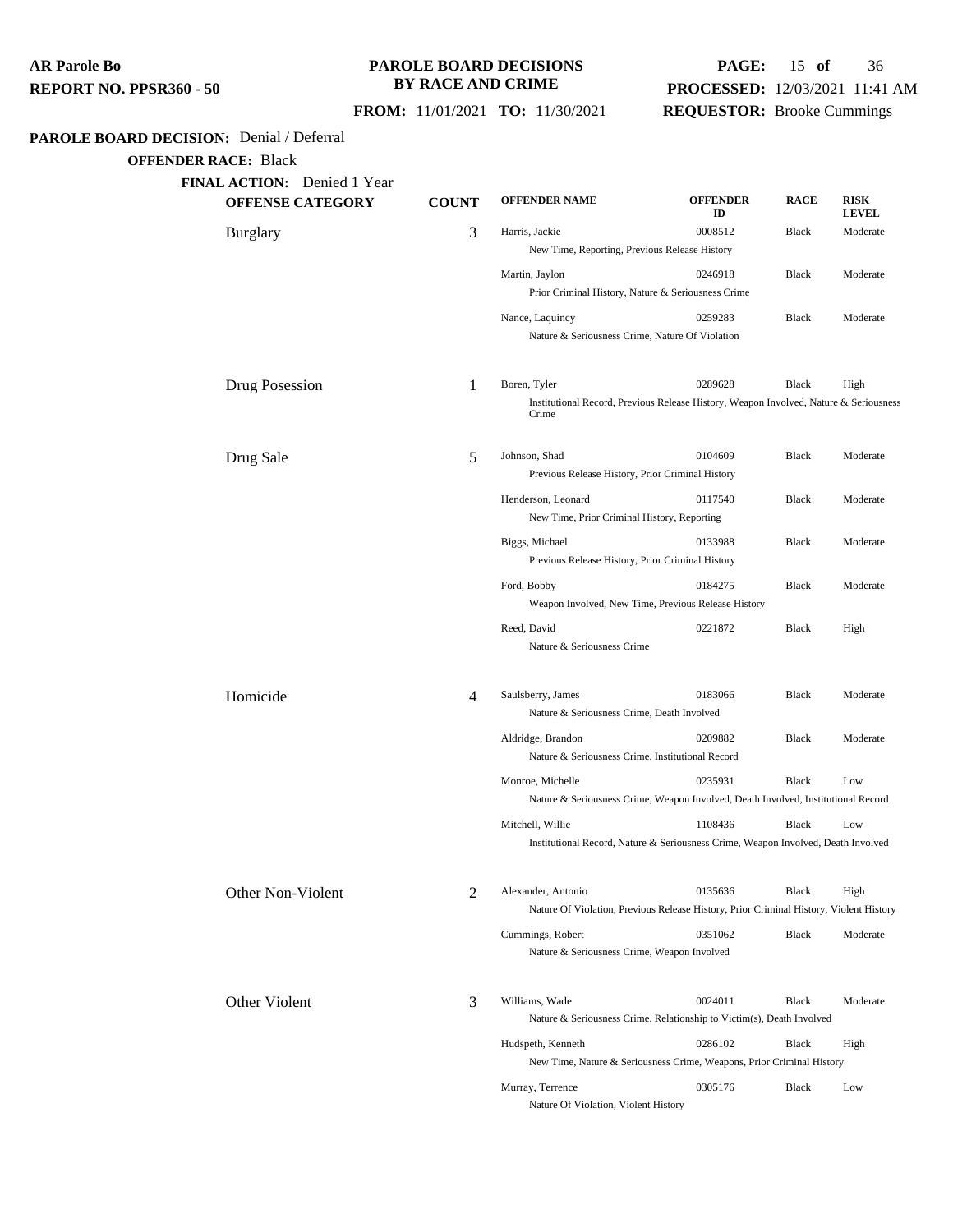### **PAROLE BOARD DECISIONS BY RACE AND CRIME**

### **FROM:** 11/01/2021 **TO:** 11/30/2021

# **PAGE:** 16 **of** 36 **PROCESSED:** 12/03/2021 11:41 AM

**REQUESTOR:** Brooke Cummings

### **PAROLE BOARD DECISION:** Denial / Deferral

**OFFENDER RACE:** Black

| <b>FINAL ACTION:</b> Denied 1 Year |  |  |
|------------------------------------|--|--|
|------------------------------------|--|--|

| <b>OFFENSE CATEGORY</b>      | <b>COUNT</b>   | <b>OFFENDER NAME</b>                                              | <b>OFFENDER</b><br>ID                                                                     | <b>RACE</b> | <b>RISK</b><br><b>LEVEL</b> |
|------------------------------|----------------|-------------------------------------------------------------------|-------------------------------------------------------------------------------------------|-------------|-----------------------------|
| Robbery                      | 10             | Davis, Gregory<br><b>Institutional Record</b>                     | 0015467                                                                                   | Black       | Moderate                    |
|                              |                |                                                                   |                                                                                           |             |                             |
|                              |                | Miller, Harry<br>Previous Release History, Prior Criminal History | 0142516                                                                                   | Black       | Moderate                    |
|                              |                | Rice, Jackie                                                      | 0152035                                                                                   | Black       | High                        |
|                              |                |                                                                   | Institutional Record, Previous Release History, Prior Criminal History                    |             |                             |
|                              |                | Robinson, Drew                                                    | 0159215                                                                                   | Black       | Moderate                    |
|                              |                | History, Prior Criminal History, New Time                         | Institutional Record, Nature & Seriousness Crime, Weapon Involved, Previous Release       |             |                             |
|                              |                | Peterson-Davis, Demetrick                                         | 0173170                                                                                   | Black       | Moderate                    |
|                              |                | Violent History                                                   | Violent History, Relationship to Victim(s), Prior Criminal History, Nature Of Violation,  |             |                             |
|                              |                | McFadden, Anthony                                                 | 0207809                                                                                   | Black       | Moderate                    |
|                              |                |                                                                   | Previous Release History, Nature Of Violation, Prior Criminal History                     |             |                             |
|                              |                | Matlock, Jennifer                                                 | 0210703                                                                                   | Black       | Moderate                    |
|                              |                | Prior Criminal History, Nature Of Violation                       |                                                                                           |             |                             |
|                              |                | Colbert, Calvin                                                   | 0237659                                                                                   | Black       | High                        |
|                              |                |                                                                   | Nature & Seriousness Crime, Weapon Involved, Prior Criminal History, Institutional Record |             |                             |
|                              |                | Brown, Javien                                                     | 0290789                                                                                   | Black       | Moderate                    |
|                              |                |                                                                   | Nature & Seriousness Crime, Weapon Involved, Institutional Record                         |             |                             |
|                              |                | Jenkins, Meshack<br><b>Institutional Record</b>                   | 0301136                                                                                   | Black       | Moderate                    |
|                              |                |                                                                   |                                                                                           |             |                             |
| Sex                          | 4              | Thomas, Jeffery                                                   | 0161220                                                                                   | Black       | Moderate                    |
|                              |                |                                                                   | Nature & Seriousness Crime, Age Of Victim, Prior Criminal History                         |             |                             |
|                              |                | Baltz, Kevin                                                      | 0211784                                                                                   | Black       | Low                         |
|                              |                | Nature & Seriousness Crime, Institutional Record                  |                                                                                           |             |                             |
|                              |                | Wright, Sammie                                                    | 0284862                                                                                   | Black       | Moderate                    |
|                              |                | Nature & Seriousness Crime, Age Of Victim                         |                                                                                           |             |                             |
|                              |                | Richard, Elvin                                                    | 0299934                                                                                   | Black       | Moderate                    |
|                              |                |                                                                   | Nature & Seriousness Crime, Relationship to Victim(s), Institutional Record               |             |                             |
| Theft                        | $\overline{2}$ | Rodgers, Dalon                                                    | 0285008                                                                                   | Black       | High                        |
|                              |                |                                                                   | Previous Release History, Prior Criminal History, Nature Of Violation, New Time           |             |                             |
|                              |                | Burks, Derica                                                     | 0309988                                                                                   | Black       | Moderate                    |
|                              |                |                                                                   | New Time, Previous Release History, Short Time Served                                     |             |                             |
| FINAL ACTION TOTAL:          | 46             |                                                                   |                                                                                           |             |                             |
| FINAL ACTION: Denied 2 Years |                |                                                                   |                                                                                           |             |                             |
| <b>OFFENSE CATEGORY</b>      | <b>COUNT</b>   | <b>OFFENDER NAME</b>                                              | <b>OFFENDER</b><br>ID                                                                     | <b>RACE</b> | <b>RISK</b><br>LEVEL        |

Battery **1** Clemons, Denzel 0221335 Black Moderate

Nature & Seriousness Crime, Institutional Record, Weapon Involved, Injury To Victim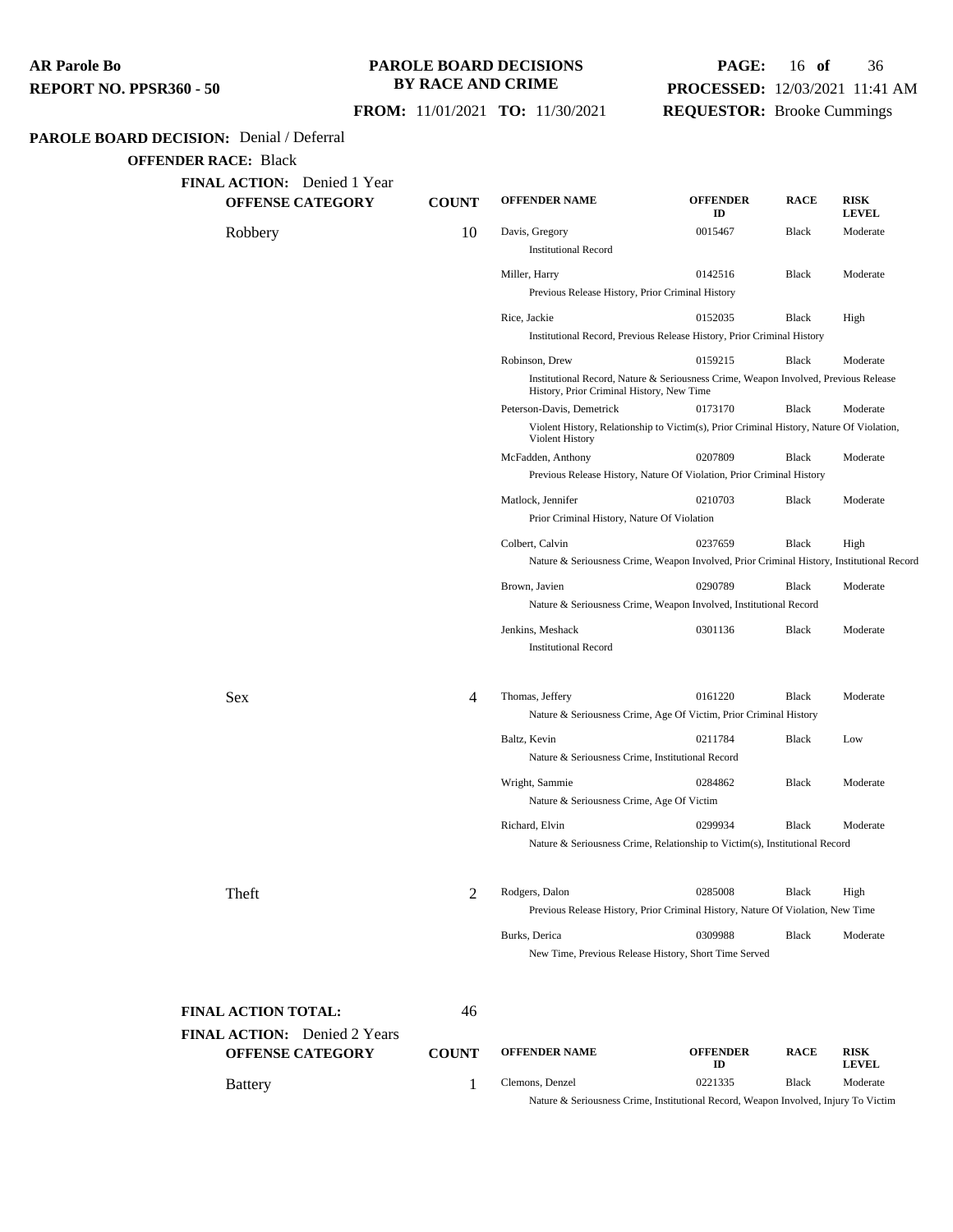### **PAROLE BOARD DECISIONS BY RACE AND CRIME**

## **PAGE:** 17 **of** 36 **PROCESSED:** 12/03/2021 11:41 AM **REQUESTOR:** Brooke Cummings

 **FROM:** 11/01/2021 **TO:** 11/30/2021

### **PAROLE BOARD DECISION:** Denial / Deferral

**OFFENDER RACE:** Black

| <b>FINAL ACTION:</b> Denied 2 Years<br><b>OFFENSE CATEGORY</b> | <b>COUNT</b> | <b>OFFENDER NAME</b> | <b>OFFENDER</b><br>ID                                                                      | <b>RACE</b>  | <b>RISK</b><br><b>LEVEL</b> |
|----------------------------------------------------------------|--------------|----------------------|--------------------------------------------------------------------------------------------|--------------|-----------------------------|
| Homicide                                                       | 2            | Brooks, Dale         | 0189884                                                                                    | Black        | Low                         |
|                                                                |              |                      | Nature & Seriousness Crime, Weapon Involved, Death Involved                                |              |                             |
|                                                                |              | Haymer, Marquette    | 0331756                                                                                    | <b>Black</b> | Low                         |
|                                                                |              |                      | Nature & Seriousness Crime, Weapon Involved, Death Involved, Institutional Record          |              |                             |
| Robbery                                                        | 1            | Brock, Jaamonta      | 0264558                                                                                    | <b>Black</b> | High                        |
|                                                                |              | History              | Nature & Seriousness Crime, Violent History, Prior Criminal History, Previous Release      |              |                             |
| <b>Sex</b>                                                     | 2            | Vanderbilt, Garland  | 0135155                                                                                    | <b>Black</b> | Low                         |
|                                                                |              |                      | Nature & Seriousness Crime, Age Of Victim, Institutional Record                            |              |                             |
|                                                                |              | Miller, Roosevelt    | 0238234                                                                                    | Black        | Moderate                    |
|                                                                |              |                      | Institutional Record, Nature & Seriousness Crime, Age Of Victim, Relationship to Victim(s) |              |                             |

**FINAL ACTION TOTAL:** 6 **FINA** 

| <b>OFFENSE CATEGORY</b> | <b>COUNT</b>   | <b>OFFENDER NAME</b> | <b>OFFENDER</b><br>ID | <b>RACE</b>  | <b>RISK</b><br><b>LEVEL</b> |
|-------------------------|----------------|----------------------|-----------------------|--------------|-----------------------------|
| <b>Battery</b>          | 3              | Radford, Jessie      | 0178164               | <b>Black</b> | High                        |
|                         |                | King, Braielon       | 0288102               | <b>Black</b> | Moderate                    |
|                         |                | Montgomery, Marquise | 0353676               | <b>Black</b> | Moderate                    |
| <b>Burglary</b>         | 2              | Reese, Javonte       | 0249594               | Black        | Moderate                    |
|                         |                | Stiger, Shaquille    | 0287902               | <b>Black</b> | High                        |
| Drug Posession          | 1              | Mitchell, Zabrian    | 0063908               | <b>Black</b> | High                        |
| Drug Sale               | 1              | Johnson, Maurice     | 0155834               | <b>Black</b> | Moderate                    |
| Homicide                | $\overline{2}$ | Overton, Tommie      | 0165643               | Black        | Moderate                    |
|                         |                | Henderson, Artic     | 1110331               | <b>Black</b> | Low                         |
| Other Non-Violent       | 1              | Dulaney, William     | 0021936               | <b>Black</b> | High                        |
| Other Violent           | $\mathbf{1}$   | Murphy, Barry        | 0165907               | <b>Black</b> | Moderate                    |
| Robbery                 | 3              | Warren, Dominique    | 0211378               | <b>Black</b> | High                        |
|                         |                | Bizzell, Taylan      | 0297560               | <b>Black</b> | Moderate                    |
|                         |                | Agnew, Timon         | 0341345               | <b>Black</b> | High                        |
| Weapons                 | $\overline{2}$ | Haltiwanger, Patrick | 0082929               | <b>Black</b> | Moderate                    |
|                         |                | Knox, Quantas        | 0297187               | <b>Black</b> | Moderate                    |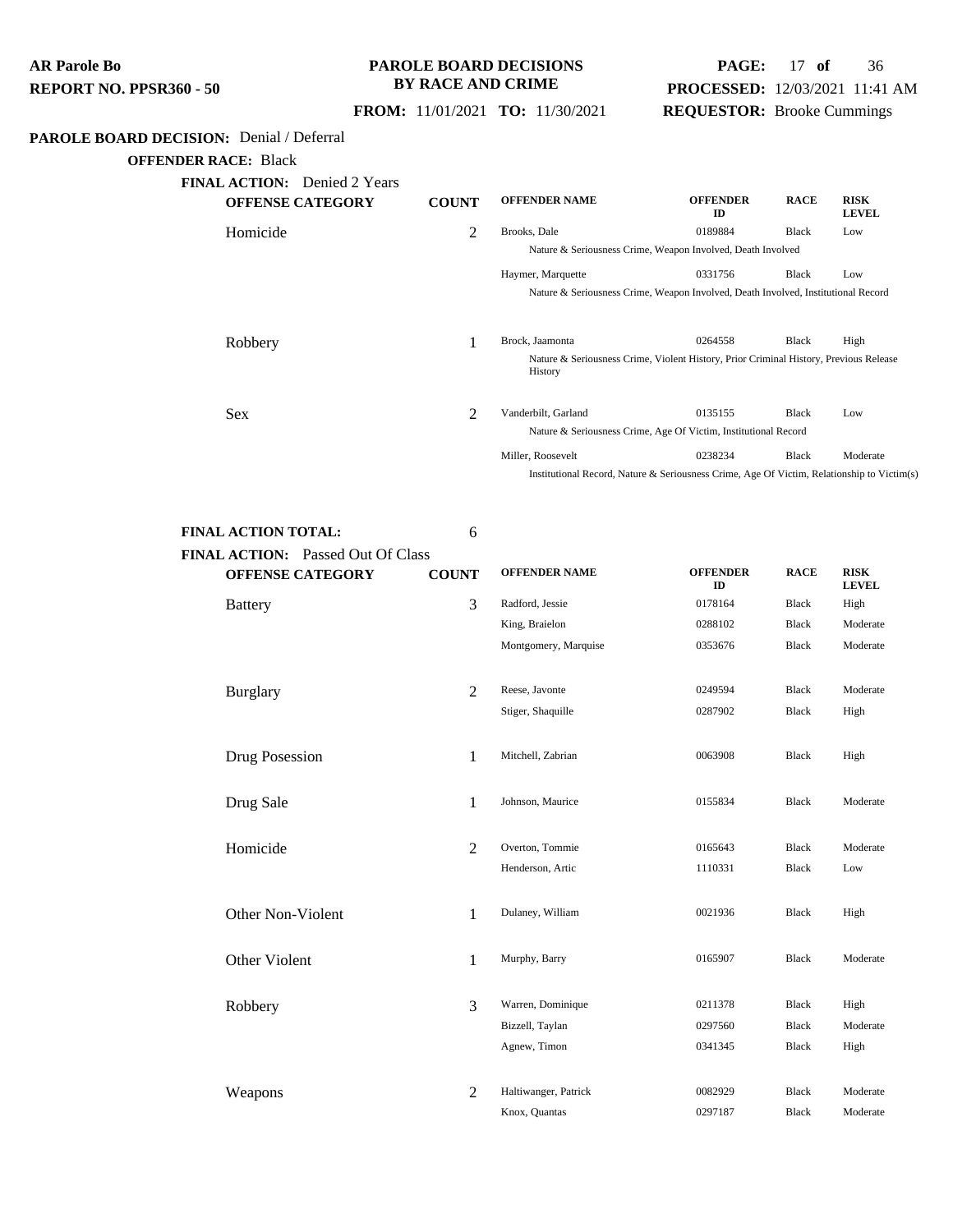#### **PAROLE BOARD DECISIONS BY RACE AND CRIME**

## **PAGE:** 18 **of** 36 **PROCESSED:** 12/03/2021 11:41 AM **REQUESTOR:** Brooke Cummings

## **FROM:** 11/01/2021 **TO:** 11/30/2021

#### **PAROLE BOARD DECISION:** Denial / Deferral

**OFFENDER RACE:** Black

**FINAL ACTION:** Passed Out Of Class

#### **FINAL ACTION TOTAL:** 16

| FINAL ACTION: Prior(Hearing)Action Stands<br><b>OFFENSE CATEGORY</b> | <b>COUNT</b>   | <b>OFFENDER NAME</b> | <b>OFFENDER</b><br>ID | <b>RACE</b>  | <b>RISK</b><br><b>LEVEL</b> |
|----------------------------------------------------------------------|----------------|----------------------|-----------------------|--------------|-----------------------------|
| Assault                                                              | 1              | Walls, Michael       | 0007774               | Black        | Moderate                    |
| <b>Battery</b>                                                       | 3              | Collins, Mark        | 0069120               | <b>Black</b> | Moderate                    |
|                                                                      |                | Johnson, Gary        | 0168814               | Black        | High                        |
|                                                                      |                | Williams, Richard    | 0343989               | Black        | Moderate                    |
| <b>Burglary</b>                                                      | $\overline{2}$ | Loudermilk, Richard  | 0222035               | <b>Black</b> | Moderate                    |
|                                                                      |                | Jefferson, Michael   | 0285405               | Black        | Low                         |
| Criminal Attempt                                                     | 1              | Witcher, Oshay       | 0206405               | Black        | High                        |
| Drug Sale                                                            | $\overline{4}$ | Duckett, Christopher | 0096752               | Black        | High                        |
|                                                                      |                | Charleston, Antonio  | 0166299               | <b>Black</b> | Moderate                    |
|                                                                      |                | Trotter, Brandon     | 0205947               | Black        | Moderate                    |
|                                                                      |                | Thompson, Anthony    | 0362262               | Black        | Low                         |
| Homicide                                                             | $\overline{4}$ | Chambers, Antonio    | 0018185               | Black        | Moderate                    |
|                                                                      |                | Holloway, Perry      | 0092050               | Black        | Moderate                    |
|                                                                      |                | Dent, Demarcus       | 0227201               | <b>Black</b> | Low                         |
|                                                                      |                | Duncan, Miranda      | 0336291               | Black        | Low                         |
| Other Non-Violent                                                    | $\overline{2}$ | Hines, Tyrone        | 0152874               | Black        | Low                         |
|                                                                      |                | Gaines, Ricky        | 0198881               | Black        | Moderate                    |
| Other Violent                                                        | 2              | Johnson, Anthony     | 0255625               | Black        | Low                         |
|                                                                      |                | Austin, James        | 0298377               | <b>Black</b> | Moderate                    |
| Robbery                                                              | 5              | Johnson, Earlvin     | 0023274               | <b>Black</b> | High                        |
|                                                                      |                | Williams, Jose       | 0129296               | <b>Black</b> | Moderate                    |
|                                                                      |                | Davis, Carl          | 0183775               | Black        | High                        |
|                                                                      |                | Talley, Dashiel      | 0248401               | Black        | High                        |
|                                                                      |                | Wilburd, Deshawn     | 0261585               | Black        | High                        |
| Sex                                                                  | 2              | Key, Dewayne         | 0072619               | Black        | Moderate                    |
|                                                                      |                | Box, Rufus           | 0093077               | Black        | Moderate                    |
| Weapons                                                              | 3              | Byrd, Allan          | 0074044               | Black        | Moderate                    |
|                                                                      |                | Hicks, Darnell       | 0225539               | Black        | Moderate                    |
|                                                                      |                | Logan, Darrius       | 0329102               | Black        | Moderate                    |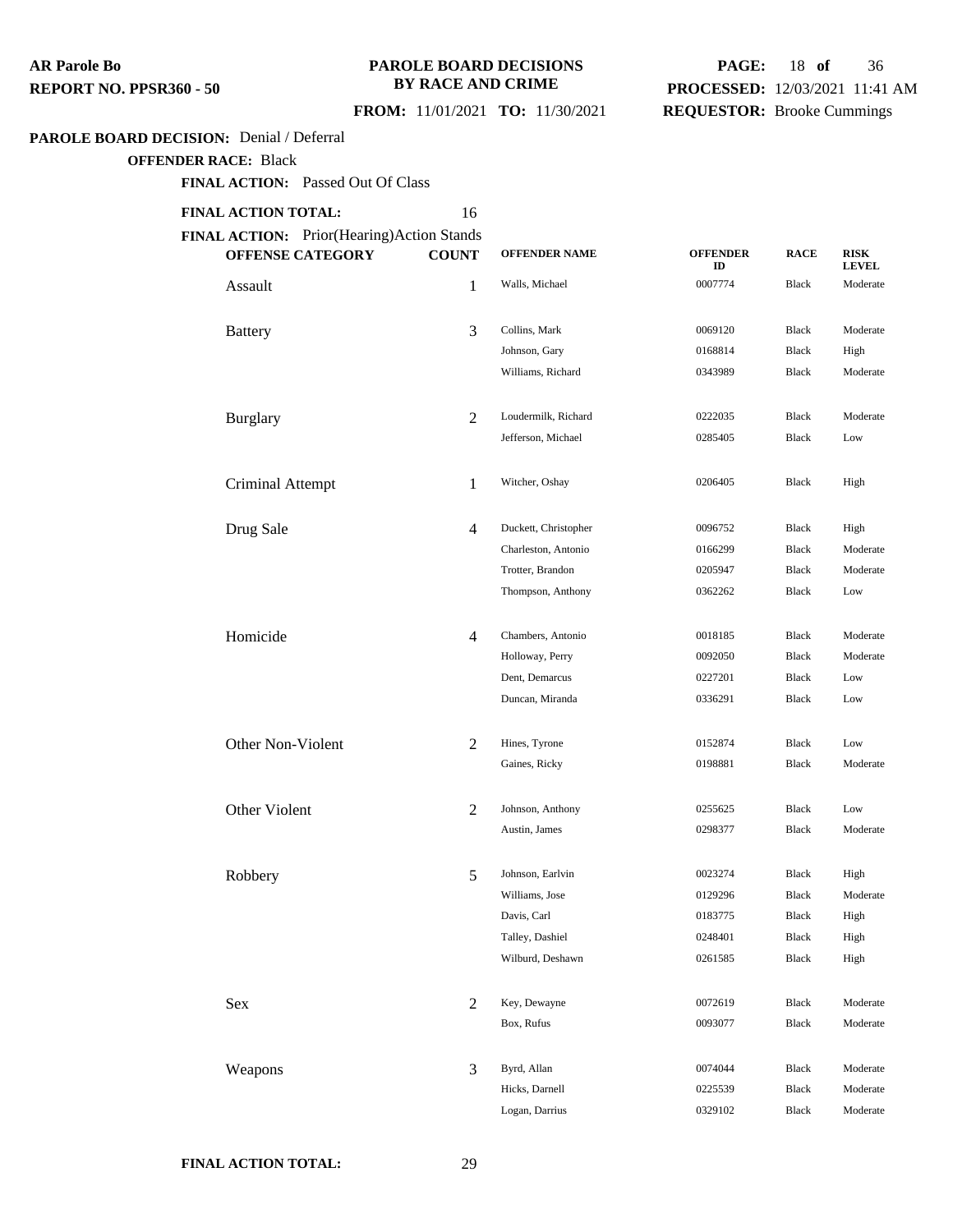| <b>AR Parole Bo</b>            |  |
|--------------------------------|--|
| <b>REPORT NO. PPSR360 - 50</b> |  |

### **PAROLE BOARD DECISIONS BY RACE AND CRIME**

## **PAGE:** 19 **of** 36 **PROCESSED:** 12/03/2021 11:41 AM

## **FROM:** 11/01/2021 **TO:** 11/30/2021

**REQUESTOR:** Brooke Cummings

## **PAROLE BOARD DECISION:** Denial / Deferral

**OFFENDER RACE:** Black

| FINAL ACTION: Prior(Screening)Action Stands                     |                |                       |                       |              |                             |
|-----------------------------------------------------------------|----------------|-----------------------|-----------------------|--------------|-----------------------------|
| <b>OFFENSE CATEGORY</b>                                         | <b>COUNT</b>   | <b>OFFENDER NAME</b>  | <b>OFFENDER</b><br>ID | <b>RACE</b>  | <b>RISK</b><br><b>LEVEL</b> |
| Drug Sale                                                       | 1              | Washington, Ricardo   | 0009241               | <b>Black</b> | Moderate                    |
|                                                                 |                |                       |                       |              |                             |
| FINAL ACTION TOTAL:                                             | 1              |                       |                       |              |                             |
| <b>FINAL ACTION:</b> Rewrite 1 Month<br><b>OFFENSE CATEGORY</b> | <b>COUNT</b>   | <b>OFFENDER NAME</b>  | <b>OFFENDER</b><br>ID | <b>RACE</b>  | <b>RISK</b><br><b>LEVEL</b> |
| <b>Other Property</b>                                           | $\mathbf{1}$   | Patrick, Theodore     | 0194809               | <b>Black</b> | Low                         |
| <b>FINAL ACTION TOTAL:</b>                                      | 1              |                       |                       |              |                             |
| <b>FINAL ACTION:</b> Rewrite 2 Months                           |                |                       |                       |              |                             |
| <b>OFFENSE CATEGORY</b>                                         | <b>COUNT</b>   | <b>OFFENDER NAME</b>  | <b>OFFENDER</b><br>ID | <b>RACE</b>  | <b>RISK</b><br><b>LEVEL</b> |
| Drug Sale                                                       | 1              | McDaniel, Malik       | 0293200               | <b>Black</b> | Unknown                     |
| FINAL ACTION TOTAL:                                             | 1              |                       |                       |              |                             |
| FINAL ACTION: Transfer Rescinded                                |                |                       |                       |              |                             |
| <b>OFFENSE CATEGORY</b>                                         | <b>COUNT</b>   | <b>OFFENDER NAME</b>  | <b>OFFENDER</b><br>ID | <b>RACE</b>  | <b>RISK</b><br><b>LEVEL</b> |
| <b>Burglary</b>                                                 | $\mathbf{1}$   | Nelson, Bryant        | 1601638               | <b>Black</b> | High                        |
| Robbery                                                         | $\overline{2}$ | Thomas, Catorius      | 0165239               | <b>Black</b> | Moderate                    |
|                                                                 |                | Crumpton, Christopher | 0207661               | <b>Black</b> | Moderate                    |
| Sex                                                             | $\mathbf{1}$   | Robinson, Jeremiah    | 0348454               | Black        | High                        |
| FINAL ACTION TOTAL:                                             | 4              |                       |                       |              |                             |
| <b>OFFENDER RACE TOTAL: 119</b>                                 |                |                       |                       |              |                             |
| <b>OFFENDER RACE:</b> Caucasian                                 |                |                       |                       |              |                             |
| FINAL ACTION: Act 146 Transfer Denied                           |                |                       |                       |              |                             |
| <b>OFFENSE CATEGORY</b>                                         | <b>COUNT</b>   | <b>OFFENDER NAME</b>  | <b>OFFENDER</b><br>ID | <b>RACE</b>  | <b>RISK</b><br><b>LEVEL</b> |
| Drug Sale                                                       | $\mathbf{1}$   | Biggers, Denzell      | 0055057               | Caucasian    | Low                         |
| Robbery                                                         | $\mathbf{1}$   | Farley, Eric          | 0097178               | Caucasian    | High                        |
|                                                                 |                |                       |                       |              |                             |
| <b>FINAL ACTION TOTAL:</b>                                      | $\mathbf{2}$   |                       |                       |              |                             |
| FINAL ACTION: Defer To Complete RSVP Prog                       |                |                       |                       |              |                             |
| <b>OFFENSE CATEGORY</b>                                         | <b>COUNT</b>   | <b>OFFENDER NAME</b>  | <b>OFFENDER</b>       | <b>RACE</b>  | <b>RISK</b>                 |

| <b>OFFENSE CATEGORY</b> | COUNT | <b>OFFENDER NAME</b> | <b>OFFENDER</b><br>π | <b>RACE</b> | <b>RISK</b><br><b>EVEL.</b> |
|-------------------------|-------|----------------------|----------------------|-------------|-----------------------------|
| Sex                     |       | Welch, Lawrence      | 0198769              | Caucasian   | Low                         |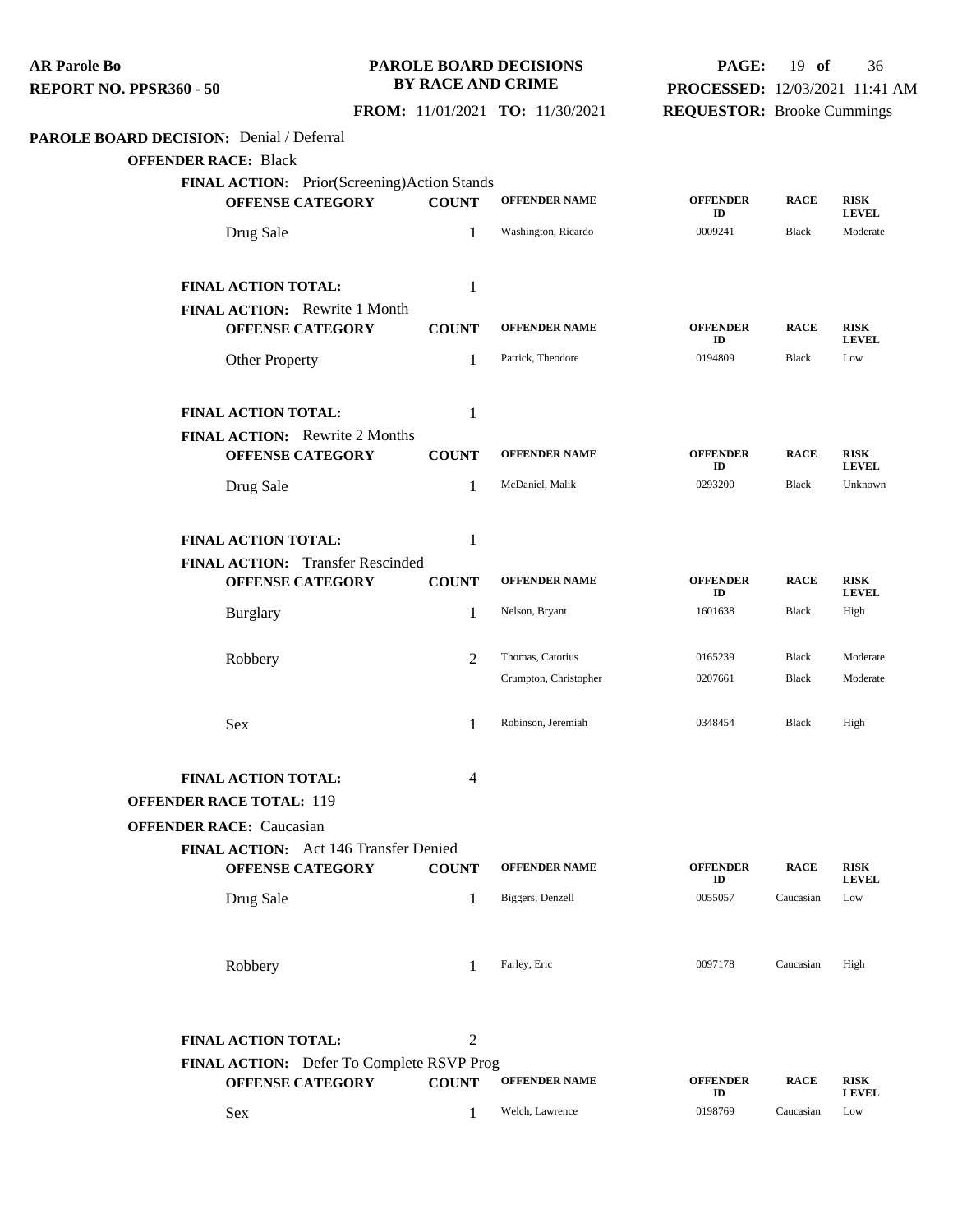#### **PAROLE BOARD DECISIONS BY RACE AND CRIME**

## **PAGE:** 20 **of** 36 **PROCESSED:** 12/03/2021 11:41 AM **REQUESTOR:** Brooke Cummings

#### **FROM:** 11/01/2021 **TO:** 11/30/2021

#### **PAROLE BOARD DECISION:** Denial / Deferral

**OFFENDER RACE:** Caucasian

**FINAL ACTION:** Defer To Complete RSVP Prog

#### **FINAL ACTION TOTAL:** 1

**FINAL ACTION:** Defer until Outcome of Pending Charges

| <b>OFFENSE CATEGORY</b>                                  | <b>COUNT</b>   | <b>OFFENDER NAME</b> | <b>OFFENDER</b><br>ID | <b>RACE</b> | <b>RISK</b><br><b>LEVEL</b> |
|----------------------------------------------------------|----------------|----------------------|-----------------------|-------------|-----------------------------|
| <b>Battery</b>                                           | $\mathbf{1}$   | Duncombe, David      | 0222455               | Caucasian   | High                        |
| <b>Burglary</b>                                          | $\mathbf{1}$   | Stead, Joseph        | 0260492               | Caucasian   | High                        |
| Criminal Attempt                                         | 1              | Parker, Kevin        | 0137614               | Caucasian   | Moderate                    |
| Drug Posession                                           | 3              | Hunter, Larry        | 0186730               | Caucasian   | Moderate                    |
|                                                          |                | Meeks, Floyd         | 0220051               | Caucasian   | Moderate                    |
|                                                          |                | Clay, Jakota         | 0285586               | Caucasian   | Moderate                    |
| Drug Sale                                                | $\overline{2}$ | Ross, John           | 0250966               | Caucasian   | Moderate                    |
|                                                          |                | Chandler, Gann       | 0351279               | Caucasian   | Low                         |
|                                                          |                |                      |                       |             |                             |
| Fraud                                                    | $\mathbf{1}$   | Like, Michael        | 0064236               | Caucasian   | Moderate                    |
| Other Non-Violent                                        | $\overline{2}$ | Priddy, Christopher  | 0111732               | Caucasian   | Moderate                    |
|                                                          |                | Hulsey, Randell      | 0117655               | Caucasian   | Moderate                    |
| Other Violent                                            | 1              | Fisher, Christopher  | 0126544               | Caucasian   | Moderate                    |
| FINAL ACTION TOTAL:                                      | 12             |                      |                       |             |                             |
| <b>FINAL ACTION:</b> Deferred<br><b>OFFENSE CATEGORY</b> | <b>COUNT</b>   | <b>OFFENDER NAME</b> | <b>OFFENDER</b>       | <b>RACE</b> | <b>RISK</b>                 |
| <b>Battery</b>                                           | 1              | Rolen, Billy         | ID<br>0369143         | Caucasian   | <b>LEVEL</b><br>Low         |
|                                                          |                |                      |                       |             |                             |
| <b>Burglary</b>                                          | 1              | Farris, Billie       | 0156274               | Caucasian   | Low                         |
| Drug Sale                                                | 3              | Henson, Gary         | 0010478               | Caucasian   | Moderate                    |
|                                                          |                | Osborn, Chad         | 0026360               | Caucasian   | Moderate                    |

| <b>FINAL ACTION TOTAL:</b>                 |                         |              |                      |
|--------------------------------------------|-------------------------|--------------|----------------------|
| <b>FINAL ACTION:</b> Denial Inmate Request |                         |              |                      |
|                                            | <b>OFFENSE CATEGORY</b> | <b>COUNT</b> | <b>OFFENDER NAME</b> |

Sex 2 Stuck, Dwayne 0111198 Caucasian Low

| <b>OFFENSE CATEGORY</b> | <b>COUNT</b> | <b>OFFENDER NAME</b> | <b>OFFENDER</b> | <b>RACE</b> | <b>RISI</b><br>LEV |
|-------------------------|--------------|----------------------|-----------------|-------------|--------------------|
| <b>Battery</b>          |              | Davenport, Travis    | 0372501         | Caucasian   | Low                |

**RACE RISK LEVEL**

Molina, Jasmine 0306151 Caucasian Moderate

Troka, Ethan 0327549 Caucasian Low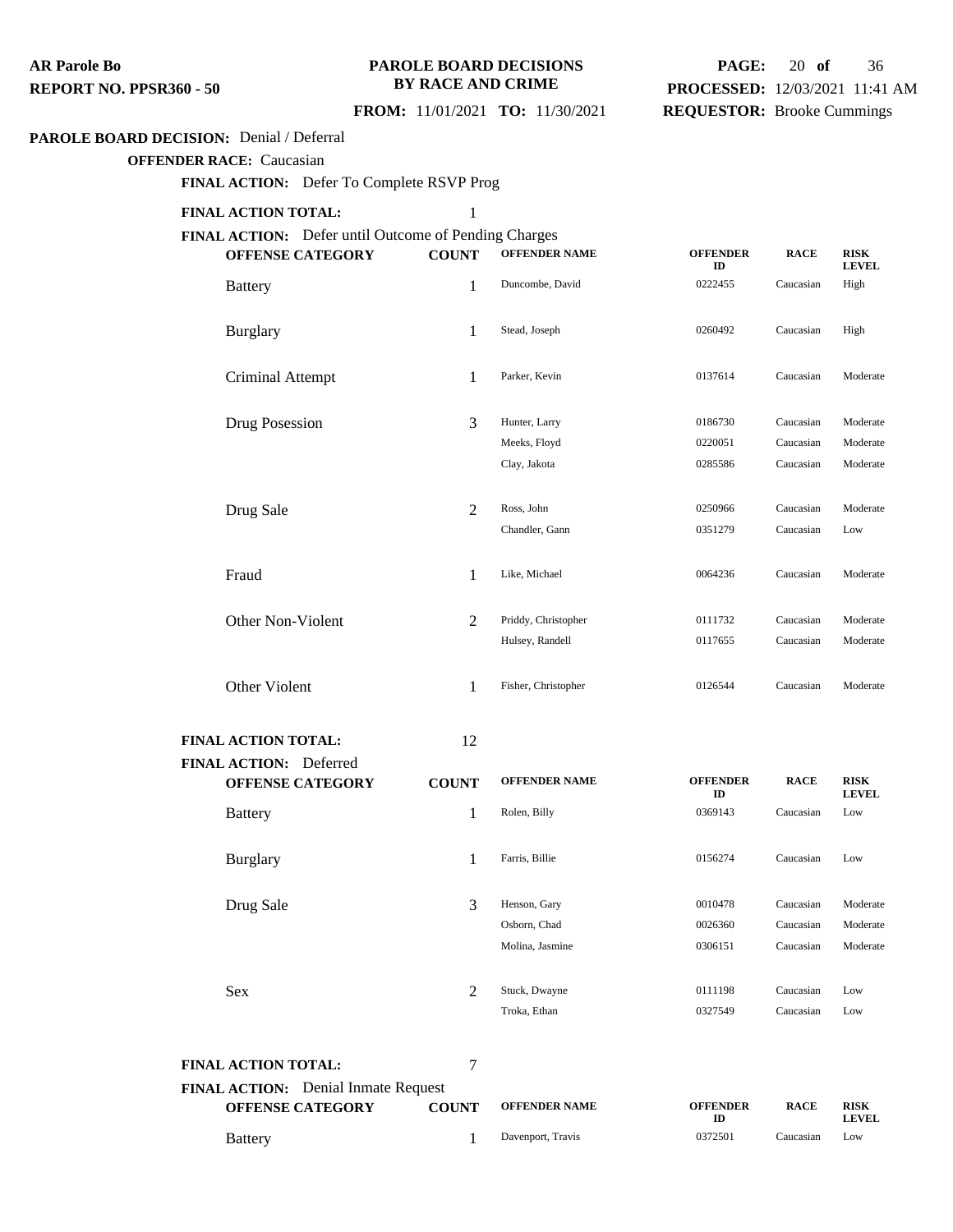### **PAROLE BOARD DECISIONS BY RACE AND CRIME**

## **PAGE:** 21 **of** 36 **PROCESSED:** 12/03/2021 11:41 AM **REQUESTOR:** Brooke Cummings

## **FROM:** 11/01/2021 **TO:** 11/30/2021

#### **PAROLE BOARD DECISION:** Denial / Deferral

**OFFENDER RACE:** Caucasian

**FINAL ACTION:** Denial Inmate Request

## **FINAL ACTION TOTAL:** 1 **FINAL ACTION:** Denied 1 Year

| <b>ACTION TOTAL:</b>         | 1            |                                               |                                                                                           |             |                             |
|------------------------------|--------------|-----------------------------------------------|-------------------------------------------------------------------------------------------|-------------|-----------------------------|
| <b>ACTION:</b> Denied 1 Year |              |                                               |                                                                                           |             |                             |
| <b>OFFENSE CATEGORY</b>      | <b>COUNT</b> | <b>OFFENDER NAME</b>                          | <b>OFFENDER</b><br>ID                                                                     | <b>RACE</b> | <b>RISK</b><br><b>LEVEL</b> |
| Assault                      | 1            | Atkinson, Jon                                 | 0374810                                                                                   | Caucasian   | Moderate                    |
|                              |              |                                               | Nature & Seriousness Crime, Short Time Served, Institutional Record                       |             |                             |
| Battery                      | 11           | Carter, James                                 | 0117644                                                                                   | Caucasian   | Moderate                    |
|                              |              | Victim(s)                                     | Institutional Record, Nature & Seriousness Crime, Prior Criminal History, Relationship to |             |                             |
|                              |              | Moffett, Brian                                | 0148850                                                                                   | Caucasian   | Moderate                    |
|                              |              | History, Previous Release History             | Nature & Seriousness Crime, Weapon Involved, Relationship to Victim(s), Prior Criminal    |             |                             |
|                              |              | Spencer, Travis                               | 0212856                                                                                   | Caucasian   | Low                         |
|                              |              | Nature & Seriousness Crime, Injury To Victim  |                                                                                           |             |                             |
|                              |              | Applegate, Ryan                               | 0214496                                                                                   | Caucasian   | Moderate                    |
|                              |              | Previous Release History, Nature Of Violation |                                                                                           |             |                             |
|                              |              | Maggard, Rocky                                | 0217860                                                                                   | Caucasian   | High                        |
|                              |              | Nature & Seriousness Crime                    |                                                                                           |             |                             |
|                              |              | Petray, Christopher                           | 0229054                                                                                   | Caucasian   | High                        |
|                              |              | Previous Release History                      |                                                                                           |             |                             |
|                              |              | Morrow, James                                 | 0258698                                                                                   | Caucasian   | Moderate                    |
|                              |              | Record                                        | Nature & Seriousness Crime, Injury To Victim, Relationship to Victim(s), Institutional    |             |                             |
|                              |              | Winn, Ronald                                  | 0280429                                                                                   | Caucasian   | Low                         |
|                              |              |                                               | Nature & Seriousness Crime, Injury To Victim, Short Time Served                           |             |                             |
|                              |              | Simmons, Derrick                              | 0302785                                                                                   | Caucasian   | Moderate                    |
|                              |              | Nature & Seriousness Crime                    |                                                                                           |             |                             |
|                              |              | Bucher, Nathaniel                             | 0341769                                                                                   | Caucasian   | Low                         |
|                              |              |                                               | Previous Release History, Prior Criminal History, Nature Of Violation                     |             |                             |
|                              |              | Haynes, Caitlin                               | 0347013                                                                                   | Caucasian   | Moderate                    |

Nature & Seriousness Crime, Victim Was Law Enforcement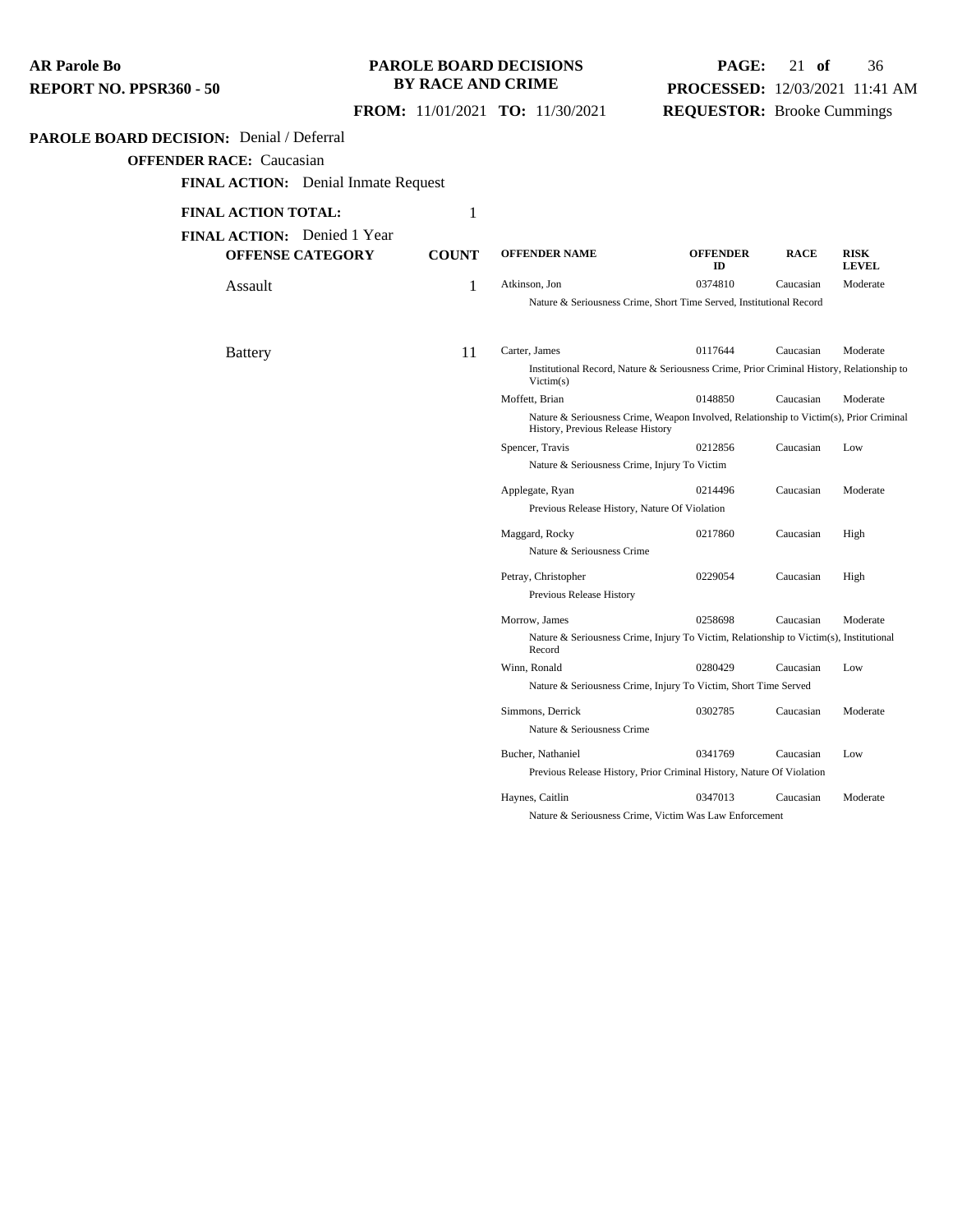### **PAROLE BOARD DECISIONS BY RACE AND CRIME**

## **PAGE:** 22 **of** 36 **PROCESSED:** 12/03/2021 11:41 AM **REQUESTOR:** Brooke Cummings

 **FROM:** 11/01/2021 **TO:** 11/30/2021

#### **PAROLE BOARD DECISION:** Denial / Deferral

**OFFENDER RACE:** Caucasian

**FINAL ACTION:** Denied 1 Year

**OFFENSE CATEGORY COUNT OFFENDER NAME OFFENDER ID RACE RISK LEVEL** Burglary 20 McCoy, Timothy <sup>0019043</sup> Caucasian Moderate Nature & Seriousness Crime, Institutional Record, Prior Criminal History, Previous Release History Titsworth, Billy 0025718 Caucasian High Inmates Request Crawford, Carol 0055220 Caucasian Moderate New Time, Short Time Served, Previous Release History Osborn, Christopher 0063805 Caucasian Moderate Nature & Seriousness Crime, Previous Release History Murdock, John 0072638 Caucasian High Inmates Request Horton, Timothy 0091455 Caucasian Moderate Nature & Seriousness Crime, Institutional Record, Previous Release History, Prior Criminal History Krachey, Robert 0116538 Caucasian High Nature & Seriousness Crime, Nature Of Violation

> Dupree, Charles 0118995 Caucasian Moderate Inmates Request Thompson, Joe 0161963 Caucasian High New Time, Short Time Served Barnes, Brandy 0164413 Caucasian Moderate

> Institutional Record, Prior Criminal History, Previous Release History, New Time Cross, Terry 0183411 Caucasian High Previous Release History, Prior Criminal History Thornton, Heather 0229017 Caucasian High Institutional Record, Previous Release History Garber, Jonathan 0229886 Caucasian High Institutional Record Worsham, Christopher 0231218 Caucasian Moderate Previous Release History, Prior Criminal History, Institutional Record Navarro, Angelo 0244059 Caucasian High

| Previous Release History, Prior Criminal History                    |         |           |          |  |  |
|---------------------------------------------------------------------|---------|-----------|----------|--|--|
| Pettit, Hutton                                                      | 0282887 | Caucasian | High     |  |  |
| Nature & Seriousness Crime, Institutional Record                    |         |           |          |  |  |
| Garrett. Matthew                                                    | 0305273 | Caucasian | High     |  |  |
| Nature & Seriousness Crime                                          |         |           |          |  |  |
| Moses. Joshua                                                       | 0306907 | Caucasian | High     |  |  |
| Previous Release History, Prior Criminal History                    |         |           |          |  |  |
| Pruitt, Buddy                                                       | 0358649 | Caucasian | Moderate |  |  |
| Nature & Seriousness Crime, Short Time Served, Institutional Record |         |           |          |  |  |
|                                                                     |         |           |          |  |  |

White, Thomas 0371785 Caucasian Moderate

Institutional Record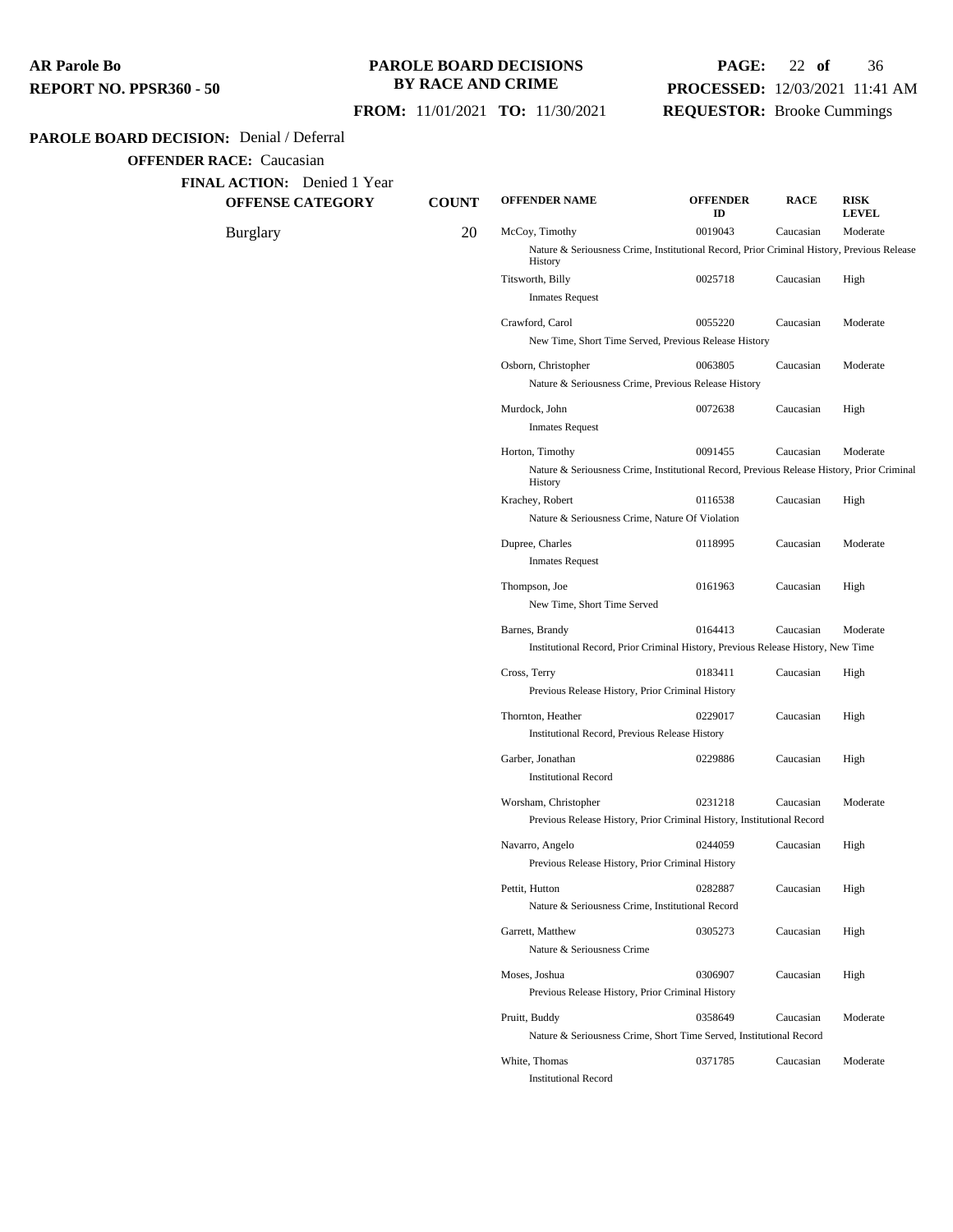### **PAROLE BOARD DECISIONS BY RACE AND CRIME**

# **PAGE:** 23 **of** 36 **PROCESSED:** 12/03/2021 11:41 AM

 **FROM:** 11/01/2021 **TO:** 11/30/2021

**REQUESTOR:** Brooke Cummings

#### PAROLE BOAF

|                                       |                                    |              | <b>FROM:</b> 11/01/2021 <b>TO:</b> 11/30/2021                                                                                         | <b>REQUESTOR:</b> Brooke Cummings |             |                             |
|---------------------------------------|------------------------------------|--------------|---------------------------------------------------------------------------------------------------------------------------------------|-----------------------------------|-------------|-----------------------------|
| <b>RD DECISION:</b> Denial / Deferral |                                    |              |                                                                                                                                       |                                   |             |                             |
| <b>OFFENDER RACE: Caucasian</b>       |                                    |              |                                                                                                                                       |                                   |             |                             |
|                                       | <b>FINAL ACTION:</b> Denied 1 Year |              |                                                                                                                                       |                                   |             |                             |
|                                       | <b>OFFENSE CATEGORY</b>            | <b>COUNT</b> | <b>OFFENDER NAME</b>                                                                                                                  | <b>OFFENDER</b><br>ID             | <b>RACE</b> | <b>RISK</b><br><b>LEVEL</b> |
|                                       | Criminal Attempt                   | 2            | Schaal, Robert<br>Nature & Seriousness Crime                                                                                          | 0309670                           | Caucasian   | Low                         |
|                                       |                                    |              | Canas, Daniel<br>Nature & Seriousness Crime                                                                                           | 0343242                           | Caucasian   | Low                         |
|                                       | Drug Posession                     | 1            | Lyles, Mason<br>New Time, Previous Release History                                                                                    | 0229872                           | Caucasian   | High                        |
|                                       | Drug Sale                          | 9            | Robinson, Bobby                                                                                                                       | 0012974                           | Caucasian   | High                        |
|                                       |                                    |              | Nature & Seriousness Crime, Age Of Victim                                                                                             |                                   |             |                             |
|                                       |                                    |              | Munnerlyn, Billy<br>Nature & Seriousness Crime                                                                                        | 0110187                           | Caucasian   | Moderate                    |
|                                       |                                    |              | Blackwood, Gregory<br>Nature Of Violation, Previous Release History, Prior Criminal History, Not Eligible-378                         | 0110740                           | Caucasian   | Moderate                    |
|                                       |                                    |              | Starr, Daril                                                                                                                          | 0145092                           |             |                             |
|                                       |                                    |              | New Time, Short Time Served, Prior Criminal History                                                                                   |                                   | Caucasian   | Moderate                    |
|                                       |                                    |              | Ibison, Jerry                                                                                                                         | 0162990                           | Caucasian   | High                        |
|                                       |                                    |              | Violent History, Nature & Seriousness Crime, Previous Release History, Prior Criminal<br>History, New Time, Relationship to Victim(s) |                                   |             |                             |
|                                       |                                    |              | Schuldheisz, Vern                                                                                                                     | 0198490                           | Caucasian   | Moderate                    |
|                                       |                                    |              | Previous Release History, New Time, Prior Criminal History                                                                            |                                   |             |                             |
|                                       |                                    |              | Allen, Joshua<br>New Time, Multiple Counts, Prior Criminal History                                                                    | 0227248                           | Caucasian   | Moderate                    |
|                                       |                                    |              | Wenzel, George<br>Nature & Seriousness Crime, Institutional Record                                                                    | 0253649                           | Caucasian   | Moderate                    |
|                                       |                                    |              | Brown, Kathleen<br>New Time, Short Time Served                                                                                        | 0291410                           | Caucasian   | Moderate                    |
| Fraud                                 |                                    | 3            | Thompson, Cameron<br>Nature & Seriousness Crime                                                                                       | 0200090                           | Caucasian   | Moderate                    |
|                                       |                                    |              | Blackmore, Christian<br>Previous Release History, Prior Criminal History                                                              | 0259643                           | Caucasian   | High                        |
|                                       |                                    |              | Gottstein, Krystal                                                                                                                    | 0353056                           | Caucasian   | Low                         |

| Homicide | Cole, Jonathan     | 0090955<br>Institutional Record, Nature & Seriousness Crime, Death Involved | Caucasian | Moderate |
|----------|--------------------|-----------------------------------------------------------------------------|-----------|----------|
|          | Hutchinson, Dennis | 0203982                                                                     | Caucasian | Low      |
|          |                    | Nature & Seriousness Crime, Weapon Involved, Death Involved                 |           |          |
|          | Jones, Marcia      | 0299816                                                                     | Caucasian | Low      |

New Time, Short Time Served

Nature & Seriousness Crime, Death Involved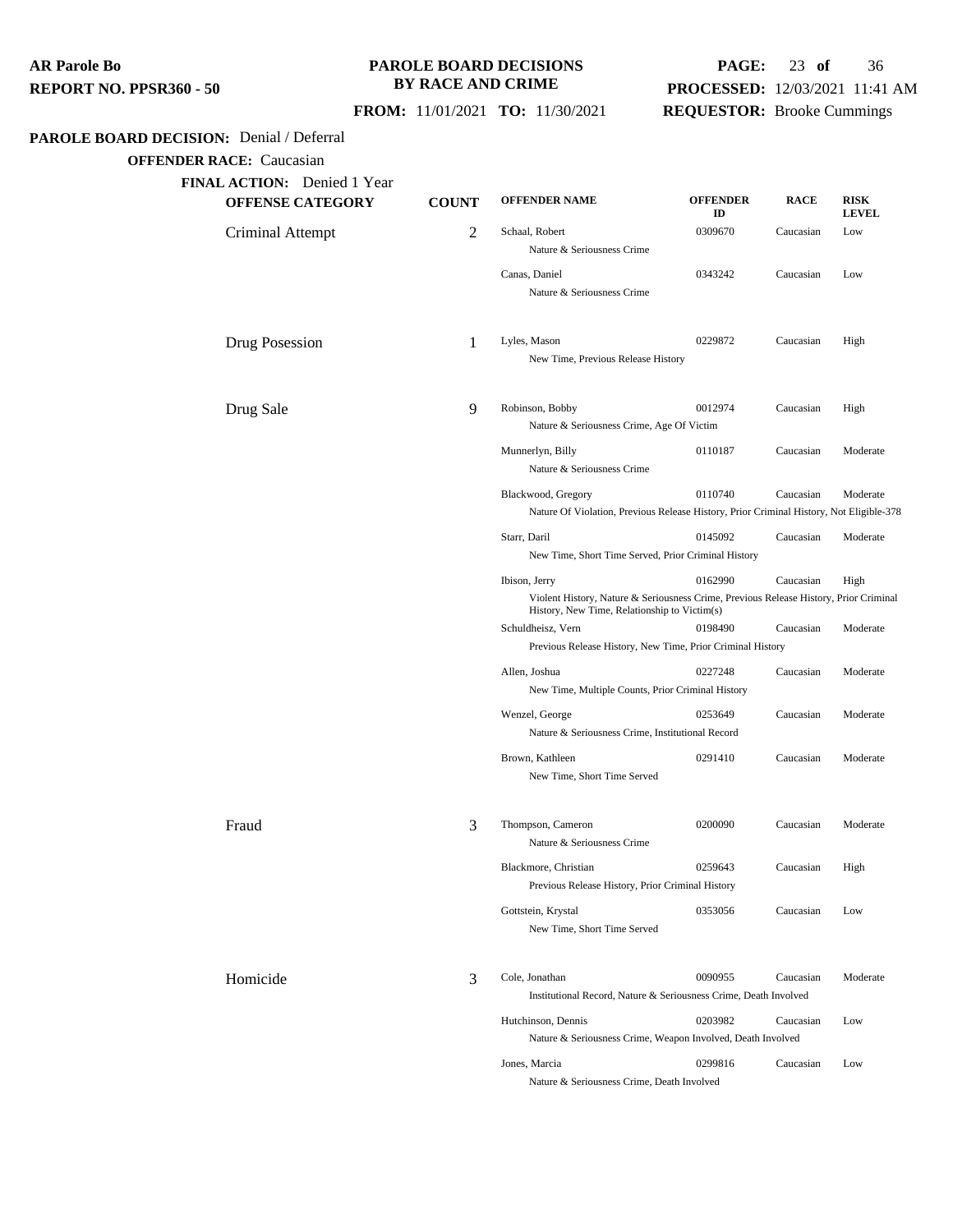### **PAROLE BOARD DECISIONS BY RACE AND CRIME**

## **PAGE:** 24 **of** 36 **PROCESSED:** 12/03/2021 11:41 AM **REQUESTOR:** Brooke Cummings

 **FROM:** 11/01/2021 **TO:** 11/30/2021

### **PAROLE BOARD DECISION:** Denial / Deferral

| <b>FINAL ACTION:</b> Denied 1 Year |  |
|------------------------------------|--|
|------------------------------------|--|

| ACTION.<br>Denieu I Tean<br><b>OFFENSE CATEGORY</b> | <b>COUNT</b> | <b>OFFENDER NAME</b>                                                                            | <b>OFFENDER</b><br>ID | <b>RACE</b> | <b>RISK</b><br><b>LEVEL</b> |
|-----------------------------------------------------|--------------|-------------------------------------------------------------------------------------------------|-----------------------|-------------|-----------------------------|
| Other Non-Violent                                   | 3            | Campea, Michael<br>Multiple Counts, New Time, Previous Release History, Prior Criminal History  | 0118918               | Caucasian   | High                        |
|                                                     |              | Henry, Michael<br>Nature & Seriousness Crime, Prior Criminal History, Weapon Involved           | 0286385               | Caucasian   | High                        |
|                                                     |              | Crosby, George<br>Nature & Seriousness Crime, Weapon Involved                                   | 0330079               | Caucasian   | Low                         |
| Other Violent                                       | 8            | McDaniel, Noah<br>Victim Was Law Enforcement, Multiple Counts                                   | 0132874               | Caucasian   | Low                         |
|                                                     |              | Gentry, Michael<br>Nature & Seriousness Crime, Short Time Served                                | 0284660               | Caucasian   | Moderate                    |
|                                                     |              | Huskey, Robert<br>Institutional Record, Death Involved, Nature & Seriousness Crime              | 0291373               | Caucasian   | Low                         |
|                                                     |              | Lanier, Kristopher<br>Multiple Counts, Nature & Seriousness Crime, Victim Was Law Enforcement   | 0292403               | Caucasian   | Moderate                    |
|                                                     |              | Wall, Daniel<br>Previous Release History, Prior Criminal History, Nature Of Violation, New Time | 0297402               | Caucasian   | Low                         |
|                                                     |              | Hulsey, Royce<br>Nature & Seriousness Crime, Age Of Victim                                      | 0323337               | Caucasian   | Low                         |
|                                                     |              | White, Daniel<br>Nature & Seriousness Crime, Age Of Victim                                      | 0344730               | Caucasian   | Low                         |
|                                                     |              | Clifton, Robert<br>Previous Release History, Prior Criminal History                             | 1118966               | Caucasian   | Moderate                    |
| Robbery                                             | 4            | Williams, Kevin<br>Nature & Seriousness Crime                                                   | 0154822               | Caucasian   | Moderate                    |
|                                                     |              | Jackson, Jeremy<br>Nature & Seriousness Crime, Weapon Involved, Institutional Record            | 0185186               | Caucasian   | Moderate                    |
|                                                     |              | Gray, Jeremy<br>Prior Criminal History, Weapon Involved, New Time                               | 0222235               | Caucasian   | Moderate                    |
|                                                     |              | Miller, James<br><b>Institutional Record</b>                                                    | 0248210               | Caucasian   | Moderate                    |
|                                                     |              |                                                                                                 |                       |             |                             |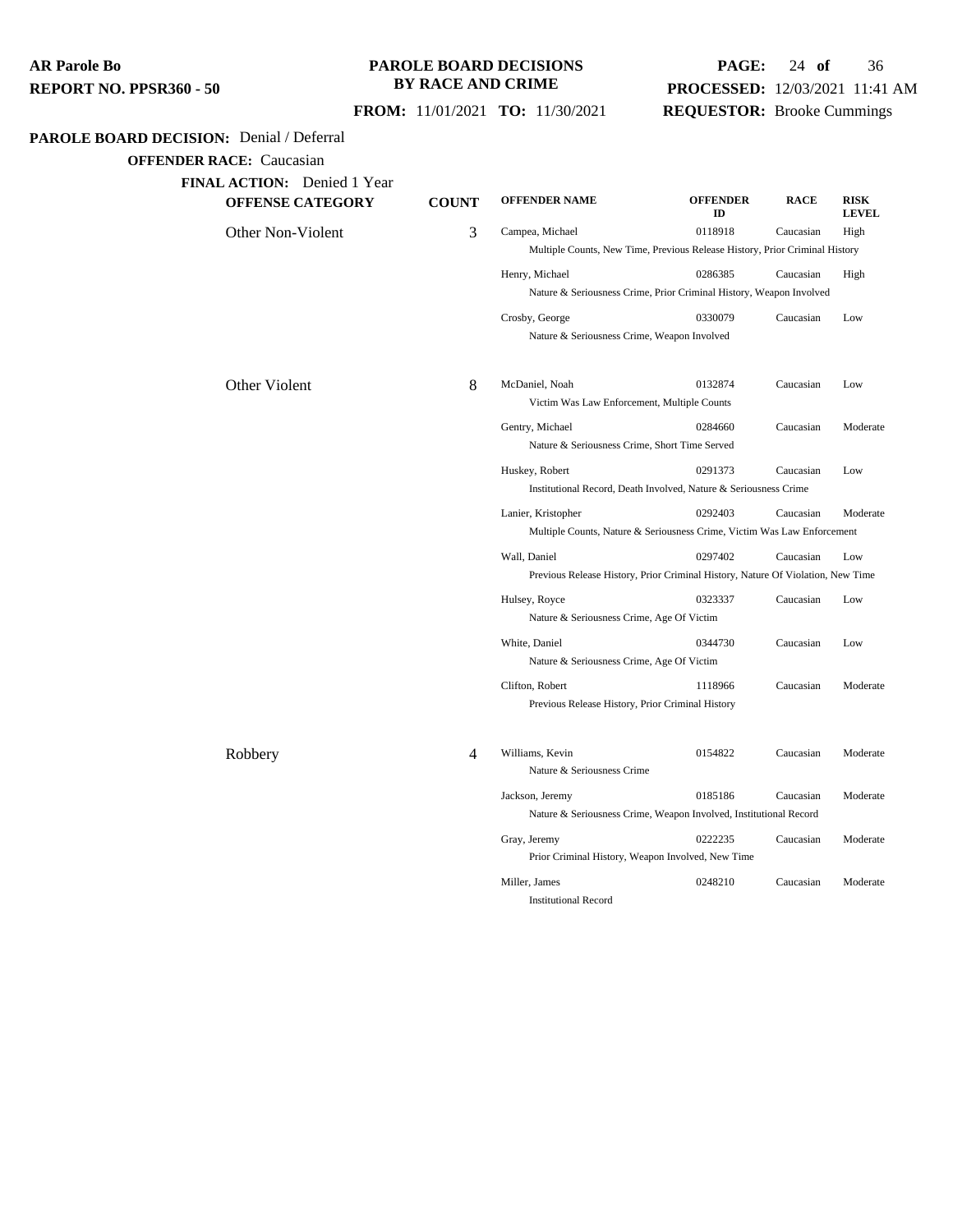### **PAROLE BOARD DECISIONS BY RACE AND CRIME**

## **PAGE:** 25 **of** 36 **PROCESSED:** 12/03/2021 11:41 AM **REQUESTOR:** Brooke Cummings

### **FROM:** 11/01/2021 **TO:** 11/30/2021

#### **PAROLE BOARD DECISION:** Denial / Deferral

**OFFENDER RACE:** Caucasian

**FINAL ACTION:** Denied 1 Year

**OFFENSE CATEGORY COUNT OFFENDER NAME OFFENDER ID RACE RISK LEVEL** Sex 2019932 Caucasian Low Nature & Seriousness Crime, Age Of Victim James, Steven 0201176 Caucasian Moderate Multiple Counts, Relationship to Victim(s), Nature & Seriousness Crime, Age Of Victim Fulkerson/St Fulkerson, Cameron/Cameryn 0225954 Caucasian High Nature & Seriousness Crime, Age Of Victim, Relationship to Victim(s) Egger, David 0246436 Caucasian Moderate Previous Release History, Prior Criminal History Coker, Waylon 0283345 Caucasian Moderate Nature & Seriousness Crime, Relationship to Victim(s) Smith, Mark 0289529 Caucasian Low Nature & Seriousness Crime, Age Of Victim, Relationship to Victim(s) Thomas, Andrew 0290487 Caucasian Low Nature & Seriousness Crime Keech, Kenny 0299824 Caucasian Low Nature & Seriousness Crime, Age Of Victim Capps, Haschel 0303403 Caucasian Moderate Nature & Seriousness Crime, Multiple Counts Blake, Hallie  $0304120$  Caucasian Low Relationship to Victim(s), Duration of Offense(s), Nature & Seriousness Crime, Age Of Victim, Multiple Counts Johnson, Kersha 0352693 Caucasian Low Nature & Seriousness Crime Gregory, Leland 0355816 Caucasian Low Nature & Seriousness Crime, Age Of Victim, Relationship to Victim(s), Short Time Served Guirlando, Marco 0374888 Caucasian Unknown Age Of Victim, Nature & Seriousness Crime Worthem, Charles 1117196 Caucasian Low Nature & Seriousness Crime, Age Of Victim Theft 1 McKellar, Philip <sup>0302031</sup> Caucasian Moderate Death Involved, Nature & Seriousness Crime, Weapon Involved Weapons 1 Lopez, Eric <sup>0258792</sup> Caucasian Moderate

Prior Criminal History, Previous Release History

**FINAL ACTION TOTAL:** 81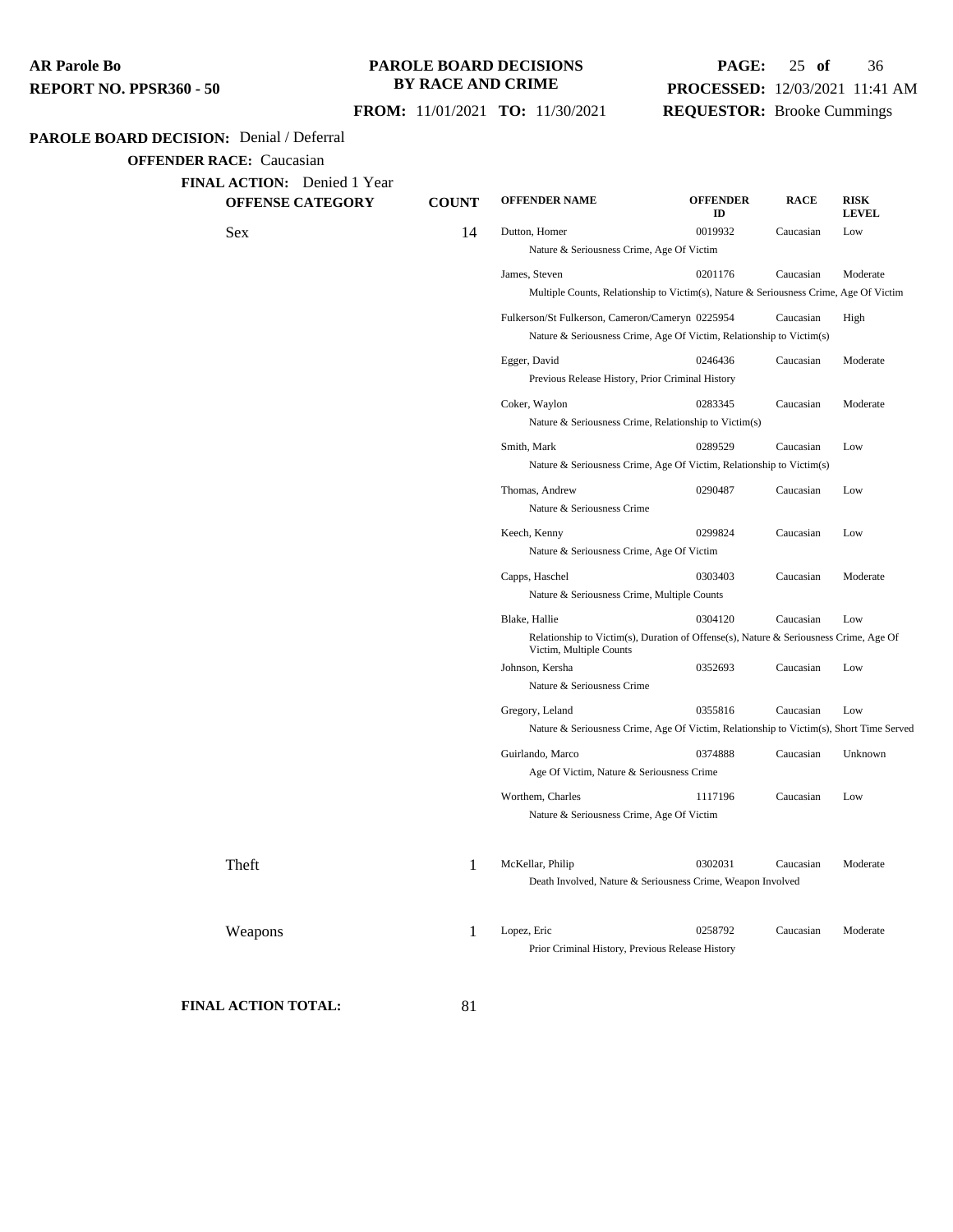### **PAROLE BOARD DECISIONS BY RACE AND CRIME**

## **PAGE:** 26 **of** 36 **PROCESSED:** 12/03/2021 11:41 AM **REQUESTOR:** Brooke Cummings

 **FROM:** 11/01/2021 **TO:** 11/30/2021

## **PAROLE BOARD DECISION:** Denial / Deferral

| <b>OFFENSE CATEGORY</b> | <b>COUNT</b>   | <b>OFFENDER NAME</b>                                                                                                                            | <b>OFFENDER</b><br>ID | <b>RACE</b> | <b>RISK</b><br><b>LEVEL</b> |
|-------------------------|----------------|-------------------------------------------------------------------------------------------------------------------------------------------------|-----------------------|-------------|-----------------------------|
| <b>Battery</b>          | $\overline{2}$ | Johnson, Austin                                                                                                                                 | 0323462               | Caucasian   | High                        |
|                         |                | Nature & Seriousness Crime, Multiple Counts, Relationship to Victim(s), Prior Criminal<br>History                                               |                       |             |                             |
|                         |                | Irwin, William                                                                                                                                  | 0354061               | Caucasian   | Moderate                    |
|                         |                | Nature & Seriousness Crime, Victim Was Law Enforcement, Multiple Counts, Short Time<br>Served                                                   |                       |             |                             |
| Burglary                | 1              | Short, Lou                                                                                                                                      | 0113161               | Caucasian   | High                        |
|                         |                | Previous Release History, Prior Criminal History                                                                                                |                       |             |                             |
| Drug Sale               | 1              | Requa, Gary                                                                                                                                     | 0346021               | Caucasian   | High                        |
|                         |                | Nature & Seriousness Crime, Institutional Record                                                                                                |                       |             |                             |
| Homicide                | 2              | Beech, Brice                                                                                                                                    | 0192791               | Caucasian   | Moderate                    |
|                         |                | Nature Of Violation, Violent History, Nature & Seriousness Crime, Previous Release History                                                      |                       |             |                             |
|                         |                | Holland, Jeremiah                                                                                                                               | 1101324               | Caucasian   | Low                         |
|                         |                | Nature & Seriousness Crime, Institutional Record, Age Of Victim                                                                                 |                       |             |                             |
| Other Non-Violent       | $\overline{2}$ | Kitchens, Richard                                                                                                                               | 0257389               | Caucasian   | Moderate                    |
|                         |                | Previous Release History, Nature Of Violation                                                                                                   |                       |             |                             |
|                         |                | Mathis, David                                                                                                                                   | 1095725               | Caucasian   | Low                         |
|                         |                | Nature & Seriousness Crime, Prior Criminal History                                                                                              |                       |             |                             |
| Other Violent           | 3              | Thomas, Kristopher                                                                                                                              | 0344179               | Caucasian   | Low                         |
|                         |                | Nature & Seriousness Crime                                                                                                                      |                       |             |                             |
|                         |                | Daves, Hilda                                                                                                                                    | 0367630               | Caucasian   | Low                         |
|                         |                | Nature & Seriousness Crime, Relationship to Victim(s), Age Of Victim, Death Involved                                                            |                       |             |                             |
|                         |                | Bryan, Hank                                                                                                                                     | 1083379               | Caucasian   | Low                         |
|                         |                | Nature & Seriousness Crime, Relationship to Victim(s), Violent History, Death Involved,<br>Parole/Probation Violation, Previous Release History |                       |             |                             |
| Robbery                 | 1              | Cahill, James                                                                                                                                   | 0022675               | Caucasian   | High                        |
|                         |                | Nature Of Violation, Violent History, Previous Release History, Prior Criminal History                                                          |                       |             |                             |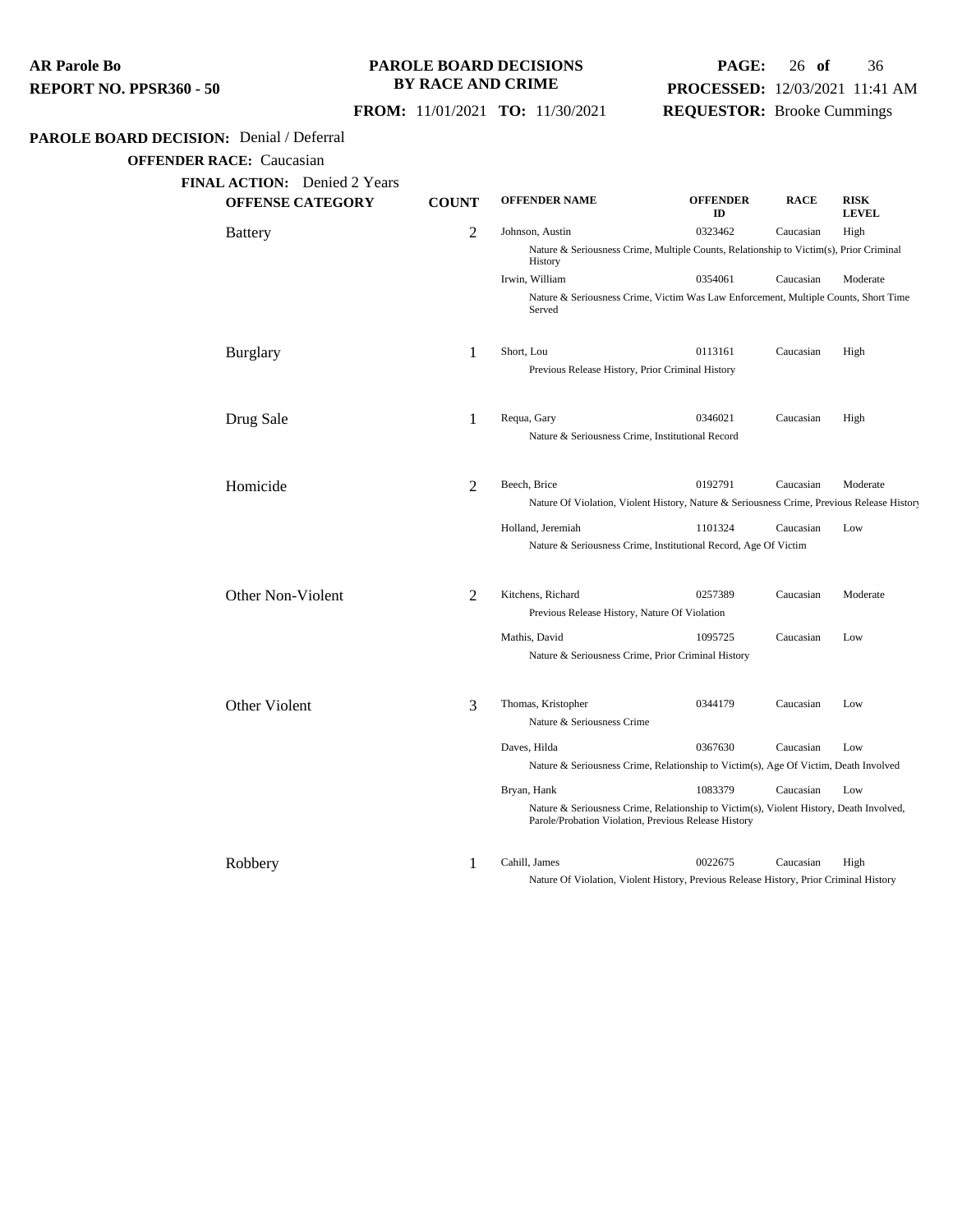### **PAROLE BOARD DECISIONS BY RACE AND CRIME**

## **PAGE:** 27 **of** 36 **PROCESSED:** 12/03/2021 11:41 AM **REQUESTOR:** Brooke Cummings

 **FROM:** 11/01/2021 **TO:** 11/30/2021

#### **PAROLE BOARD DECISION:** Denial / Deferral

**OFFENDER RACE:** Caucasian

| <b>OFFENSE CATEGORY</b> | <b>COUNT</b> | <b>OFFENDER NAME</b>                               | <b>OFFENDER</b><br>ID                                                                  | <b>RACE</b> | <b>RISK</b><br><b>LEVEL</b> |
|-------------------------|--------------|----------------------------------------------------|----------------------------------------------------------------------------------------|-------------|-----------------------------|
| Sex                     | 11           | Edgin, Fred                                        | 0184082                                                                                | Caucasian   | Moderate                    |
|                         |              | Victim(s), Multiple Counts                         | Nature & Seriousness Crime, Prior Criminal History, Age Of Victim, Relationship to     |             |                             |
|                         |              | Winnett, Donald                                    | 0186979                                                                                | Caucasian   | Low                         |
|                         |              | Victim(s)                                          | Nature & Seriousness Crime, Duration of Offense(s), Age Of Victim, Relationship to     |             |                             |
|                         |              | Smith, James                                       | 0286850                                                                                | Caucasian   | High                        |
|                         |              | Previous Release History, Prior Criminal History   | Nature & Seriousness Crime, Relationship to Victim(s), Age Of Victim, Multiple Counts, |             |                             |
|                         |              | Wright, Shawn                                      | 0288919                                                                                | Caucasian   | Low                         |
|                         |              | Nature & Seriousness Crime, Multiple Counts        |                                                                                        |             |                             |
|                         |              | McDaniel, Michael                                  | 0300970                                                                                | Caucasian   | Moderate                    |
|                         |              | <b>Inmates Request</b>                             |                                                                                        |             |                             |
|                         |              | Arnold, Keenan                                     | 0310599                                                                                | Caucasian   | Low                         |
|                         |              | Nature & Seriousness Crime, Prior Criminal History |                                                                                        |             |                             |
|                         |              | Moore, Johnny                                      | 0312510                                                                                | Caucasian   | Low                         |
|                         |              | Offense(s)                                         | Nature & Seriousness Crime, Relationship to Victim(s), Age Of Victim, Duration of      |             |                             |
|                         |              | Richards, Kenneth                                  | 0329411                                                                                | Caucasian   | Low                         |
|                         |              |                                                    | Nature & Seriousness Crime, Age Of Victim, Multiple Counts                             |             |                             |
|                         |              | Carroll, Kyle                                      | 0344374                                                                                | Caucasian   | Moderate                    |
|                         |              | Relationship to Victim(s)                          | Nature & Seriousness Crime, Multiple Counts, Institutional Record, Age Of Victim,      |             |                             |
|                         |              | Lewis, Christopher                                 | 0362477                                                                                | Caucasian   | Low                         |
|                         |              | Offense(s)                                         | Nature & Seriousness Crime, Age Of Victim, Relationship to Victim(s), Duration of      |             |                             |
|                         |              | Sullivan, Steven                                   | 0369073                                                                                | Caucasian   | Low                         |

**FINAL ACTION:** Passed Out Of Class **OFFENSE CATEGORY COUNT OFFENDER NAME OFFENDER**

**FINAL ACTION TOTAL:** 23

**ID RACE RISK LEVEL** Battery **1** Hunt, James 0204443 Caucasian High Burglary 6 Burch, Kevin <sup>0178020</sup> Caucasian Moderate Rusher, Christopher 0185530 Caucasian High Hollingsworth, David 0201119 Caucasian High Gilliam, Joseph 0224621 Caucasian Moderate Treat, Jeremy 0229244 Caucasian High Hyneman, Carley 0338382 Caucasian High Drug Posession 3 Harvey, Derek <sup>0180573</sup> Caucasian High Kulp, Tyler 0239256 Caucasian High

Gill, Nathaniel 0304998 Caucasian High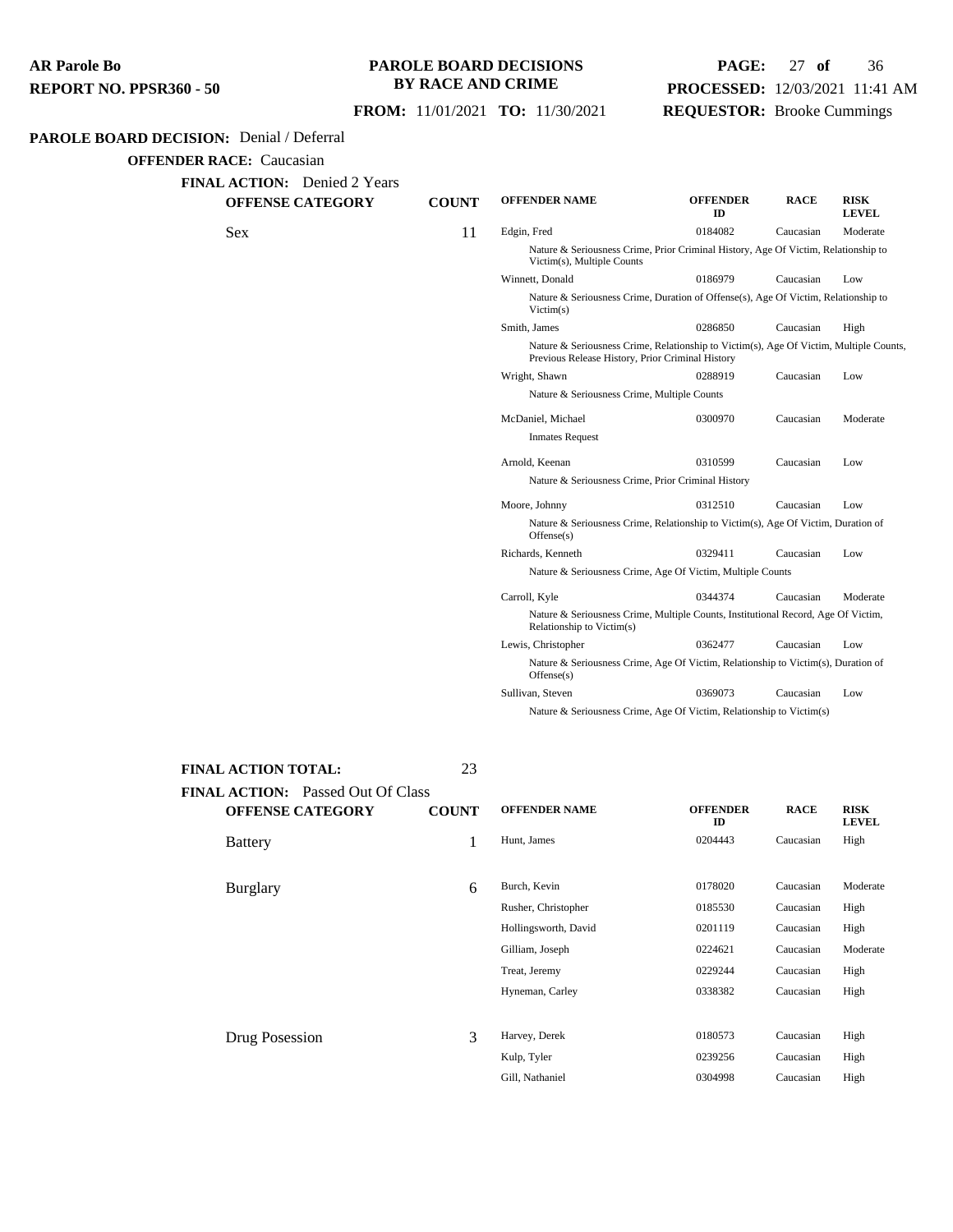### **PAROLE BOARD DECISIONS BY RACE AND CRIME**

## **PAGE:** 28 **of** 36 **PROCESSED:** 12/03/2021 11:41 AM **REQUESTOR:** Brooke Cummings

## **FROM:** 11/01/2021 **TO:** 11/30/2021

### **PAROLE BOARD DECISION:** Denial / Deferral

**OFFENDER RACE:** Caucasian

| <b>OFFENSE CATEGORY</b> | <b>COUNT</b>   | <b>OFFENDER NAME</b> | <b>OFFENDER</b><br>ID | <b>RACE</b> | <b>RISK</b><br><b>LEVEL</b> |
|-------------------------|----------------|----------------------|-----------------------|-------------|-----------------------------|
| Drug Sale               | 2              | Haney, Destiny       | 0270408               | Caucasian   | Moderate                    |
|                         |                | Sparks, Isaac        | 0311036               | Caucasian   | High                        |
| Homicide                | $\overline{2}$ | Lewis, Jeffrey       | 0337590               | Caucasian   | Moderate                    |
|                         |                | Kilpatrick, Jimmy    | 0343071               | Caucasian   | Low                         |
| Other Non-Violent       | 3              | Stricklin, Joshua    | 0181704               | Caucasian   | High                        |
|                         |                | Howard, Wesley       | 0317048               | Caucasian   | Low                         |
|                         |                | Carlile, Charles     | 0335674               | Caucasian   | Moderate                    |
| <b>Other Property</b>   | 1              | Beasley, Hayden      | 0285516               | Caucasian   | High                        |
| Other Violent           | $\overline{4}$ | Hamner, Charles      | 0037607               | Caucasian   | High                        |
|                         |                | Williams, Misty      | 0153547               | Caucasian   | Moderate                    |
|                         |                | Gregory, Jacob       | 0207918               | Caucasian   | Moderate                    |
|                         |                | Tarvin, Michael      | 0376285               | Caucasian   | Low                         |
| <b>Sex</b>              | $\overline{2}$ | Jones, Elizabeth     | 0169840               | Caucasian   | Low                         |
|                         |                | Lemon, Todd          | 0376978               | Caucasian   | Low                         |
| Theft                   | 3              | Armer, Jimmy         | 0179972               | Caucasian   | High                        |
|                         |                | McNamee, Tristen     | 0346644               | Caucasian   | High                        |
|                         |                | Clark, Jeremiah      | 0365488               | Caucasian   | High                        |

#### **FINAL ACTION TOTAL:** 27

| <b>FINAL ACTION:</b> Prior(Hearing)Action Stands |              |                      |                       |             |                             |
|--------------------------------------------------|--------------|----------------------|-----------------------|-------------|-----------------------------|
| <b>OFFENSE CATEGORY</b>                          | <b>COUNT</b> | <b>OFFENDER NAME</b> | <b>OFFENDER</b><br>ID | <b>RACE</b> | <b>RISK</b><br><b>LEVEL</b> |
| Assault                                          |              | Hess, Buddy          | 0365869               | Caucasian   | Moderate                    |
| <b>Battery</b>                                   | 6            | Morris, Wayne        | 0000352               | Caucasian   | Moderate                    |
|                                                  |              | Ray, David           | 0003838               | Caucasian   | Moderate                    |
|                                                  |              | Johnson, Joseph      | 0162879               | Caucasian   | High                        |
|                                                  |              | Honey, Tristan       | 0223463               | Caucasian   | Moderate                    |
|                                                  |              | Posey, Nicholas      | 0227580               | Caucasian   | Moderate                    |
|                                                  |              | Mann, Tylor          | 0332164               | Caucasian   | Moderate                    |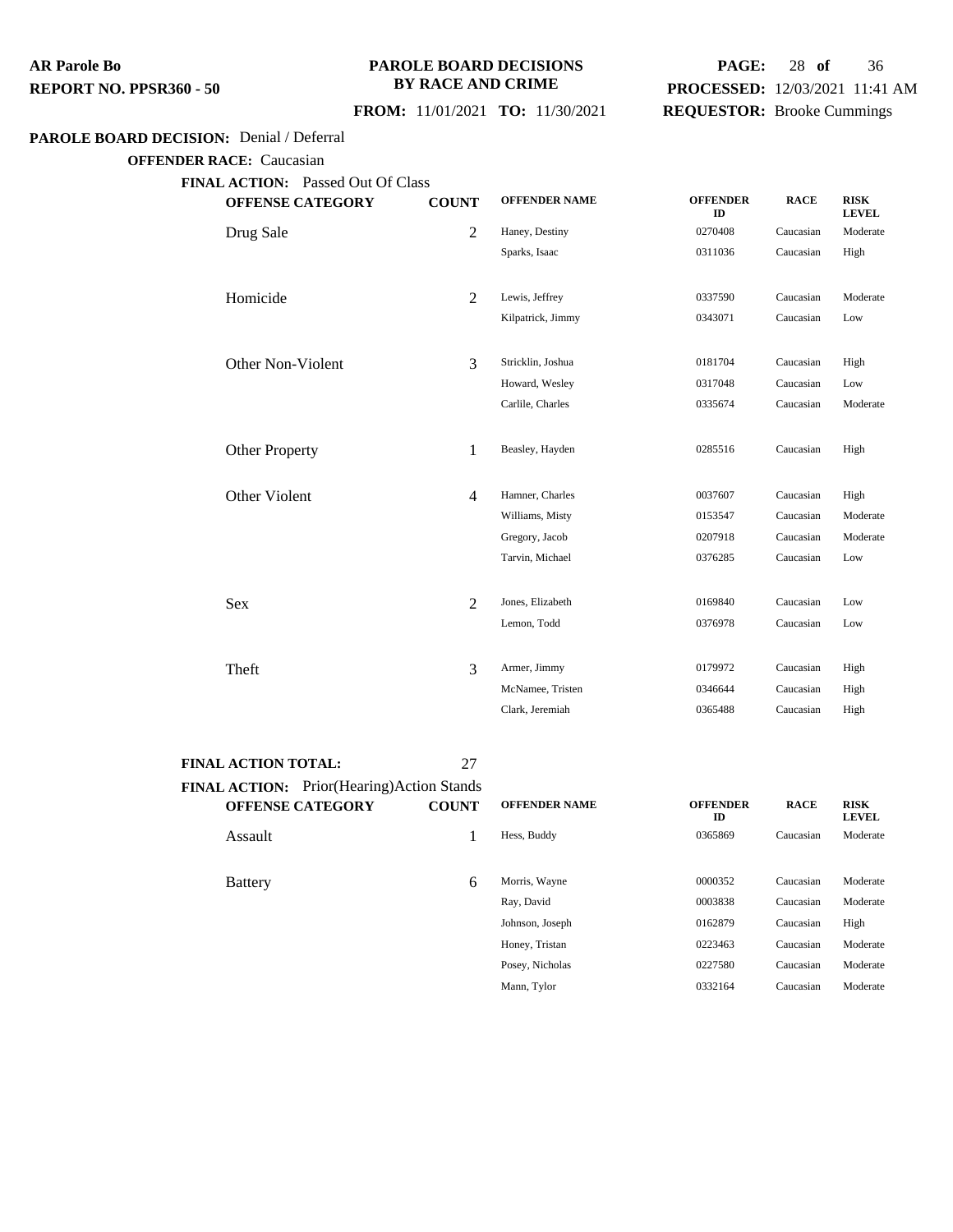### **PAROLE BOARD DECISIONS BY RACE AND CRIME**

### **FROM:** 11/01/2021 **TO:** 11/30/2021

## **PAGE:** 29 **of** 36 **PROCESSED:** 12/03/2021 11:41 AM **REQUESTOR:** Brooke Cummings

#### **PAROLE BOARD DECISION:** Denial / Deferral

| <b>OFFENSE CATEGORY</b> | <b>COUNT</b> | <b>OFFENDER NAME</b>      | <b>OFFENDER</b><br>ID | <b>RACE</b> | <b>RISK</b><br><b>LEVEL</b> |
|-------------------------|--------------|---------------------------|-----------------------|-------------|-----------------------------|
| <b>Burglary</b>         | 7            | Tyler, Timothy            | 0013804               | Caucasian   | Moderate                    |
|                         |              | Hamilton, Jason           | 0101447               | Caucasian   | Moderate                    |
|                         |              | Simmons, Seth             | 0203954               | Caucasian   | Moderate                    |
|                         |              | Humphry, Sarah            | 0286526               | Caucasian   | Moderate                    |
|                         |              | White, Jeffery            | 0329717               | Caucasian   | High                        |
|                         |              | Hawken, Richard           | 0347010               | Caucasian   | Moderate                    |
|                         |              | Dover, Jonathan           | 1121896               | Caucasian   | Moderate                    |
| Drug Posession          | 5            | Murphy, Randy             | 0158553               | Caucasian   | High                        |
|                         |              | Cole, Ricky               | 0170344               | Caucasian   | High                        |
|                         |              | Jones, Kenny              | 0284656               | Caucasian   | Low                         |
|                         |              | Loveland, Jesse           | 0347385               | Caucasian   | Moderate                    |
|                         |              | Tumey, Carrie             | 0351712               | Caucasian   | Moderate                    |
| Drug Sale               | 7            | Stephens, Jason           | 0130587               | Caucasian   | Low                         |
|                         |              | Harris, Rusty             | 0131111               | Caucasian   | Moderate                    |
|                         |              | Broadway, Cody            | 0192617               | Caucasian   | High                        |
|                         |              | Gunter, Markcus           | 0235847               | Caucasian   | Moderate                    |
|                         |              | Sturdivant/White, Brandon | 0259627               | Caucasian   | High                        |
|                         |              | Chambers, Walter          | 0289060               | Caucasian   | Moderate                    |
|                         |              | Jackson, Douglas          | 0323403               | Caucasian   | Moderate                    |
| Fraud                   | 2            | Leach, Howard             | 0025315               | Caucasian   | Moderate                    |
|                         |              | Fielder, Jonathan         | 0184016               | Caucasian   | High                        |
| Other Non-Violent       | 3            | Norsworthy, Martha        | 0052374               | Caucasian   | Moderate                    |
|                         |              | Mitchell, Christopher     | 0212913               | Caucasian   | Low                         |
|                         |              | Pollard, Jake             | 0228127               | Caucasian   | High                        |
| Other Property          | 1            | Woolsey, Don              | 0254553               | Caucasian   | Moderate                    |
| Other Violent           | 5            | Mahaney, Jimmy            | 0081020               | Caucasian   | Moderate                    |
|                         |              | Amonette, Stephen         | 0191138               | Caucasian   | High                        |
|                         |              | Pentecost, Robert         | 0210165               | Caucasian   | Moderate                    |
|                         |              | Smith, Billy              | 0317300               | Caucasian   | Low                         |
|                         |              | Leija, Jason              | 0359820               | Caucasian   | Low                         |
| Robbery                 | 2            | Wilson, Delbert           | 0021397               | Caucasian   | Moderate                    |
|                         |              | Pratt, Brian              | 0286159               | Caucasian   | High                        |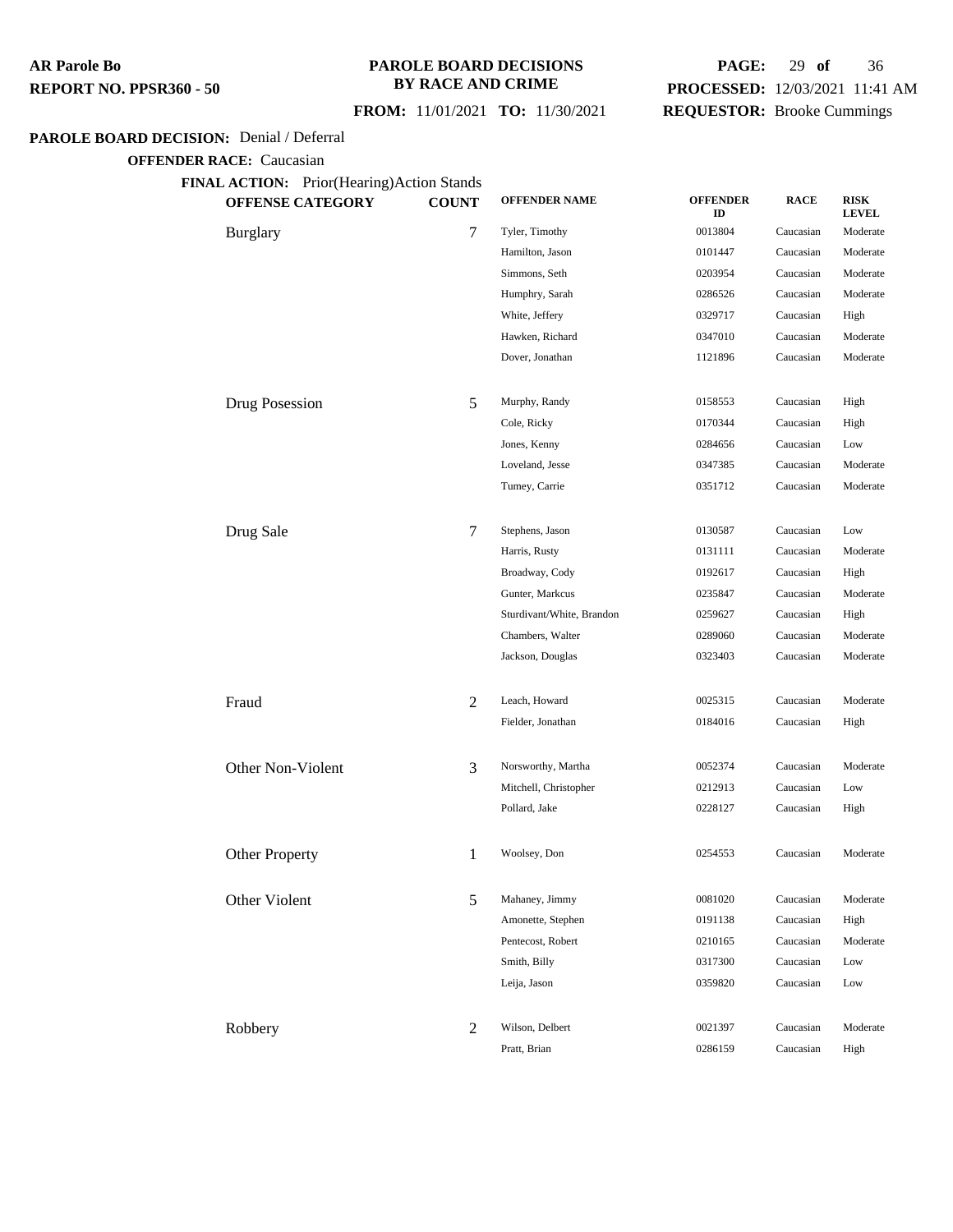### **PAROLE BOARD DECISIONS BY RACE AND CRIME**

## **PAGE:** 30 **of** 36 **PROCESSED:** 12/03/2021 11:41 AM **REQUESTOR:** Brooke Cummings

### **FROM:** 11/01/2021 **TO:** 11/30/2021

### **PAROLE BOARD DECISION:** Denial / Deferral

**OFFENDER RACE:** Caucasian

**FINAL ACTION:** Prior(Hearing)Action Stands

| $\mathbf{u}$ . The contract of $\mathbf{u}$ is the set of $\mathbf{u}$ in $\mathbf{u}$<br><b>OFFENSE CATEGORY</b> | <b>COUNT</b> | <b>OFFENDER NAME</b> | <b>OFFENDER</b><br>ID | <b>RACE</b> | <b>RISK</b><br><b>LEVEL</b> |
|-------------------------------------------------------------------------------------------------------------------|--------------|----------------------|-----------------------|-------------|-----------------------------|
| <b>Sex</b>                                                                                                        | 12           | Avey, Tony           | 0153013               | Caucasian   | Low                         |
|                                                                                                                   |              | Fleming, Leland      | 0172458               | Caucasian   | Moderate                    |
|                                                                                                                   |              | Thomas, Adam         | 0229045               | Caucasian   | Moderate                    |
|                                                                                                                   |              | Carter, Johnny       | 0251196               | Caucasian   | Low                         |
|                                                                                                                   |              | Allen, David         | 0321110               | Caucasian   | Low                         |
|                                                                                                                   |              | Key, Corey           | 0340910               | Caucasian   | Moderate                    |
|                                                                                                                   |              | Phelan, Jerry        | 0345397               | Caucasian   | Low                         |
|                                                                                                                   |              | Pitchford, Jerry     | 0346198               | Caucasian   | Low                         |
|                                                                                                                   |              | Warren, Andrew       | 0346655               | Caucasian   | Low                         |
|                                                                                                                   |              | Rogers, Ian          | 0374077               | Caucasian   | Low                         |
|                                                                                                                   |              | Green, Michael       | 1114511               | Caucasian   | Low                         |
|                                                                                                                   |              | White, Charles       | 1950733               | Caucasian   | Low                         |
|                                                                                                                   |              |                      |                       |             |                             |
| Theft                                                                                                             | 1            | Johnson, Dylan       | 0190661               | Caucasian   | High                        |
|                                                                                                                   |              |                      |                       |             |                             |
| Weapons                                                                                                           | 1            | Murphy, Troy         | 0288525               | Caucasian   | Moderate                    |
|                                                                                                                   |              |                      |                       |             |                             |

**FINAL ACTION TOTAL:** 53

| <b>FINAL ACTION:</b> Prior(Screening)Action Stands |              |                      |                       |             |                             |
|----------------------------------------------------|--------------|----------------------|-----------------------|-------------|-----------------------------|
| <b>OFFENSE CATEGORY</b>                            | <b>COUNT</b> | <b>OFFENDER NAME</b> | <b>OFFENDER</b><br>ID | <b>RACE</b> | <b>RISK</b><br><b>LEVEL</b> |
| <b>Battery</b>                                     |              | Green, Brandon       | 0190959               | Caucasian   | Low                         |
| Drug Sale                                          |              | Kirby, Paul          | 0146920               | Caucasian   | Low                         |
| Other Violent                                      |              | Humble, James        | 1117144               | Caucasian   | Moderate                    |

#### **FINAL ACTION TOTAL:** 3

| FINAL ACTION: Rewrite 1 Month<br><b>OFFENSE CATEGORY</b> | <b>COUNT</b> | <b>OFFENDER NAME</b> | <b>OFFENDER</b><br>ID | <b>RACE</b> | <b>RISK</b><br><b>LEVEL</b> |
|----------------------------------------------------------|--------------|----------------------|-----------------------|-------------|-----------------------------|
| <b>Burglary</b>                                          |              | Harris, Raymond      | 0193511               | Caucasian   | High                        |
| Other Non-Violent                                        |              | Shepherd, Austin     | 0210314               | Caucasian   | Moderate                    |
| Other Violent                                            |              | Johnson, Brian       | 0208065               | Caucasian   | Low                         |
| <b>Sex</b>                                               |              | Cortez, Israel       | 0367618               | Caucasian   | Low                         |

**FINAL ACTION TOTAL:** 4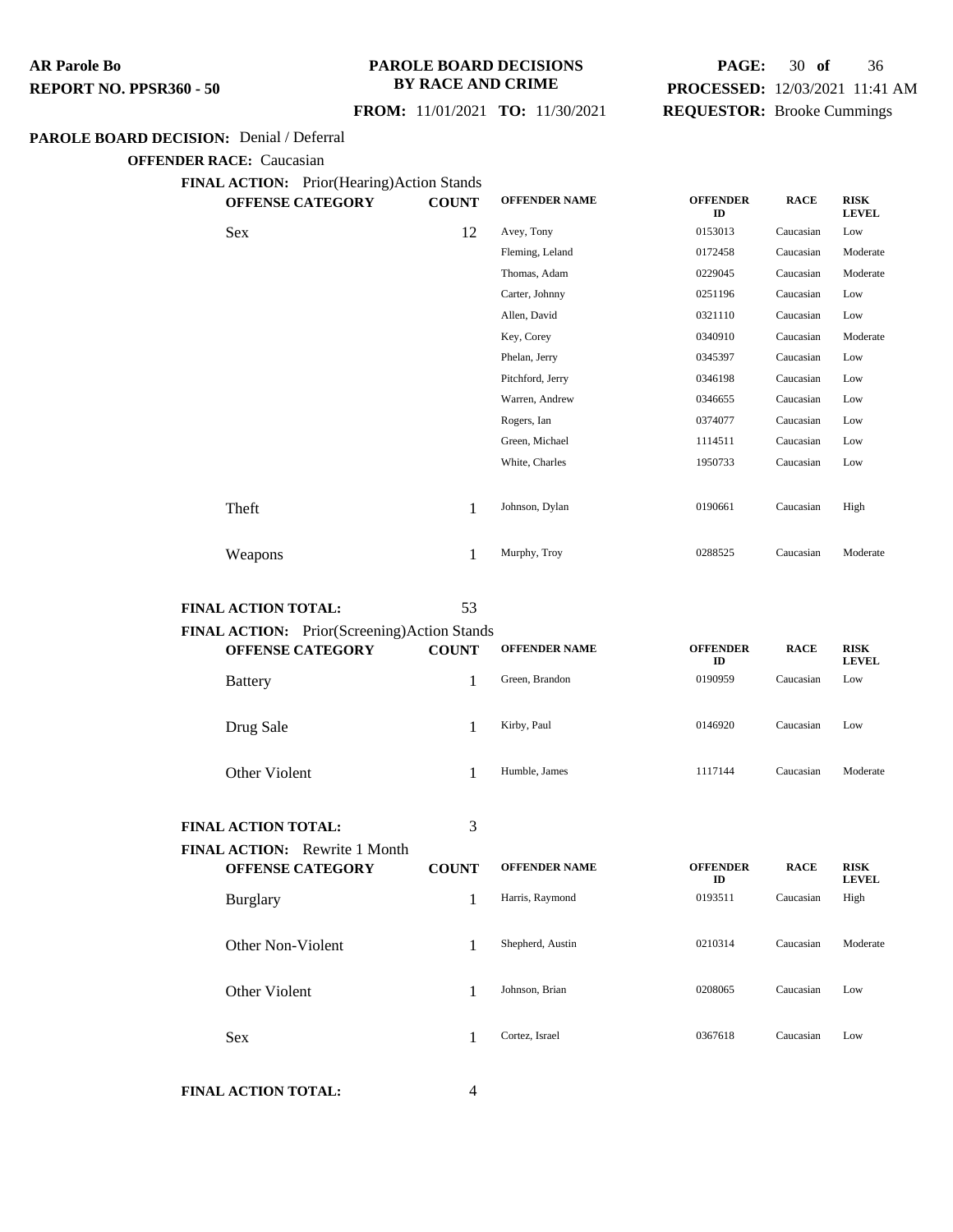**PAROLE BOARD DECISION:** Denial / Deferral **OFFENDER RACE:** Caucasian **FINAL ACTION:** Rewrite 3 Months **OFFENSE CATEGORY COUNT OFFENDER NAME OFFENDER ID RACE RISK LEVEL** Battery **1** Roberson, Arlin **1** 257451 Caucasian High **FINAL ACTION TOTAL:** 1 **FINAL ACTION:** Transfer Rescinded **OFFENSE CATEGORY COUNT OFFENDER NAME OFFENDER ID RACE RISK LEVEL** Assault 1988 Constant Constant Constant Constant Constant Constant Constant Constant Constant Moderate Holley, Dakota 0349883 Caucasian High Drug Posession 2 Miller, Rudy 0114831 Caucasian Moderate Ducker, Naomi 0203483 Caucasian Moderate Drug Sale 2 Williams, Mark <sup>0023414</sup> Caucasian Moderate Osborn, Chad 0026360 Caucasian Moderate Other Non-Violent 1 Curlee, Javis 0322148 Caucasian Moderate Weapons 1 Hembey, Dustin 0192728 Caucasian Low **FINAL ACTION TOTAL:** 8 **OFFENDER RACE TOTAL:** 223 **OFFENDER RACE:** Hispanic **FINAL ACTION:** Act 146 Transfer Denied **OFFENSE CATEGORY COUNT OFFENDER NAME OFFENDER ID RACE RISK LEVEL** Weapons 1 Manzanares, Ricardo <sup>0284001</sup> Hispanic Moderate **FINAL ACTION TOTAL:** 1 **FINAL ACTION:** Defer until Outcome of Pending Charges **OFFENSE CATEGORY COUNT OFFENDER NAME OFFENDER ID RACE RISK LEVEL** Other Non-Violent 1 Torres Aleman, Jose <sup>0309578</sup> Hispanic Moderate **FINAL ACTION TOTAL:** 1 **FINAL ACTION:** Deferred **OFFENSE CATEGORY COUNT OFFENDER NAME OFFENDER ID RACE RISK LEVEL** Burglary 1 Rojas, Jesus <sup>0303827</sup> Hispanic Moderate Sex 1 Diaz-Ibarra, Gaudencio <sup>0352536</sup> Hispanic Low **AR Parole Bo REPORT NO. PPSR360 - 50 PAROLE BOARD DECISIONS BY RACE AND CRIME FROM:** 11/01/2021 **TO:** 11/30/2021 **PAGE:** 31 **of** 36 **PROCESSED:** 12/03/2021 11:41 AM **REQUESTOR:** Brooke Cummings

**FINAL ACTION TOTAL:** 2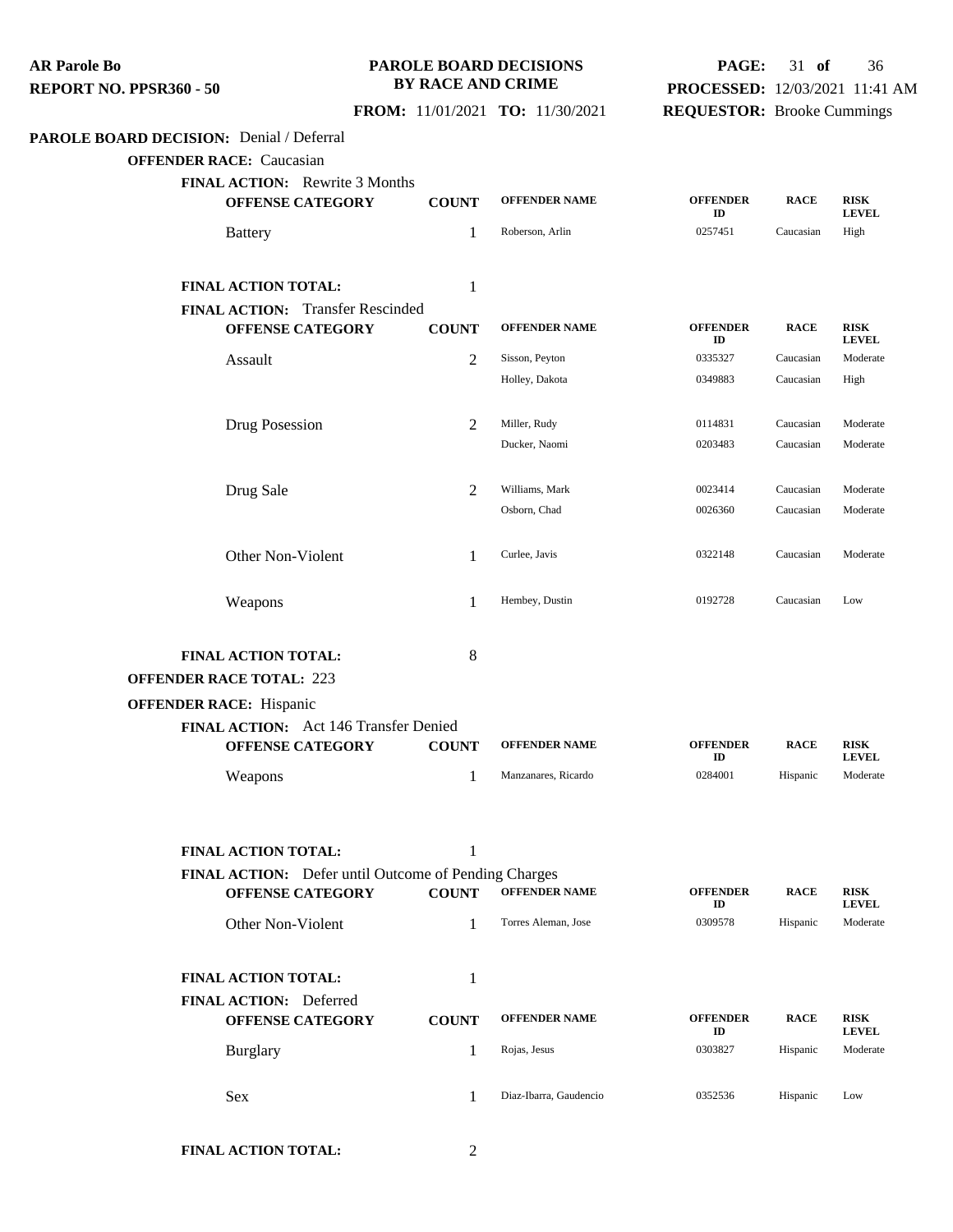**PAROLE BOARD DECISION:** Denial / Deferral **OFFENDER RACE:** Hispanic **FINAL ACTION:** Denied 1 Year **OFFENSE CATEGORY COUNT OFFENDER NAME OFFENDER ID RACE RISK LEVEL** Sex 1 Varela, Reynerio 0336727 Hispanic Low Nature & Seriousness Crime, Age Of Victim Theft 1 Arruiza, Roberto <sup>0218890</sup> Hispanic High Institutional Record, Previous Release History Weapons 1 Alcala, Fernando <sup>0330961</sup> Hispanic Moderate Nature & Seriousness Crime, Weapon Involved, Short Time Served **FINAL ACTION TOTAL:** 3 **FINAL ACTION:** Pass For More Information **OFFENSE CATEGORY COUNT OFFENDER NAME OFFENDER ID RACE RISK LEVEL** Sex 1 Ramirez, Reyes 0311027 Hispanic Low **FINAL ACTION TOTAL:** 1 **FINAL ACTION:** Prior(Hearing)Action Stands **OFFENSE CATEGORY COUNT OFFENDER NAME OFFENDER ID RACE RISK LEVEL** Burglary 1 Doradea, Ibel <sup>0320335</sup> Hispanic High Sex 2 Contreras, Jorge 0261337 Hispanic Moderate Sosa-Guerra, Jose 0363647 Hispanic Low **FINAL ACTION TOTAL:** 3 **OFFENDER RACE TOTAL:** 11 **OFFENDER RACE:** Native Hawaiian or Pacific Isl **FINAL ACTION:** Denied 1 Year **OFFENSE CATEGORY COUNT OFFENDER NAME OFFENDER ID RACE RISK LEVEL** Theft 1 Job, Joab 0305019 Native Hawaiian Moderate or Pacific Isl Nature & Seriousness Crime, Age Of Victim **FINAL ACTION TOTAL:** 1 **FINAL ACTION:** Denied 2 Years **OFFENSE CATEGORY COUNT OFFENDER NAME OFFENDER ID RACE RISK LEVEL** Sex 1 Anthony, Junior 0330437 Native Hawaiian<br>
Nature & Seriousness Crime, Relationship to Victim(s), Age Of Victim Native Hawaiian Moderate **FINAL ACTION TOTAL:** 1 **OFFENDER RACE TOTAL:** 2 **REPORT NO. PPSR360 - 50 BY RACE AND CRIME FROM:** 11/01/2021 **TO:** 11/30/2021 **PROCESSED:** 12/03/2021 11:41 AM **REQUESTOR:** Brooke Cummings

**PAROLE BOARD DECISIONS**

**PAGE:** 32 **of** 36

**PAROLE BOARD DECISION TOTAL:** 355

**AR Parole Bo**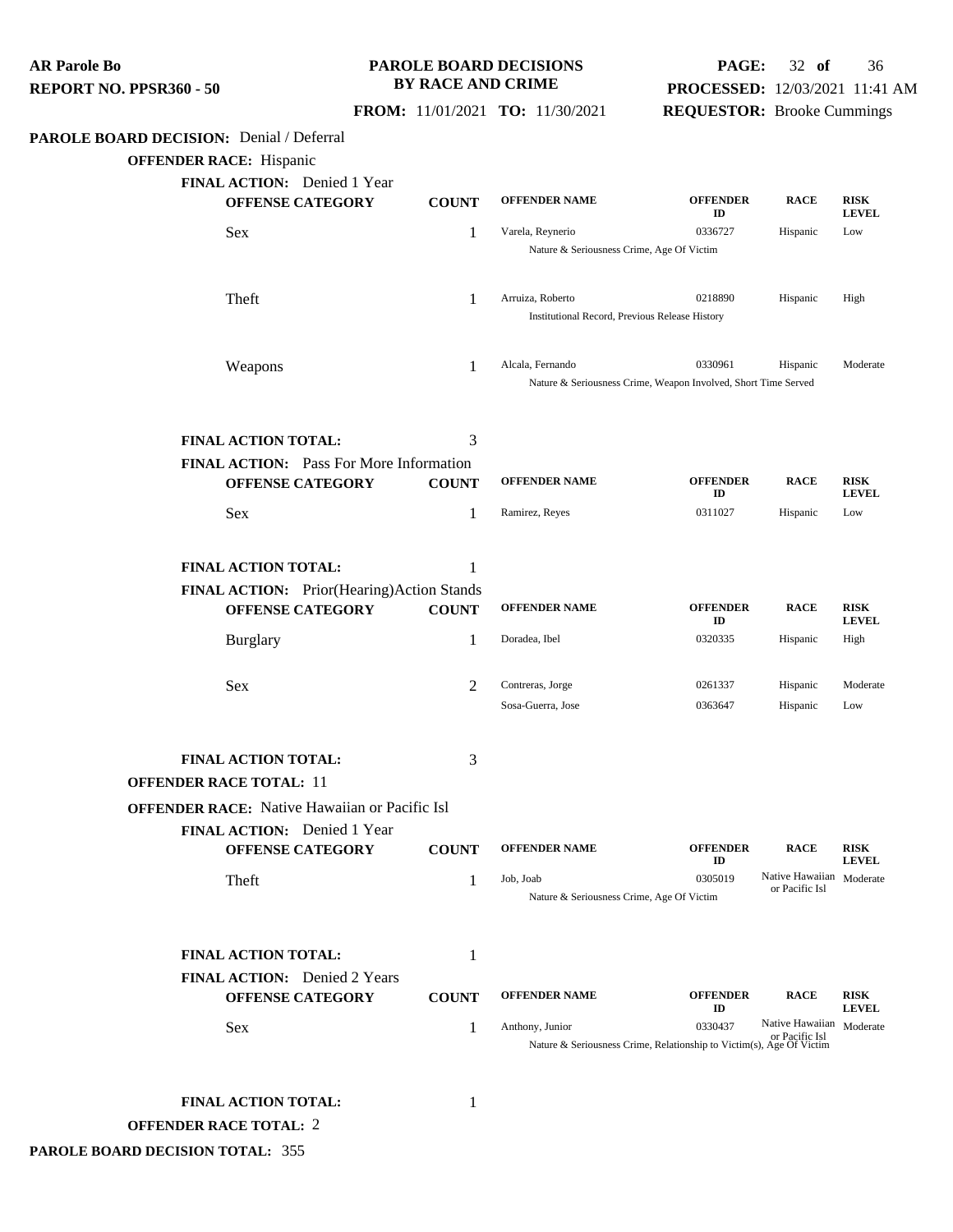#### **PAROLE BOARD DECISIONS BY RACE AND CRIME**

## **PAGE:** 33 **of** 36 **PROCESSED:** 12/03/2021 11:41 AM **REQUESTOR:** Brooke Cummings

## **FROM:** 11/01/2021 **TO:** 11/30/2021

### **PAROLE BOARD DECISION:** Undetermined - 44

**OFFENDER RACE:** Black

| <b>FINAL ACTION:</b> Hearing Scheduled |              |                      |                       |              |                             |
|----------------------------------------|--------------|----------------------|-----------------------|--------------|-----------------------------|
| <b>OFFENSE CATEGORY</b>                | <b>COUNT</b> | <b>OFFENDER NAME</b> | <b>OFFENDER</b><br>ID | <b>RACE</b>  | <b>RISK</b><br><b>LEVEL</b> |
| <b>Battery</b>                         | $\mathbf{2}$ | Sherman, Patrick     | 0014244               | <b>Black</b> | Moderate                    |
|                                        |              | Brown, Alvin         | 0098257               | Black        | Moderate                    |
|                                        |              |                      |                       |              |                             |
| <b>Burglary</b>                        | 2            | Haynes, Travis       | 0172331               | Black        | High                        |
|                                        |              | Thomas, Derrick      | 0303049               | Black        | High                        |
|                                        |              |                      |                       |              |                             |
| Drug Sale                              | 2            | Dodson, Sedrick      | 0076606               | Black        | Moderate                    |
|                                        |              | England, Willie      | 0225891               | <b>Black</b> | Low                         |
|                                        |              |                      |                       |              |                             |
| Other Violent                          | 2            | Brooks, Eric         | 0070592               | <b>Black</b> | Moderate                    |
|                                        |              | Hubbard, Bobby       | 0131768               | <b>Black</b> | Moderate                    |
|                                        |              |                      |                       |              |                             |
| Robbery                                | 2            | Evans, Stevie        | 0225754               | <b>Black</b> | Moderate                    |
|                                        |              | Foster, Allen        | 0239569               | Black        | Moderate                    |
|                                        |              |                      |                       |              |                             |
| Theft                                  | 2            | Franks, Trey         | 0341828               | <b>Black</b> | Moderate                    |
|                                        |              | Williams, Robert     | 1121011               | <b>Black</b> | Moderate                    |

#### **FINAL ACTION TOTAL:** 12

## **OFFENDER RACE TOTAL:** 12

**OFFENDER RACE:** Caucasian

#### **FINAL ACTION:** Hearing Scheduled

| Invited ACTION. Themanic Beneamed<br><b>OFFENSE CATEGORY</b> | <b>COUNT</b>   | <b>OFFENDER NAME</b>        | <b>OFFENDER</b><br>ID | <b>RACE</b> | <b>RISK</b><br><b>LEVEL</b> |
|--------------------------------------------------------------|----------------|-----------------------------|-----------------------|-------------|-----------------------------|
| <b>Battery</b>                                               | 1              | Latimer, Christopher        | 0323780               | Caucasian   | Low                         |
| <b>Burglary</b>                                              | 9              | Murphy, Bobby               | 0025394               | Caucasian   | High                        |
|                                                              |                | Bellew, Jerry               | 0109658               | Caucasian   | Moderate                    |
|                                                              |                | Betts, Brandon              | 0119178               | Caucasian   | High                        |
|                                                              |                | Smith, James                | 0123024               | Caucasian   | High                        |
|                                                              |                | Durham, Darin               | 0169182               | Caucasian   | Low                         |
|                                                              |                | Cross, Terry                | 0183411               | Caucasian   | High                        |
|                                                              |                | Larimore, Jonah             | 0185130               | Caucasian   | Moderate                    |
|                                                              |                | Hale, Anthony               | 0308342               | Caucasian   | Moderate                    |
|                                                              |                | Callaway, Joshua            | 0309052               | Caucasian   | High                        |
|                                                              |                |                             |                       |             |                             |
| Drug Posession                                               | $\overline{2}$ | Mathis, Eric                | 0190395               | Caucasian   | Moderate                    |
|                                                              |                | Thompson, Jason             | 0303051               | Caucasian   | Moderate                    |
|                                                              |                |                             |                       |             |                             |
| Drug Sale                                                    | 3              | Jones/Barlow, Jason/Timothy | 0120431               | Caucasian   | High                        |
|                                                              |                | Maloney, Timothy            | 0193524               | Caucasian   | Low                         |
|                                                              |                | Bradfield, Justin           | 0330454               | Caucasian   | Moderate                    |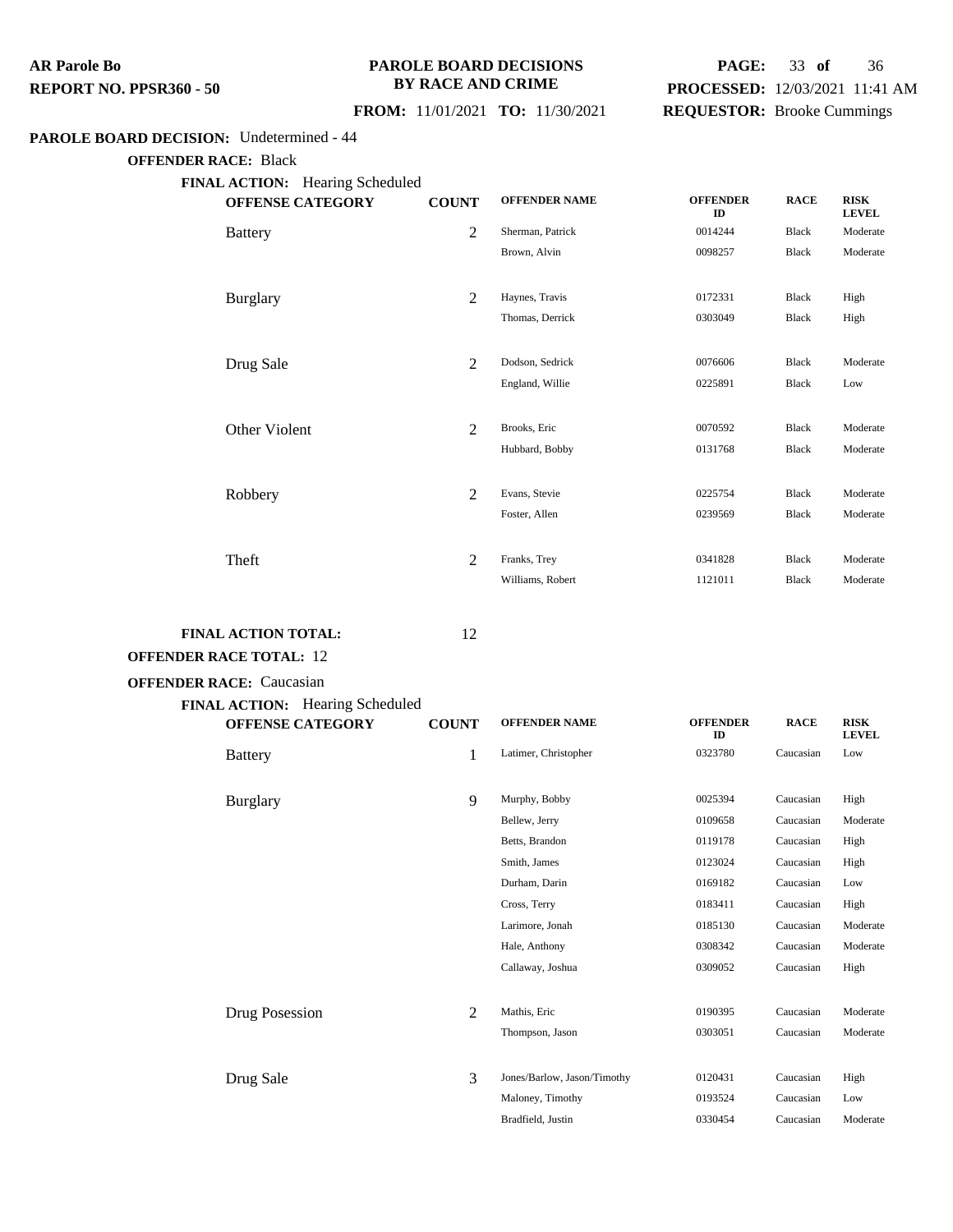### **PAROLE BOARD DECISIONS BY RACE AND CRIME**

## **PAGE:** 34 **of** 36 **PROCESSED:** 12/03/2021 11:41 AM **REQUESTOR:** Brooke Cummings

### **FROM:** 11/01/2021 **TO:** 11/30/2021

#### **PAROLE BOARD DECISION:** Undetermined - 44

**OFFENDER RACE:** Caucasian

| <b>OFFENSE CATEGORY</b> | <b>COUNT</b> | <b>OFFENDER NAME</b> | <b>OFFENDER</b><br>ID | <b>RACE</b> | <b>RISK</b><br><b>LEVEL</b> |
|-------------------------|--------------|----------------------|-----------------------|-------------|-----------------------------|
| Other Non-Violent       | 3            | Mills/Reaves, Jerry  | 0025860               | Caucasian   | Moderate                    |
|                         |              | Tucker, Daniel       | 0175149               | Caucasian   | Moderate                    |
|                         |              | Privett, Jeffrey     | 0232483               | Caucasian   | Moderate                    |
| <b>Other Property</b>   |              | Thomas, Lewis        | 0343312               | Caucasian   | High                        |
| Other Violent           | 3            | Bolton, Loyd         | 0091968               | Caucasian   | Moderate                    |
|                         |              | Wilson, James        | 0244920               | Caucasian   | Low                         |
|                         |              | Johnson, Rachel      | 0366676               | Caucasian   | Low                         |
| Robbery                 |              | Lee, Patrick         | 0161948               | Caucasian   | Moderate                    |

**FINAL ACTION TOTAL:** 23 **OFFENDER RACE TOTAL:** 23

**PAROLE BOARD DECISION TOTAL:** 35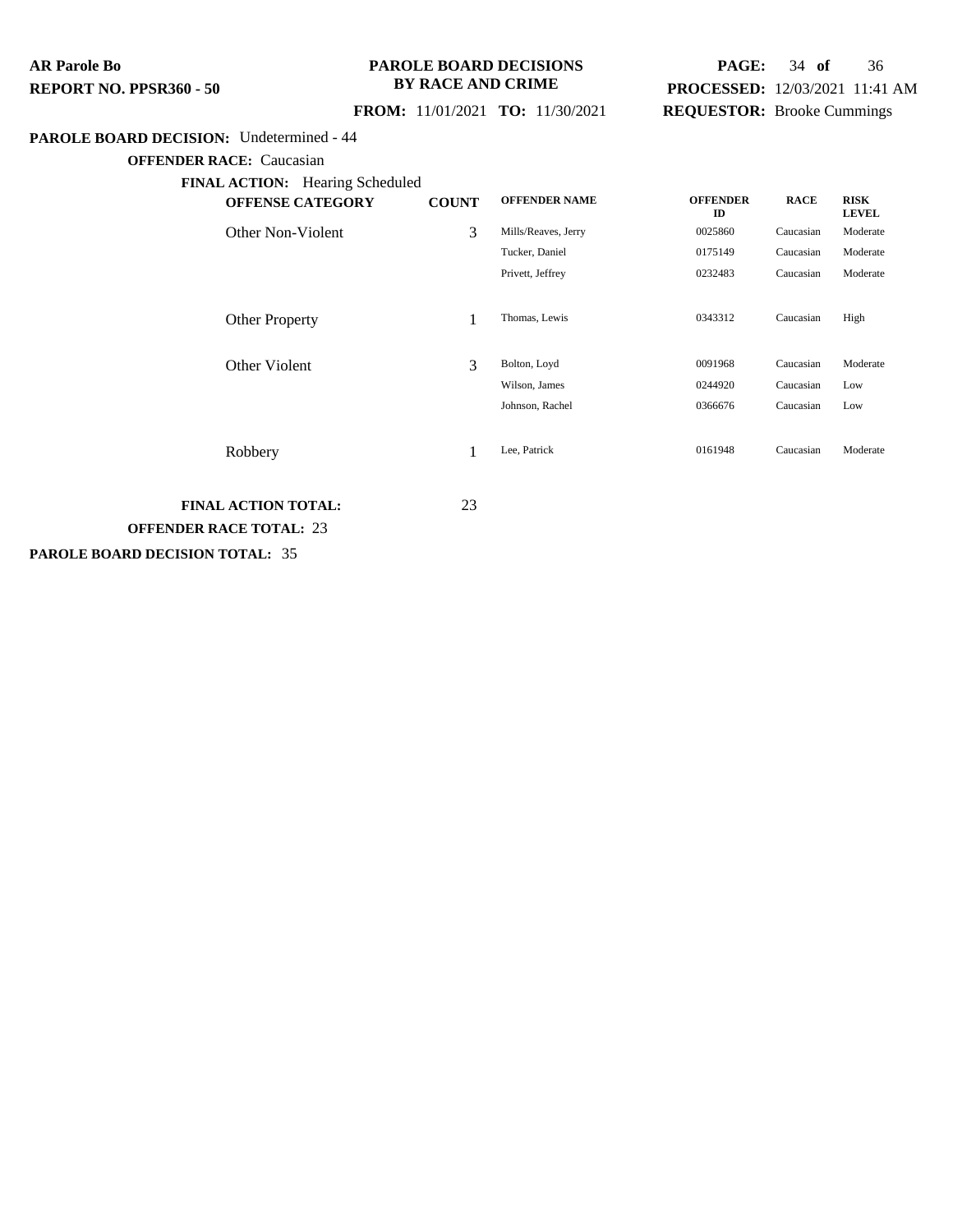#### **PAROLE BOARD DECISIONS BY RACE AND CRIME**

## **PAGE:** 35 **of** 36 **PROCESSED:** 12/03/2021 11:41 AM **REQUESTOR:** Brooke Cummings

### **FROM:** 11/01/2021 **TO:** 11/30/2021

#### **PAROLE BOARD DECISION:** Undetermined - 73

**OFFENDER RACE:** Black

**FINAL ACTION:** Board w/o Merit - Exec Clem

| <b>OFFENSE CATEGORY</b> | <b>COUNT</b> | <b>OFFENDER NAME</b> | <b>OFFENDER</b><br>ID | <b>RACE</b>  | <b>RISK</b><br><b>LEVEL</b> |
|-------------------------|--------------|----------------------|-----------------------|--------------|-----------------------------|
| Drug Sale               | 2            | Ford, Chikueng       | 0024485               | Black        | Unknown                     |
|                         |              | Palmer, Jeffrey      | 0112222               | Black        | Moderate                    |
|                         |              |                      |                       |              |                             |
| Homicide                | 6            | Rhodes, James        | 0087042               | Black        | Unknown                     |
|                         |              | Foster, Marcus       | 0114748               | Black        | Moderate                    |
|                         |              | Bradley, Tevin       | 0238931               | Black        | Low                         |
|                         |              | Morrison, Eric       | 0324408               | Black        | Low                         |
|                         |              | Johnson, Vonzell     | 1091206               | Black        | Unknown                     |
|                         |              | Cox, Richard         | 1115950               | Black        | Moderate                    |
|                         |              |                      |                       |              |                             |
| Robbery                 | 3            | Smith, Fredrick      | 0011493               | Black        | Unknown                     |
|                         |              | Carter, Edward       | 0024105               | Black        | High                        |
|                         |              | Lacy, Edward         | 1074698               | <b>Black</b> | Unknown                     |
|                         |              |                      |                       |              |                             |
| Sex                     | 1            | Stewart, John        | 0152839               | Black        | Unknown                     |
|                         |              |                      |                       |              |                             |

### **FINAL ACTION TOTAL:** 12

### **OFFENDER RACE TOTAL:** 12

#### **OFFENDER RACE:** Caucasian

| FINAL ACTION: Board w/o Merit - Exec Clem            |              |                                                  |                       |             |                             |
|------------------------------------------------------|--------------|--------------------------------------------------|-----------------------|-------------|-----------------------------|
| <b>OFFENSE CATEGORY</b>                              | <b>COUNT</b> | <b>OFFENDER NAME</b>                             | <b>OFFENDER</b><br>ID | <b>RACE</b> | <b>RISK</b><br><b>LEVEL</b> |
| <b>Battery</b>                                       | 1            | Seymore, Jarred                                  | 0214205               | Caucasian   | High                        |
| Homicide                                             | 3            | Kail, John                                       | 0130057               | Caucasian   | Unknown                     |
|                                                      |              | Roberts, Clifford                                | 0171328               | Caucasian   | Moderate                    |
|                                                      |              | Scherrer, Johnny                                 | 1085902               | Caucasian   | Unknown                     |
| <b>Sex</b>                                           | 3            | Noble, Leonard                                   | 0005238               | Caucasian   | Low                         |
|                                                      |              | Parker/Williams/Sirkaneo, Ronald/Yolanda 0134979 |                       | Caucasian   | Moderate                    |
|                                                      |              | Maulden, Troy                                    | 1106732               | Caucasian   | Low                         |
| <b>FINAL ACTION TOTAL:</b><br>OFFENDER RACE TOTAL: 7 | 7            |                                                  |                       |             |                             |
| <b>OFFENDER RACE: Hispanic</b>                       |              |                                                  |                       |             |                             |

**FINAL ACTION:** Board w/o Merit - Exec Clem

| <b>OFFENSE CATEGORY</b> | <b>COUNT</b> | <b>OFFENDER NAME</b> | <b>OFFENDER</b><br>ID | <b>RACE</b> | <b>RISK</b><br><b>LEVEL</b> |
|-------------------------|--------------|----------------------|-----------------------|-------------|-----------------------------|
| Robbery                 |              | Sainz, Arturo        | 0153856               | Hispanic    | High                        |
| Sex                     |              | Tapia, Jesus         | 0203041               | Hispanic    | Low                         |